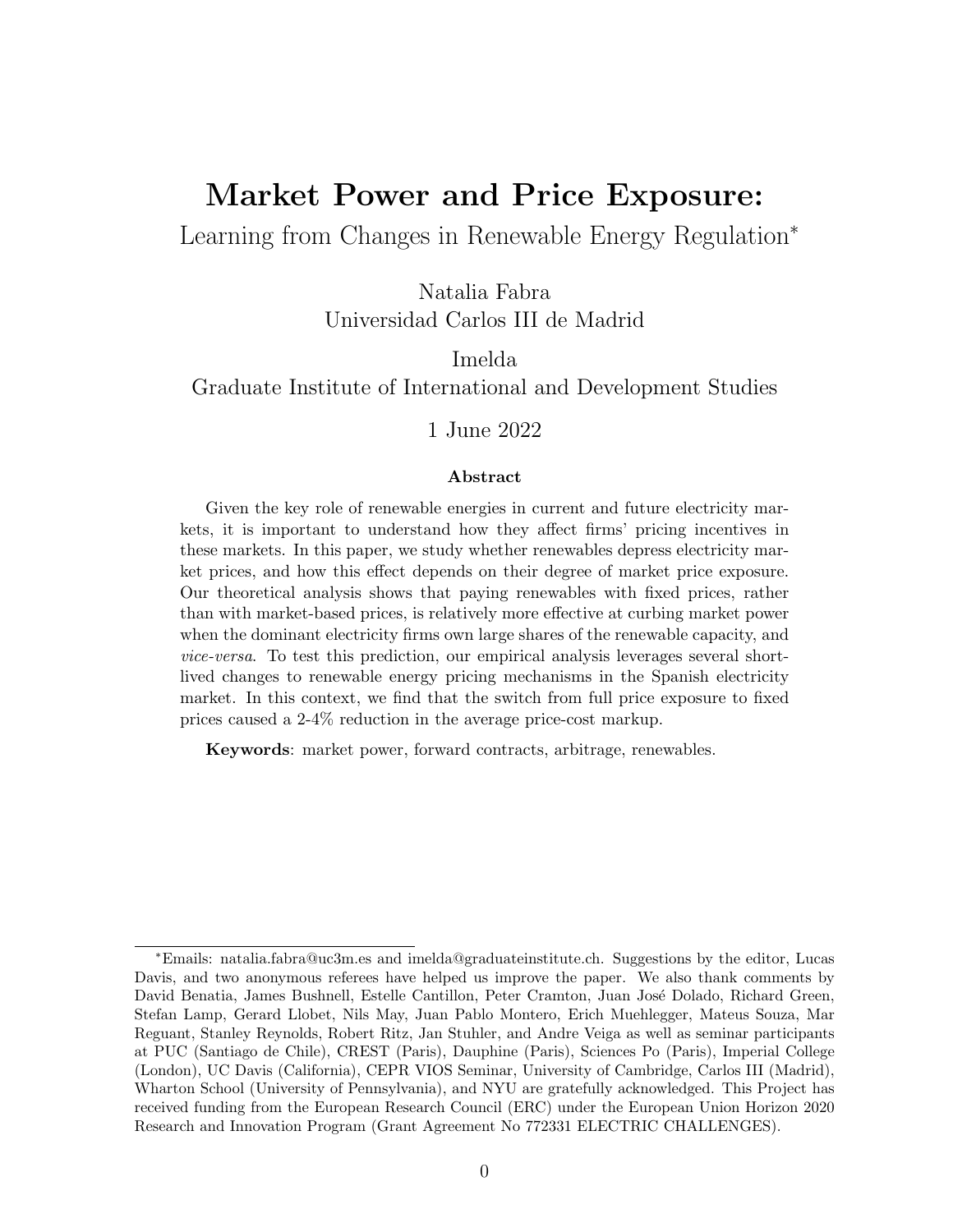### 1 Introduction

At the global level, the need to reduce carbon emissions has led to a rapid increase in renewable capacity in the power sector.<sup>[1](#page-0-0)</sup> Investments involve large capital up-front costs, but once in place, renewable energies allow electricity to be produced at almost zero marginal costs. Hence, in competitive markets, renewable energies push the supply cost curve to the right, putting downward pressure on prices. However, market power may offset the price-depressing effect of renewables. It is therefore important to understand how renewable energies affect firms' pricing incentives when there is market power in the electricity market. This issue is critical for the success of the energy transition because if electricity prices do not fall relative to the price of fossil fuels, other sectors will lack the incentives to rely on electrification as a way to reduce their own emissions.

In this paper, we study how renewable energies impact wholesale electricity prices, and how that impact depends on their regulation. In particular, we focus on two types of commonly-used regulations for renewables: whether they are paid with fixed prices or exposed to the fluctuations in wholesale electricity prices. Regulators are still debating the pros and cons of these two alternatives  $(CEER, 2021)$  $(CEER, 2021)$  $(CEER, 2021)$ , but their focus is typically on the impact of these pricing schemes on firms' incentives to invest in renewables. For instance, paying renewables with fixed prices provides price certainty that helps finance the investments, while paying them with market-based prices exposes them to the same price signals as all other market players, thus contributing to investment efficiency.[3](#page-0-0) However, as we show in this paper, the choice of the pricing scheme for renewables also affects firms' pricing behavior, even when taking their investments as given.

To estimate the causal effect of these pricing schemes on firms' behavior, we leverage a quasi-experiment that took place in the Spanish electricity market. In particular, the regulator first decided to expose existing wind producers to wholesale market prices, then moved them to fixed prices, and ultimately switched them back to market-based prices. During this period, wind already represented an important share of total output. Hence, these regulatory changes provide a unique opportunity to identify the causal effect of renewable energy regulation on market power in electricity markets.

<sup>1</sup>The International Renewable Energy Agency (IRENA) estimates that compliance with the 2017 Paris Climate Agreement will require overall investments in renewables to increase by 76% in 2030, relative to 2014 levels. Europe expects that over two-thirds of its electricity generation will come from renewable resources by 2030, to achieve a carbon-free power sector before 2050 [\(European Commission,](#page-41-0) [2019\)](#page-41-0). Likewise, the US plans to achieve carbon neutrality by 2050, with a 90% carbon-free electricity sector by 2035.

<sup>&</sup>lt;sup>2</sup>In the industry jargon, these two schemes are commonly referred to as Feed-in-Tariffs (FiT) and Feed-in-Premia (FiP).

<sup>3</sup>See [Fabra](#page-41-1) [\(2021\)](#page-41-1) for a discussion of the impact of renewables pricing schemes on investment incentives.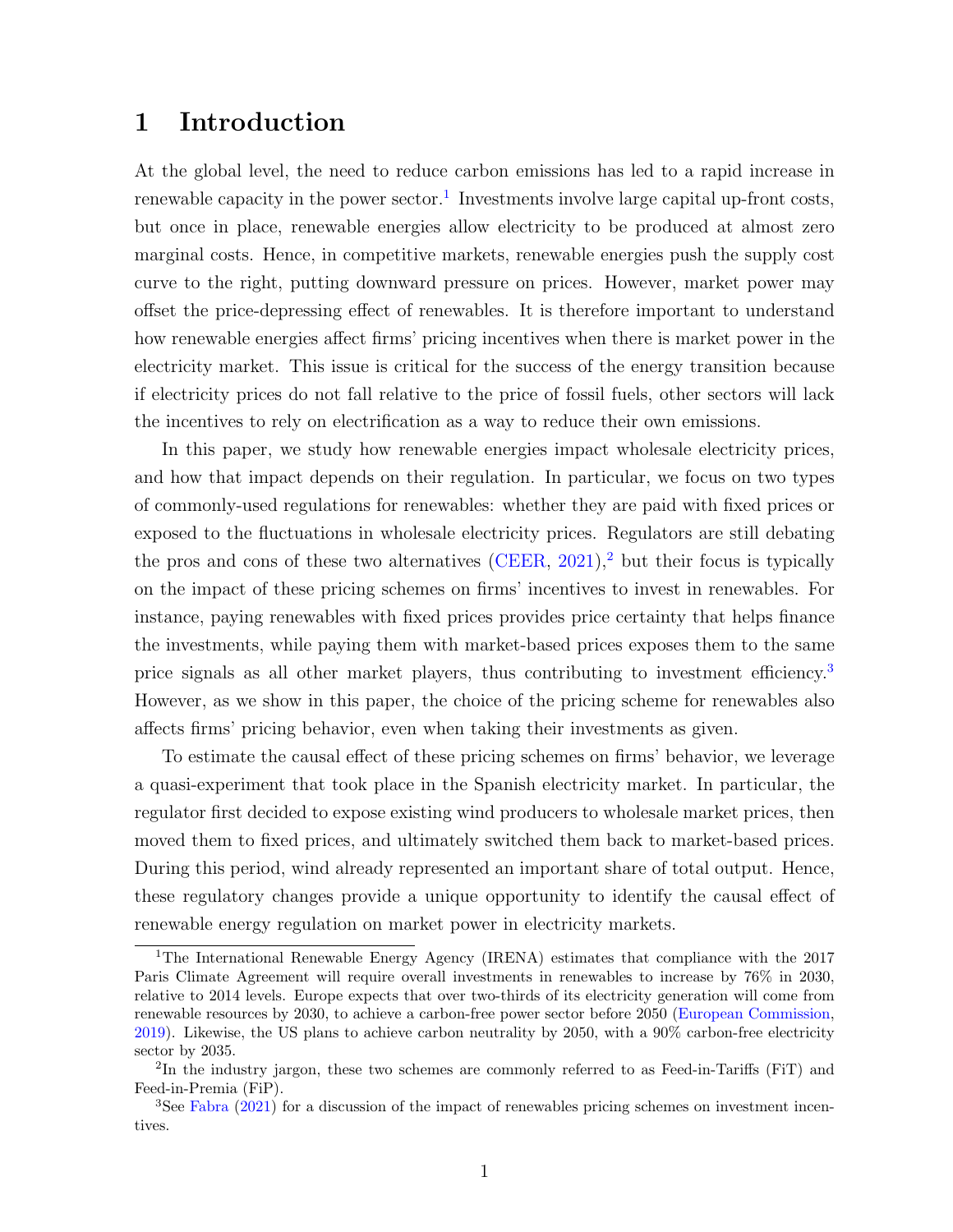Theoretical approach and findings. We develop a simple theoretical model showing that renewable energies depress electricity market prices. The strength of this pricedepressing effect depends on the degree of market power, which in turn depends on the pricing rule in place (either fixed prices or market prices) and on the ownership structure of renewable energies. As explained below in more detail, the key difference is that paying renewables with fixed prices mitigates market power directly by reducing the dominant firm's incentives to raise prices. In contrast, paying renewables with market prices encourages the fringe firms to engage in arbitrage, which indirectly mitigates the market power of the dominant firm. Whether the direct effect is more or less powerful than the indirect effect depends on whether the dominant firm owns a larger or smaller share of the renewable capacity, relative to the fringe firms.

To uncover these effects, we first consider a simple one-shot wholesale electricity market in which a dominant firm competes against a set of competitive fringe producers.<sup>[4](#page-0-0)</sup> The dominant firm owns both conventional (e.g., coal and gas) as well as renewable power plants, while the fringe firms only own renewables. An increase in the availability of renewable energy expands the supply of the fringe producers. In turn, this reduces the residual electricity market demand faced by the dominant firm, which weakens its incentives to set high prices. The strength of this effect, which we refer to as the 'residual demand effect', depends on the share of renewable capacity in the hands of the dominant firm, i.e., on the ownership structure of renewable energies. In particular, if the dominant firm owns a large (small) share of the renewable capacity, the competitive pressure exerted by the fringe producers is weak (strong), leading to a small (large) price-depressing effect.

Since the 'residual demand effect' is at play under both pricing rules, it does not affect their comparison. Nevertheless, an additional pro-competitive effect arises when renewables are paid with *fixed prices*. In particular, *fixed prices* further reduce the dominant producer's incentives to exercise market power because only its conventional output would benefit from the increase in market prices. We refer to this as the 'forward contract effect' because fixed prices act as a forward contract over the firm's renewable sales [\(Allaz and Vila,](#page-40-1) [1993\)](#page-40-1). The combination of the 'forward contract effect' and the 'residual demand effect' implies that the equilibrium outcome under fixed prices is the same as if all the renewables were in the hands of the fringe, independently of the actual ownership structure.

However, electricity markets in practice are more complex than the single one-shot

<sup>&</sup>lt;sup>4</sup>This simple dominant-fringe firm model gives rise to results similar to the Cournot model, which we develop in the Appendix. The reason is that the dominant firm best replies to the production decisions of its rivals. Taking these as given, or endogenizing them in equilibrium, does not change the essence of the results.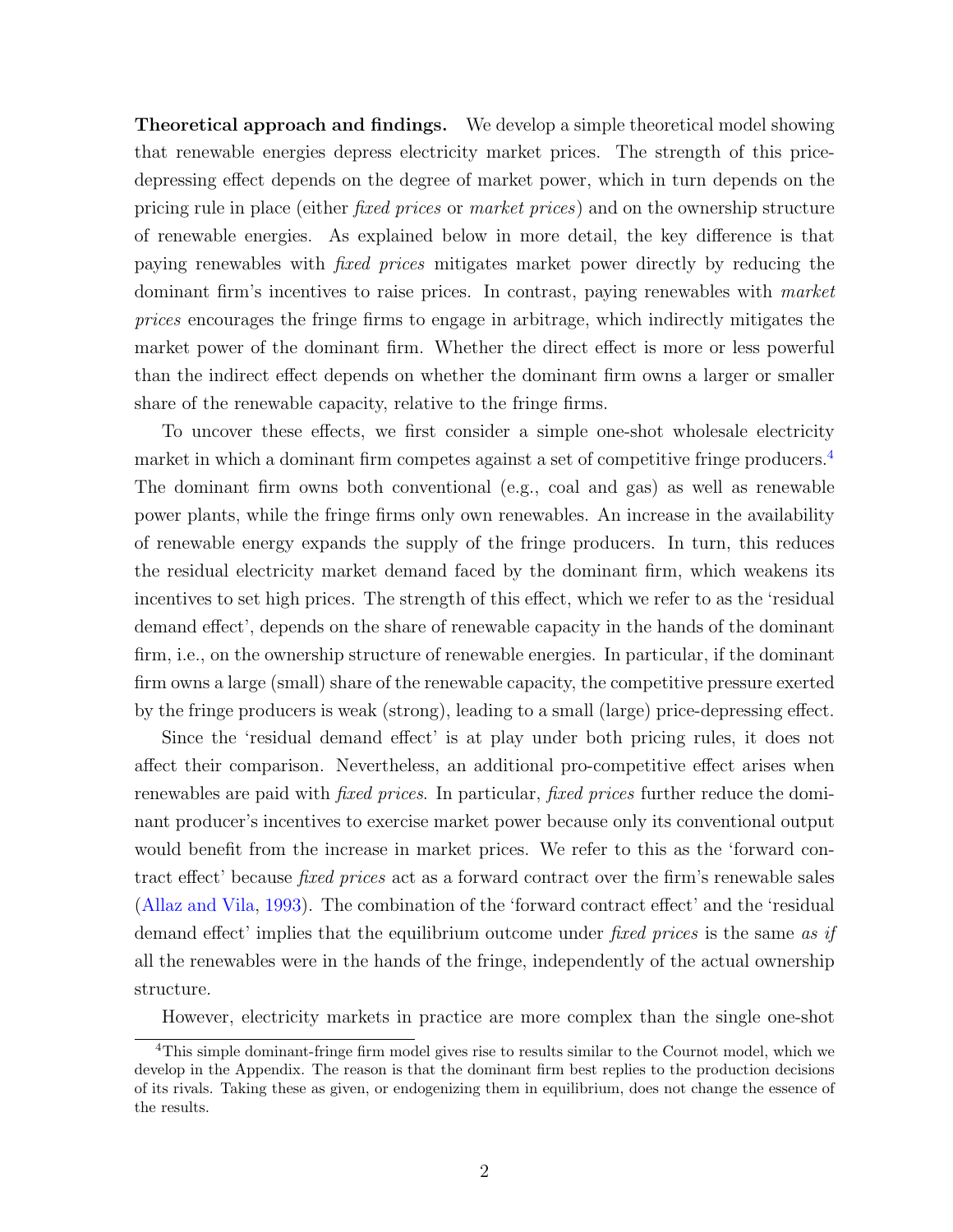market just described. Indeed, they are typically organized as a sequence of markets, with a large market that operates one day ahead of the actual delivery, and several smaller markets that operate closer to real-time. To mimic this market sequence, we also consider a two-stage game with a day-ahead market followed by a spot market. The possibility to trade across these markets enhances the ability of electricity firms to exercise market power, as first shown by [Ito and Reguant](#page-41-2) [\(2016\)](#page-41-2). More specifically, firms exercise market power in the day-ahead market by withholding output, which they can then resell in the spot market without depressing the day-ahead price.<sup>[5](#page-0-0)</sup> As a consequence, market power pushes day-ahead prices up and spot prices down, creating a positive wedge between the two. The possibility to arbitrage these price differences gives rise to an additional procompetitive effect of renewables. Namely, arbitrage by renewable plants mitigates the dominant firm's attempt to exercise market power in the day-ahead market, as explained below.

When renewables are paid with *fixed prices*, they do not have incentives to arbitrage given that they are paid the same price regardless of whether they sell their output in the day-ahead or in the spot market. In contrast, paying renewables with market prices allows them to benefit from arbitrage. They do so by selling above their available production (up to their maximum capacities) in the day-ahead market at a high price, and buying back their excess commitment in the spot market at a lower price.<sup>[6](#page-0-0)</sup> This behavior mitigates the market power of the dominant producer because its attempts to push up the day-ahead price are met by an increase in the fringe firms' renewable sales. This effect, which we refer to as the 'arbitrage effect', also depends on the ownership structure. In particular, when the dominant firm owns a large (small) share of the renewable capacity, the fringe firms' ability to arbitrage is weak (strong). In this case, the 'arbitrage effect' has a small (large) contribution to the price-depressing effect of renewables.<sup>[7](#page-0-0)</sup>

The comparison between the price-depressing effect of renewables under *fixed prices* and market prices depends on the relative strength of the 'forward contract' and the 'arbitrage' effects, which in turn depends on the ownership structure. Putting together the previous results, it follows that it is more (less) pro-competitive to pay renewables

<sup>&</sup>lt;sup>5</sup>This strategy is profitable as it leads to price increases in the big market (the day-ahead market) which are only partially offset by the price reductions in the smaller market (the spot market).

<sup>&</sup>lt;sup>6</sup>This arbitrage is purely financial: renewables oversell in the day-ahead market up to their maximum capacities and buy their excess commitment (above their actual availability) in the spot market. Note that the dominant firm does not have incentives to arbitrage with its own renewables as that would curb its own market power.

<sup>&</sup>lt;sup>7</sup>In the electricity literature, the price-depressing effect of renewables is commonly referred to as the merit-order effect, which is computed under the implicit assumption that all plants bid at marginal costs. Hence, the *residual demand effect* is not equivalent to the *merit-order effect* given that the latter overlooks the impact of market power, which is the focus of our analysis.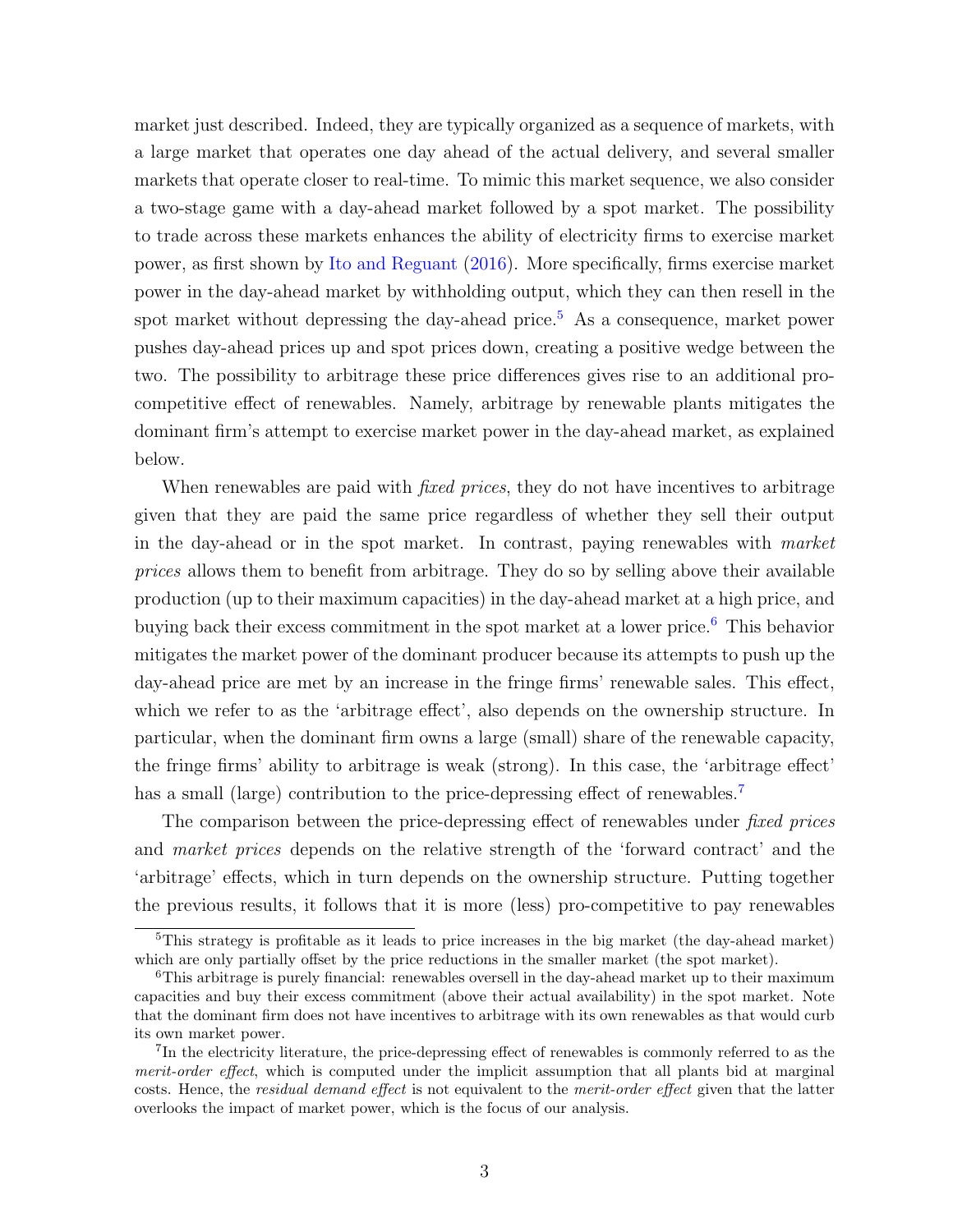with *fixed prices* in markets in which renewables are mostly in the hands of the dominant (fringe) players.

These differential effects have welfare and distributional implications. On the one hand, efficiency in our model is always greater when renewables are paid with *fixed* prices. The reason is that welfare depends on the final price set in the spot market, which is closer to marginal costs under *fixed prices* than under *market prices*.<sup>[8](#page-0-0)</sup> On the other hand, the distributional implications between firms and consumers depend on the comparison of day-ahead prices across pricing rules, which can go either way depending on the ownership structure, as described above.<sup>[9](#page-0-0)</sup>

Empirical approach and findings. We test the key predictions of the model using data from the Spanish electricity market. Importantly, this market is characterized by a highly concentrated market structure, with the three largest firms owning 60% of the wind capacity, and 80% of the non-wind capacity. This feature is present in most electricity markets around the world, as it is common for the large electric utilities to own both conventional power plants as well as renewables.[10](#page-0-0)

Our sample period runs from February 2012 to January 2015, and it includes three different pricing regimes for renewable energies: they were first paid with market prices, then with fixed prices, and last with market prices again. Our empirical approach consists of a structural analysis of bidding incentives and a quasi-experimental analysis of how arbitrage behavior responds to the pricing regimes. Using results from the structural model, we calculate the price-cost markups in the day-ahead market to assess how the renewable pricing policies affected market power in the day-ahead Spanish market.

Firstly, our structural analysis of bidding behavior in the day-ahead market validates the 'forward contract effect'. Namely, we show that the strategic firms' wind output reduced their own markups under *fixed prices*, but not under *market prices*. This suggests that the 'forward contract effect' under fixed prices was pro-competitive.

 $8$ As explained in Section 3.3, this is mainly due to the fact that arbitrage under market prices pushes the spot market price up, while the reduction in market power in the day-ahead market under fixed prices pushes it down.

<sup>&</sup>lt;sup>9</sup>It is important to note that this analysis focuses on the market power impacts of renewable pricing schemes for given capacities, and therefore leaves out some other factors that could also have welfare implications, such as entry and investment incentives, learning externalities, and other spillover effects, or the fiscal impacts of the various pricing mechanisms, among others. For instance, [Newbery et al.](#page-42-0) [\(2018\)](#page-42-0) and [May and Neuhoff](#page-42-1) [\(2017\)](#page-42-1) favor the use of pricing schemes with limited price exposure as a way to de-risk the investments, ultimately bringing down the costs of capital and facilitating the entry of more diverse players.

<sup>10</sup>For instance, using 2020 data, the dominant producer in the French market (EDF) had a portfolio made of 25% of renewable plants and 75% of non-renewable plants (mainly nuclear and gas). Similar results apply to Italy and Portugal, where the dominant producers, ENEL and EDP respectively, also own large fractions of the existing renewable plants.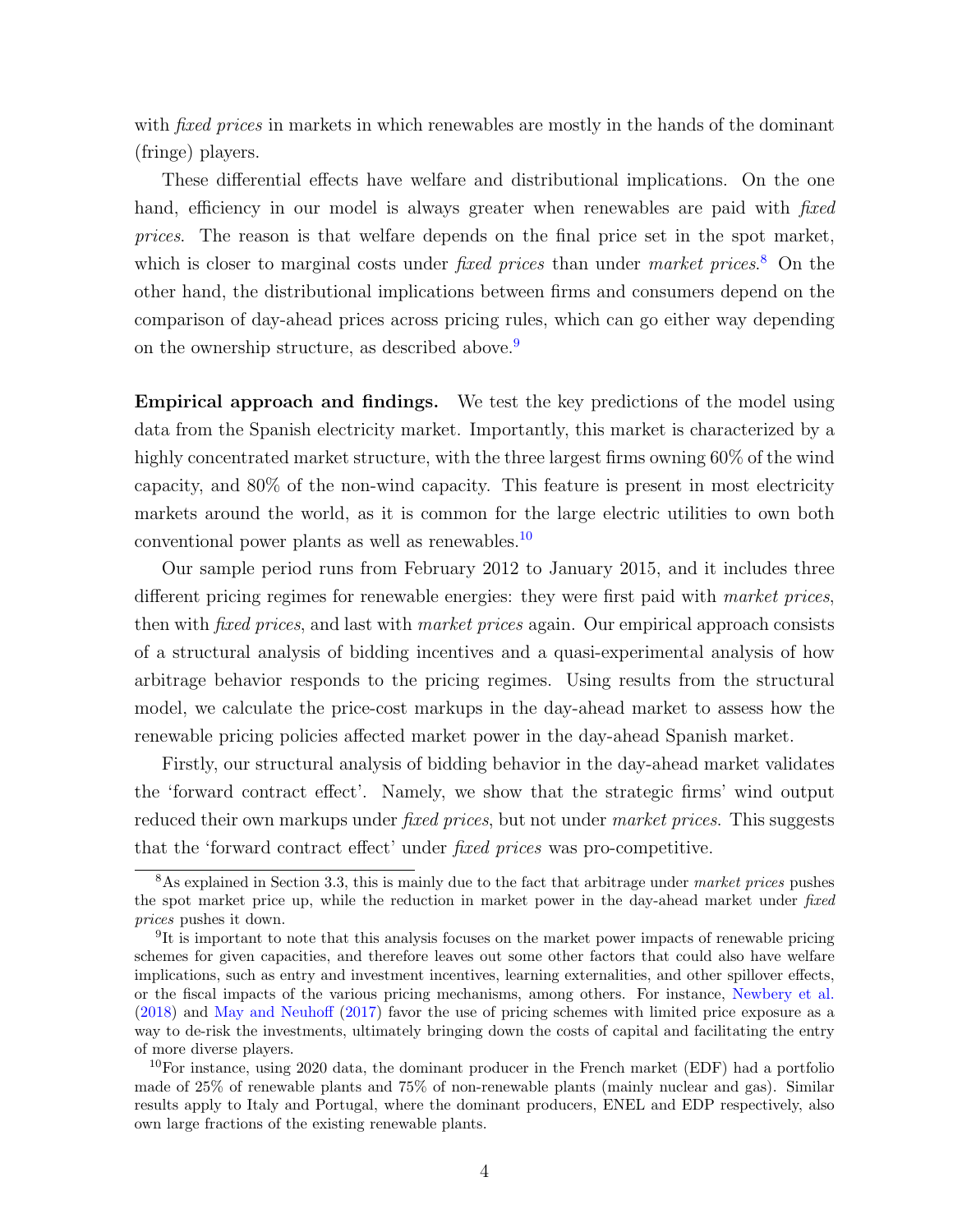Secondly, we rely on a differences-in-differences approach to assess how changes in the pricing schemes affected the fringe firms' incentives to arbitrage. Our analysis shows that wind producers stopped arbitraging after the switch from market prices to fixed prices. However, they resumed arbitrage once they were exposed to *market prices* again. These results validate the empirical relevance and robustness of the 'arbitrage effect'.

Thirdly, the interplay between the 'forward contract' and the 'arbitrage' effects is also confirmed by the empirical analysis of the price differences across markets. We show that, under fixed prices, an increase in the dominant firm's share of wind output reduced price differences across markets, as the 'forward contract effect' mitigated its incentives to exercise market power. In contrast, under market prices, an increase in the fringe firms' wind share enlarged price differences across markets, as their smaller idle capacity reduced their ability to arbitrage, thus weakening the 'arbitrage effect'.

Lastly, to understand which of these two effects dominated, we leverage our structural estimates to compute price-cost markups in the day-ahead market. We find that markups were significantly lower while firms were subject to *fixed prices* as compared to *market* prices. The average markup during the *fixed price regime* was  $6.3\%$ , while it was  $8.3\%$ and 10.7% when renewables were paid with *market prices*.<sup>[11](#page-0-0)</sup> Based on these findings, we conclude that, given the ownership structure in the Spanish electricity market, the 'forward contract effect' dominated the 'arbitrage effect', which led to weaker market power when renewables were paid with fixed prices, as opposed to when they were exposed to wholesale market price volatility.

The remainder of the paper is organized as follows. Section [2](#page-5-0) describes the related literature. Section [3](#page-7-0) builds and solves a model of competition in electricity markets when renewable energies are paid with either *market prices* or *fixed prices*. Section [4](#page-17-0) describes the institutional setting and data used in the analysis. Section [5](#page-24-0) performs the empirical analysis and Section [6](#page-38-0) concludes. Proofs and extensions are postponed until the Appendix.

### <span id="page-5-0"></span>2 Related Literature

Our paper brings together results from the literature on competition in sequential markets [\(Ito and Reguant,](#page-41-2) [2016\)](#page-41-2), the price-depressing effect of renewables [\(Acemoglu, Kakhbod](#page-40-2) [and Ozdaglar,](#page-40-2) [2017\)](#page-40-2), and forward contracting [\(Allaz and Vila,](#page-40-1) [1993\)](#page-40-1).

First, from a theoretical point of view, we extend [Ito and Reguant](#page-41-2) [\(2016\)](#page-41-2)'s analysis

<sup>&</sup>lt;sup>11</sup>These results are robust to alternative ways of comparing the markups (i.e., by firms, by windy  $vs.$ less-windy hours, by peak vs. off-peak hours).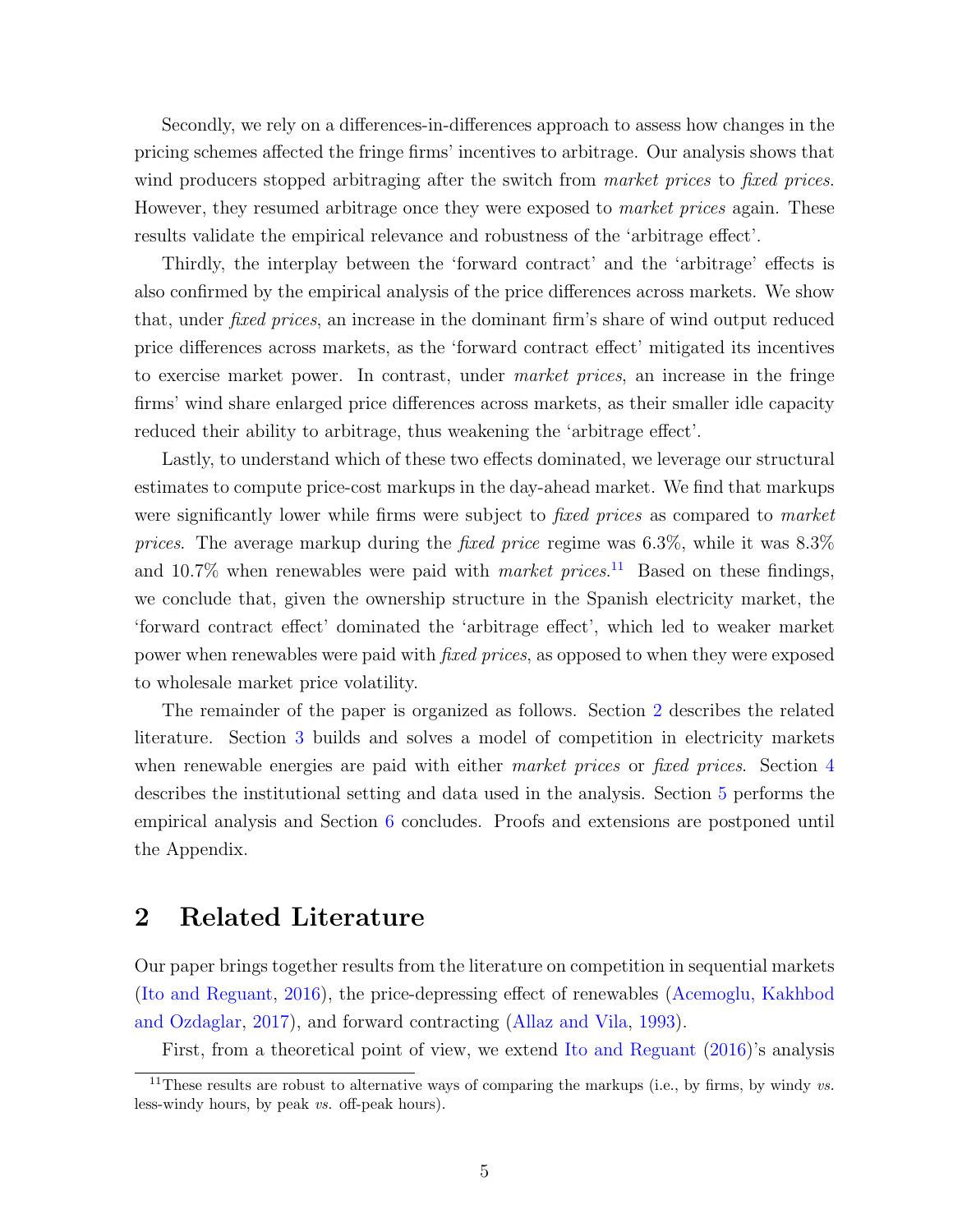by characterizing and comparing equilibria across sequential markets when renewable energies are paid with *fixed prices* or with *market prices*. Moreover, we shed light on how the pricing schemes for renewables affect their price-depressing effects in the presence of market power. In this sense, our work can also be viewed as extending [Acemoglu,](#page-40-2) [Kakhbod and Ozdaglar](#page-40-2) [\(2017\)](#page-40-2)'s analysis, whose theoretical findings are supported by our empirical results.

Second, we also complement the existing evidence on the market power impacts of forward contracts in electricity markets [\(Wolak,](#page-42-2) [2000;](#page-42-2) [Bushnell, Mansur and Saravia,](#page-40-3) [2008;](#page-41-3) Hortaçsu and Puller, 2008; [Fabra and Toro,](#page-41-4) [2005\)](#page-41-4). We contribute to this literature by providing new evidence on the impact of firms' price exposure on market power through structural estimates. Our results regarding market power in the Spanish electricity market are also in line with previous studies, despite differences in the focus and time span of the analyses [\(Fabra and Toro,](#page-41-4) [2005;](#page-41-4) [Fabra and Reguant,](#page-41-5) [2014;](#page-41-5) [Reguant,](#page-42-3) [2014\)](#page-42-3).

Third, we provide key insights into the ongoing debate about renewable pricing schemes by focusing on the largely unexplored issue of how they affect firms' bidding incentives for given capacities. This is a required first step towards endogenizing longrun variables such as entry, exit, or the capacity and location of the new investments. To our knowledge, only a few papers explore this question. From a theoretical perspective, [Dressler](#page-41-6) [\(2016\)](#page-41-6) highlights that paying renewables at *fixed prices* (such as Feed-in-Tariffs) acts like a forward contract.<sup>[12](#page-0-0)</sup> From an empirical perspective, [Bohland and Schwenen](#page-40-4) [\(2021\)](#page-40-4) explore the market power impacts of a voluntary change in the pricing scheme in the Spanish Electricity market during 2005, a period when renewables represented less than 10% in the energy mix.

Finally, our work complements the growing literature on the short-run and long-run effects of renewables, including their impacts on energy prices [\(Gowrisankaran, Reynolds](#page-41-7) [and Samano](#page-41-7) [\(2016\)](#page-41-7); [Genc and Reynolds](#page-41-8) [\(2019\)](#page-41-8); [Acemoglu, Kakhbod and Ozdaglar](#page-40-2) [\(2017\)](#page-40-2)), the nature of competition [\(Fabra and Llobet](#page-41-9) [\(2021\)](#page-41-9)), emissions [\(Cullen](#page-40-5) [\(2013\)](#page-40-5) and [Novan](#page-42-4) [\(2015\)](#page-42-4)), and profits earned by the conventional producers [\(Bushnell and No](#page-40-6)[van](#page-40-6)  $(2018)$ ; Liski and Vehviläinen  $(2020)$ ). Nonetheless, all these papers apply to settings in which renewables are exposed to market prices but do not analyze the effects under fixed prices.

<sup>12</sup>However, [Dressler](#page-41-6) [\(2016\)](#page-41-6) abstracts from the impacts of FiT on price arbitrage and focuses instead on the impacts on forward trading. She finds that FiT might crowd out other forms of forward contracting, in line with [Ritz](#page-42-5) [\(2016\)](#page-42-5).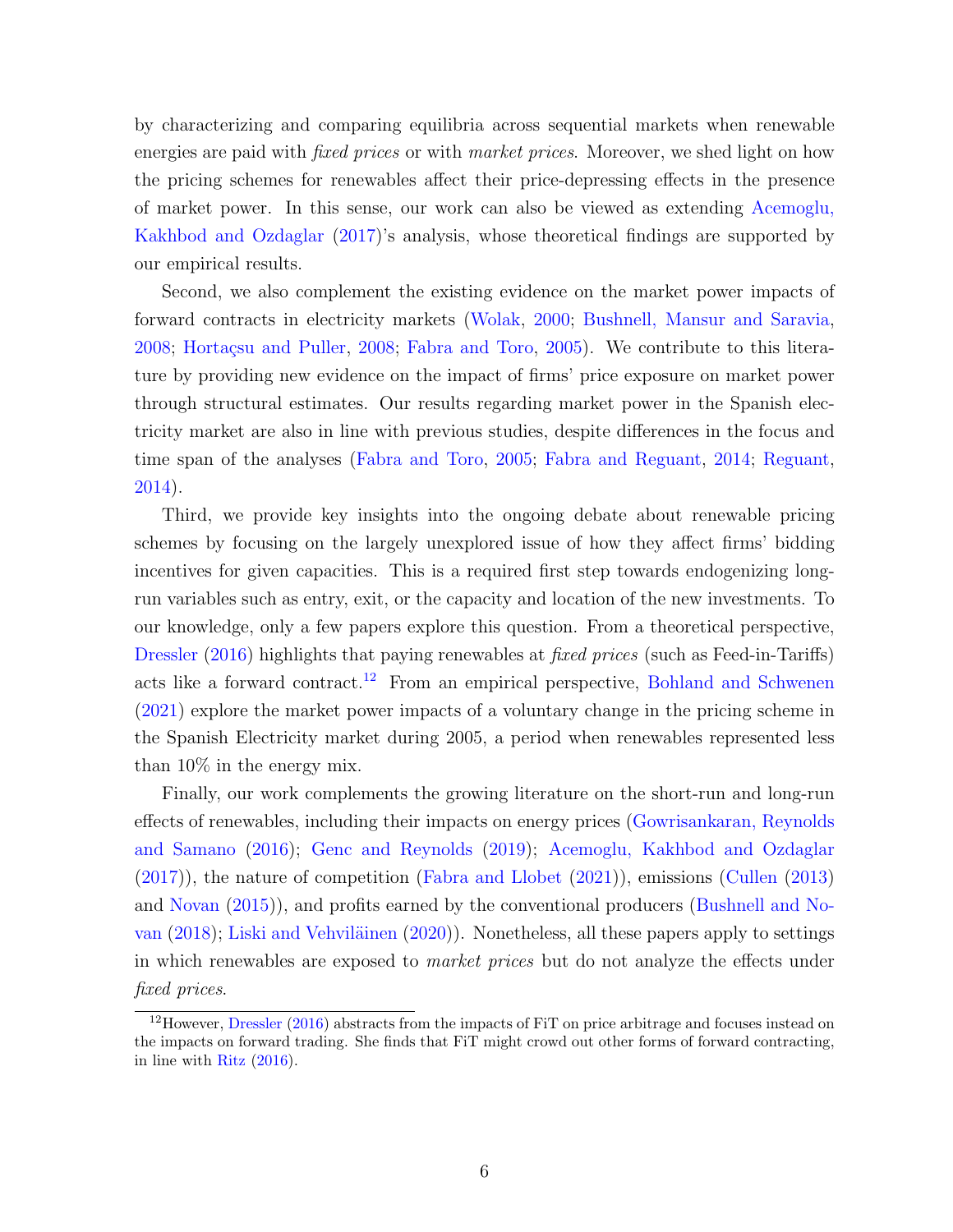### <span id="page-7-0"></span>3 The Model

We develop a simple model of strategic pricing behavior in wholesale electricity markets. Our model combines ingredients in [Ito and Reguant](#page-41-2) [\(2016\)](#page-41-2), who study firms' behavior in sequential markets, with ingredients in [Acemoglu, Kakhbod and Ozdaglar](#page-40-2) [\(2017\)](#page-40-2), who study the price impact of renewable energies in a single one-shot market. Our model further adds the analysis of alternative pricing schemes for renewables. Similar to those models, and in line with [Allaz and Vila](#page-40-1) [\(1993\)](#page-40-1), we abstract from uncertainty and risk aversion.

**Markets** Electricity is traded in two sequential markets: a day-ahead market  $(t = 1)$ and a spot market  $(t = 2)$ . Total forecasted demand is inelastically given by A, and it is fully cleared in the day-ahead market. The spot market allows firms to reshuffle their day-ahead commitments, while total demand remains fixed at A. With demand being inelastic, total welfare only depends on productive efficiency, which is a function of spot prices, while consumers' surplus depends on day-ahead market prices only.[13](#page-0-0)

Technologies and Firms Electricity is produced by two types of technologies (renewable and conventional) and two types of firms (one dominant firm and a set of fringe firms, respectively denoted by  $i = d, f$ .<sup>[14](#page-0-0)</sup> Each of the fringe firms owns either renewable or conventional energy, while the dominant firm (might) own both.

The dominant firm's conventional technology has constant marginal costs of production,  $c > 0$ , while the fringe firms' conventional technology has increasing marginal costs  $q/b$ <sup>[15](#page-0-0)</sup> In contrast, renewables (generically referred to as *wind*) allow firms to produce at zero marginal costs up to their available capacities. We use  $k$  and  $w$  to denote wind's maximum and available capacity,<sup>[16](#page-0-0)</sup> with  $k \geq w$ . The dominant firm owns a fraction  $\delta \in [0,1]$  of k and w, while the fringe owns the remaining  $(1 - \delta)$  share. Therefore,  $\delta$ is a proxy for the ownership structure: the higher (lower) it is, the greater the share of

 $13$ This is particularly true in the Spanish electricity market, where the default is that households pay a pass-through of the hourly day-ahead market prices (i.e., the Real Time Prices). The default contract provides the price reference for the contracts that are offered in the retail market for those consumers who opt-out of the default. See [Fabra et al.](#page-41-11) [\(2021\)](#page-41-11) for a description.

<sup>&</sup>lt;sup>14</sup>Allowing for  $n > 1$  Cournot competitors leads to results similar to those reported here. See Appendix A.2 for the full analysis.

<sup>&</sup>lt;sup>15</sup>We could assume that marginal costs are higher in the spot market, reflecting the fact that the costs of adjusting production tend to be higher close to real-time. The main results remain unchanged.

<sup>&</sup>lt;sup>16</sup>This assumes that firms are able to perfectly predict their available capacities. [Fabra and Llobet](#page-41-9) [\(2021\)](#page-41-9) report empirical evidence on the wind forecast errors in the Spanish electricity market and show that these tend to be small. Still, the results of the model would not change if one interprets  $w$  as expected wind output rather than actual wind.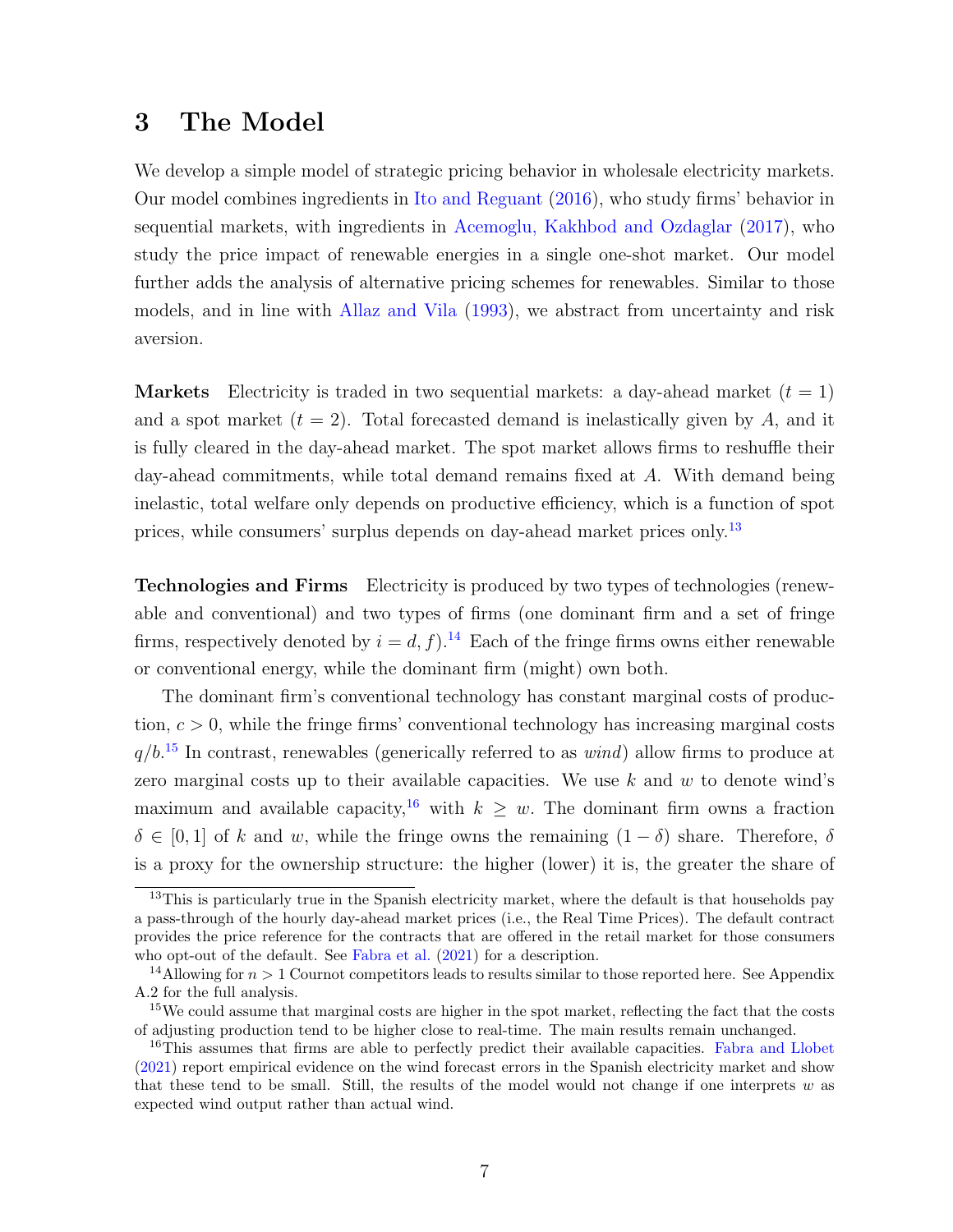renewables in the hands of the dominant firm (fringe players).

Throughout, we assume that the conventional technology is needed to satisfy total demand, i.e.,  $A - bc - w > 0$ , making c the relevant marginal cost.

**Firms' Behavior** The dominant firm sets prices in both markets, $17$  taking into account the production decisions of the fringe firms, which are assumed to be price-takers. In the day-ahead market, the fringe firms offer their conventional output at marginal cost, i.e., they supply  $bp_1$ . In the spot market, if  $p_2$  increases above  $p_1$ , they find it optimal to increase their conventional output, i.e., their additional supply in the spot market is  $b(p_2 - p_1)$ . In contrast, if  $p_2$  falls below  $p_1$ , they find it cheaper to buy back some of their day-ahead commitments instead of satisfying them with their own production, i.e., they demand  $b (p_1 - p_2)$  in the spot market. In turn, since renewable energies have zero marginal costs but limited capacity, the fringe firms have to decide whether to sell their output  $(1 - \delta)$  w in the day-ahead market and/or in the spot market. Their incentives depend on the pricing scheme in place.

**Pricing Schemes for Renewables** We consider two commonly used pricing schemes: renewable producers receive fixed prices for their output, regardless of whether they sell it at  $t = 1$  (day-ahead) or  $t = 2$  (spot); or renewables are paid with market prices, i.e., the prices of the market in which they sell their output, plus a fixed premium.

#### 3.1 One-Shot Market

As a baseline, we first consider the case in which there is a single one-shot market with no possibility to trade afterwards. Accordingly, we omit the market  $t$  subscript for now.

The profit-maximizing problem of the dominant firm depends on the pricing rule in place. Under *market prices*, renewable output is paid at  $p$  plus a fixed premium  $p$ . Hence, the dominant firm's profit maximization problem is

<span id="page-8-0"></span>
$$
\max_{p} [pD(p) - c(D(p) - \delta w) + \delta w p], \qquad (1)
$$

where  $D(p) = A - bp - (1 - \delta) w$  is the residual demand faced by the dominant firm, i.e., total demand A net of the fringe firms' conventional and renewable output. Importantly, an increase in w reduces this residual demand by  $(1 - \delta)$ , unless of course the dominant firm owns all renewables  $(\delta = 1)$ .

<sup>&</sup>lt;sup>17</sup>Since we are dealing with a single dominant firm, results would be the same if the firm chose quantities instead of prices. See Appendix A.2 for details.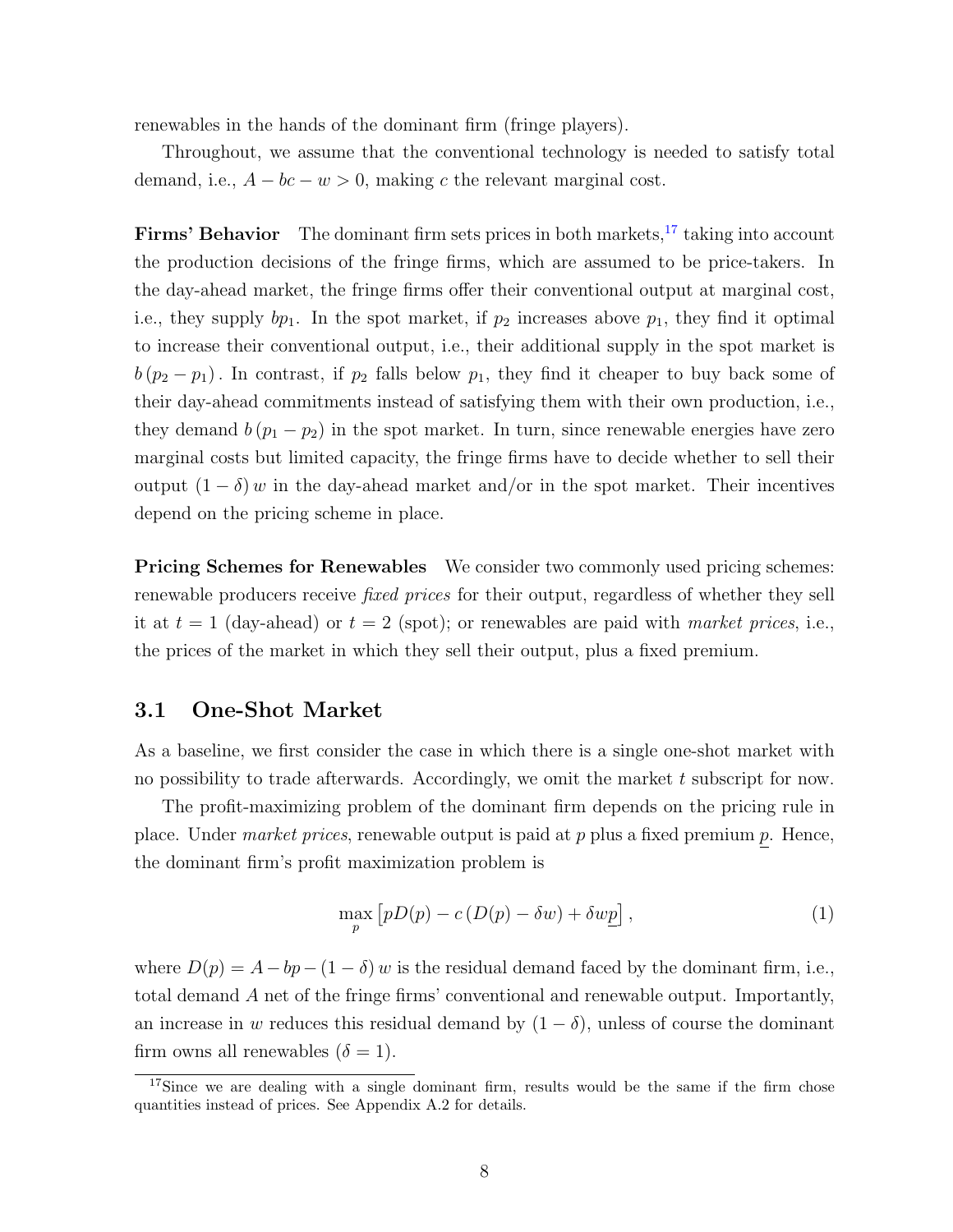Under *fixed prices*, renewable output is paid at  $\bar{p}$ . This reduces the dominant firm's price exposure, as shown in the first term of the following profit expression,

$$
\max_{p} \left[ p(D(p) - \delta w) - c(D(p) - \delta w) + \delta w \overline{p} \right]. \tag{2}
$$

Using the indicator  $I = 0$  for market prices and  $I = 1$  for fixed prices allows us to write the solution to the first order condition of profit maximization under both pricing rules as follows,

<span id="page-9-0"></span>
$$
p^* = c + \left[A - bp^* - (1 - \delta) w - I\delta w\right] \left|\frac{\partial D(p^*)}{\partial p}\right|^{-1}.
$$
 (3)

The dominant firm optimally sets  $p^*$  with a markup over its marginal cost c. This markup, captured by the second term in [\(3\)](#page-9-0), depends on the size and slope of the residual demand and on the price exposure of the dominant firm's renewables. The fringe firms' renewables  $(1 - \delta)$  w reduce the residual demand of the dominant firm, which mitigates its marginal gains from increasing p. This pro-competitive effect, which we refer to as the *residual demand* effect, contributes to reducing equilibrium prices under both pricing rules. However, the markup term also depends on the pricing rule through the term *I* $\delta w$ . In particular, the marginal gains from increasing p are lower under fixed prices  $(I = 1)$  because the dominant firm's renewable output  $(\delta w)$  does not benefit from the price increase. We refer to this as the forward contract effect given that fixed prices act as a forward contract over the firm's renewable sales. Putting these two effects together implies that an increase in renewables w fully reduces the markup term under fixed prices, while it only reduces it by a fraction  $(1 - \delta)$  under market prices.

Out first lemma follows immediately, where we use the super-scripts  $M$  and  $F$  to denote equilibrium outcomes under market prices and fixed prices, respectively.

Lemma 1 Suppose that there is a single one-shot market.

(i) The equilibrium price is (weakly) higher under market prices than under fixed prices:

$$
p^M \ge p^F > c
$$

with strict inequality if and only if  $\delta > 0$ .

(ii) The equilibrium price is strictly decreasing in renewable output under fixed prices, and weakly so under market prices:

$$
\partial p^F / \partial w < 0
$$
, and  $\partial p^M / \partial w \leq 0$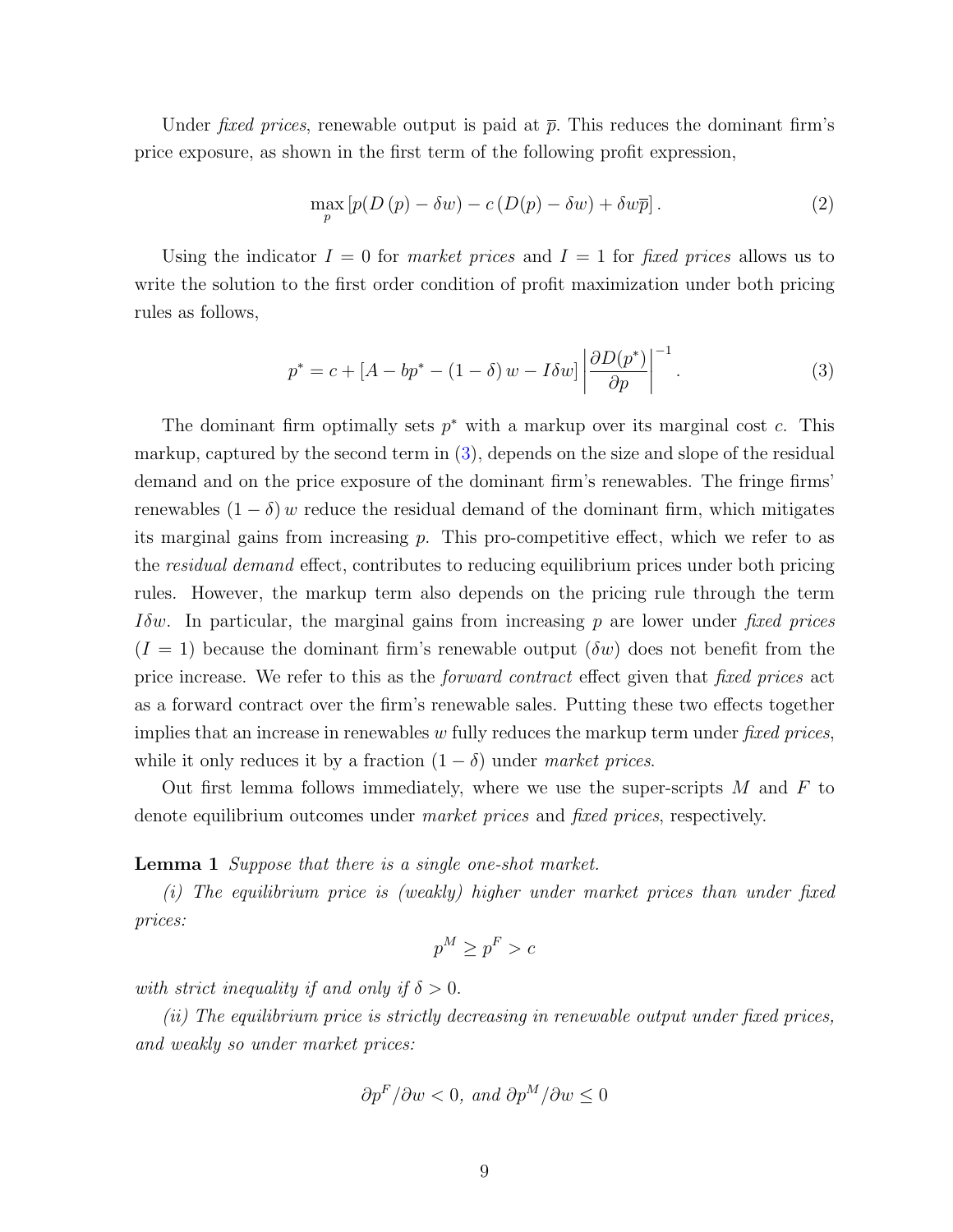with strict inequality if and only if  $\delta < 1$ .

(iii) The price-depressing effect of renewables is stronger under fixed prices:

$$
|\partial p^F / \partial w| > |\partial p^M / \partial w| \ge 0
$$

with strict inequality if and only if  $\delta < 1$ .

(iv) The price-depressing effect of renewables is independent of the ownership structure  $\delta$  under fixed prices. In contrast, under market prices, the price-depressing effect is mitigated by an increase in  $\delta$ :

$$
\partial p^F / \partial w \partial \delta = 0 \text{ and } \partial p^M / \partial w \partial \delta > 0.
$$

The dominant firm exercises less market power under *fixed prices* than under *market* prices thanks to the *forward contract* effect. An increase in renewables w mitigates market power under both pricing rules through the residual demand effect. However, the price-depressing effect of renewables is greater under fixed prices because of the forward contract effect. Under market prices, the dominant firm exercises more market power when more renewables are added to its portfolio (i.e., when  $\delta$  is higher), given that its residual demand is less affected by an increase in  $w$ . This mitigates the price-depressing effect of renewables. Indeed, in the extreme case in which the dominant firm owns all renewables  $(\delta = 1)$ , the dominant's firm residual demand does not depend on w and the price-depressing effect under *market prices* is fully neutralized.<sup>[18](#page-0-0)</sup> In contrast, the pro-competitive effect of renewables under fixed prices remains unchanged even if  $\delta$  goes up. The reason is that, with linear demand, a weaker residual demand effect is fully compensated by a stronger forward contract effect.

In what follows, we will add the possibility that firms trade across sequential markets. Since we are interested in whether the pricing rules affect the incentives of renewable owners to arbitrage across markets, we will consider two cases: either renewables are not allowed to engage in arbitrage, or they are allowed to do so up to their maximum production capacities (a limit which is imposed by regulation).

#### 3.2 Sequential Markets with No Arbitrage

Suppose that firms can trade in the day-ahead and in the spot markets, but renewables are not allowed to arbitrage price differences across these sequential markets. Hence, they have to offer all their output in the day-ahead market. The residual demands faced

<sup>18</sup>This result is in line with [Acemoglu, Kakhbod and Ozdaglar](#page-40-2) [\(2017\)](#page-40-2).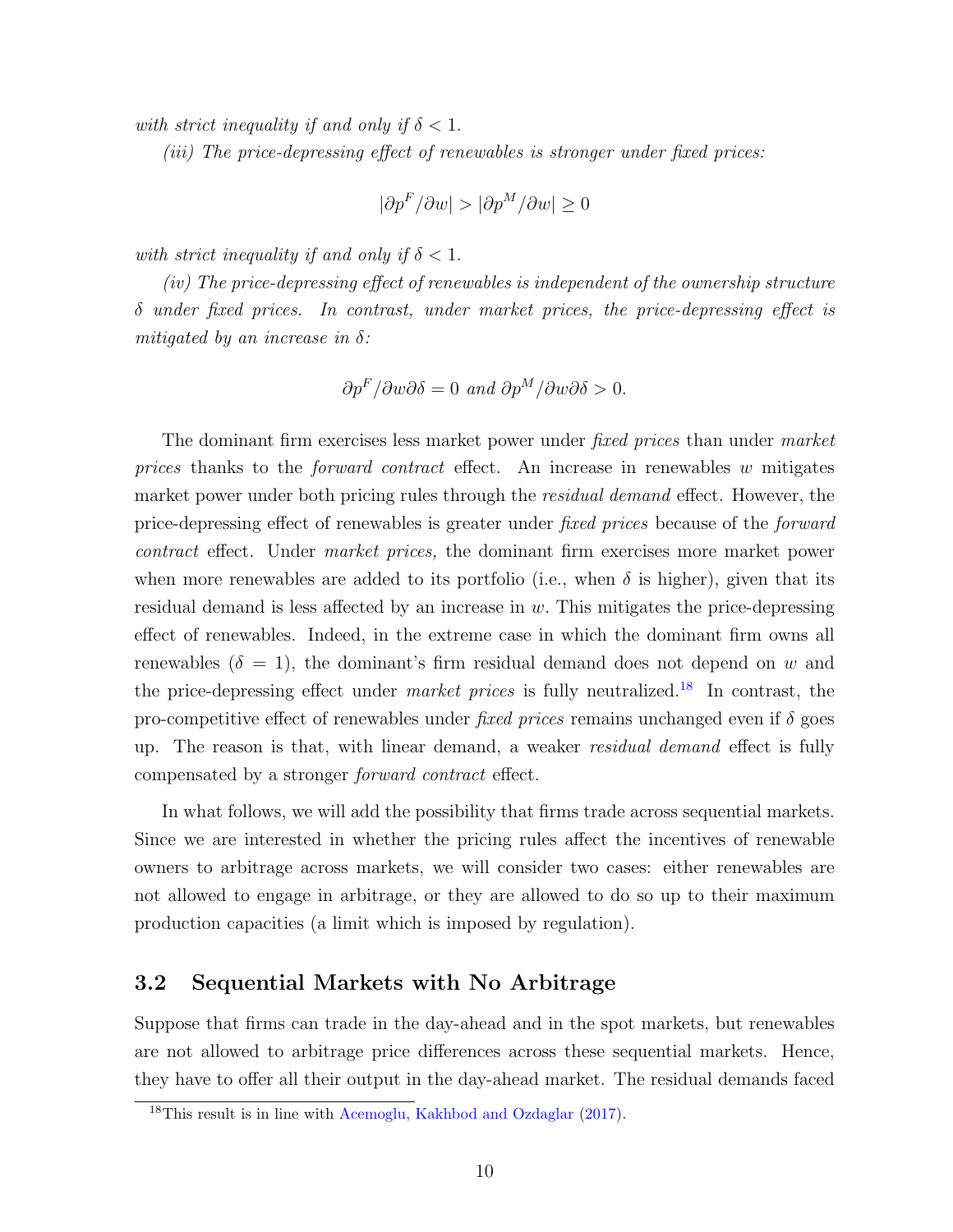by the dominant firm in the day-ahead market and in the spot market are now given by

<span id="page-11-1"></span>
$$
D_1(p_1) = A - bp_1 - (1 - \delta) w \tag{4}
$$

$$
D_2(p_1, p_2) = b(p_1 - p_2). \tag{5}
$$

We solve the game by backward induction. In the spot market, once  $p_1$  is chosen, the dominant firm sets  $p_2$  so as to maximize its profits. Under both pricing rules, the profit maximization problem in the spot market can be written as

$$
\max_{p_2} [p_2 D_2(p_1, p_2) - c (D_1(p_1) + D_2(p_1, p_2) - \delta w)]. \tag{6}
$$

Solving the first order condition for  $p_2$ ,<sup>[19](#page-0-0)</sup>

$$
p_2^* = c + b (p_1 - p_2^*)) \left| \frac{\partial D_2(p_1, p_2^*)}{\partial p_2} \right|^{-1}.
$$
 (7)

This shows that the firm sets a spot price above its marginal cost  $p_2^* > c$ . The markup is increasing in  $p_1$  given that a higher  $p_1$  enlarges the spot market demand.

In the day-ahead market, under *market prices*, the dominant firm's profit maximization problem is similar to [\(1\)](#page-8-0) but it now takes into account the profits made in the spot market,

$$
\max_{p_1} \left[ p_1 D_1(p_1) + p_2^*(p_1) D_2(p_1, p_2^*) - c(D_1(p_1) + D_2(p_1, p_2^*) - \delta w) + \delta w p \right]. \tag{8}
$$

Similarly, under *fixed prices*, the profit maximization problem becomes

$$
\max_{p_1} [p_1(D_1(p_1) - \delta w) + p_2^*(p_1) D_2(p_1, p_2^*) - c(D_1(p_1) + D_2(p_1, p_2^*) - \delta w) + \delta w \overline{p}]. \tag{9}
$$

As before, we can use the indicator  $I = 0$  for market prices and  $I = 1$  for fixed prices to write the solution to the first order condition of profit maximization in the day-ahead market under both pricing rules,

<span id="page-11-0"></span>
$$
p_1^* = p_2^* + [A - bp_1^* - w(1 - \delta) - Iw\delta] \left| \frac{\partial D(p_1^*)}{\partial p_1} \right|^{-1}.
$$
 (10)

This expression only differs from [\(3\)](#page-9-0) in the first term, as the possibility to trade in the spot market implies that the opportunity cost of sales in the day-ahead market is now

<sup>&</sup>lt;sup>19</sup>In the oligopoly model, the residual demands in the first order conditions should be interpreted as net of the rivals' production.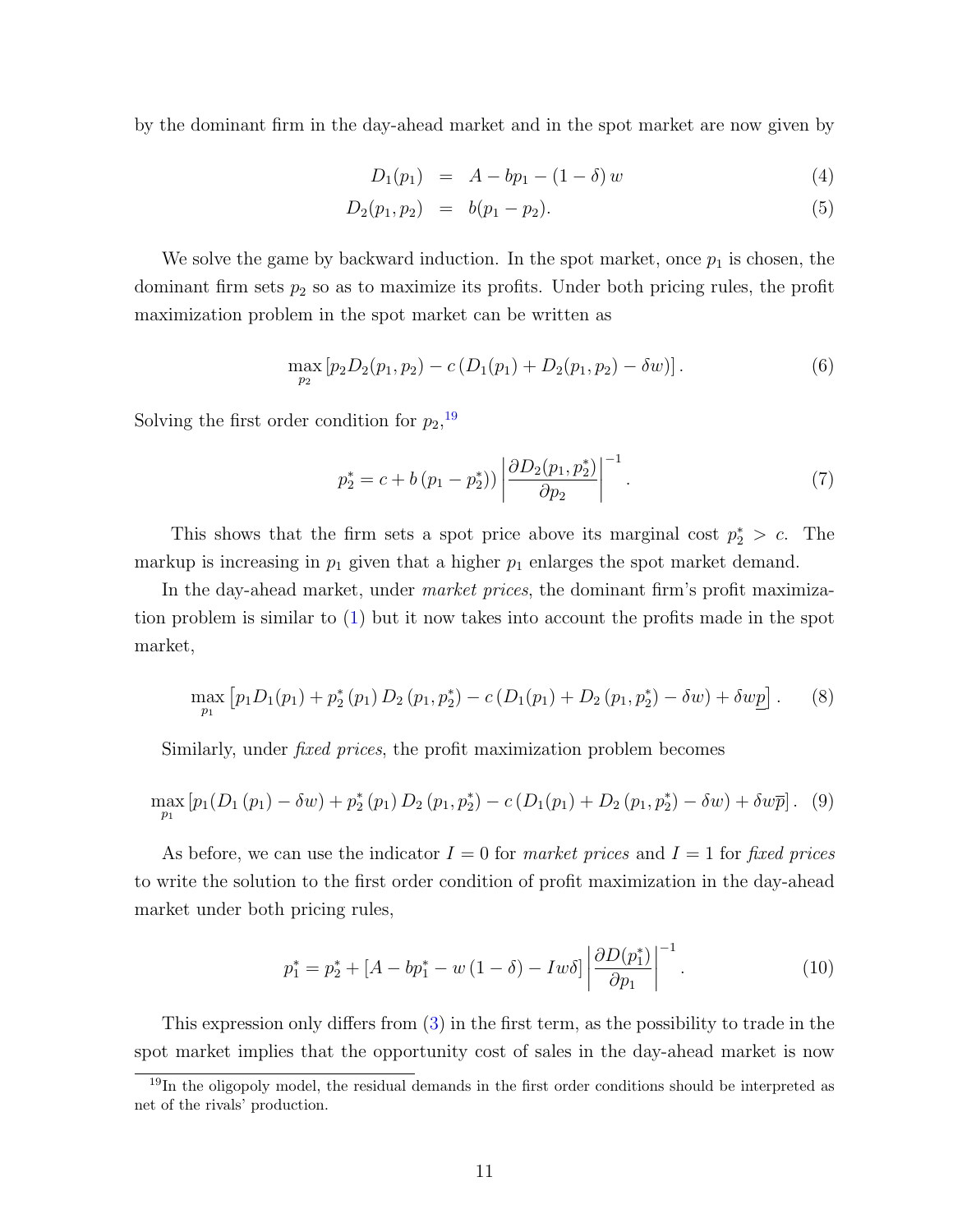$p_2^* > c$ . Therefore, the degree of market power in the day-ahead market is now greater than when electricity can only be traded in a one-shot market. However, as compared to the equilibrium price in the one-shot market, the spot price is now closer to marginal costs, which implies that total welfare is higher than under the one-shot market design.

Comparing condition [\(10\)](#page-11-0) across pricing rules shows that there are two reasons for why the markup in the day-ahead market is lower under *fixed prices* than under *market* prices. Firstly, as already discussed, for given  $p_2^*$ , the *forward contract* effect makes the second term in [\(10\)](#page-11-0) lower under fixed prices than under market prices. Secondly, a lower day-ahead price reduces the size of the spot market, which in turn implies that the spot price  $p_2^*$  under *fixed prices* is also lower than under *market prices*. In turn, this pushes the day-ahead price  $p_1^*$  under *fixed prices* further down.

Our next lemma summarizes these results.

Lemma 2 Suppose that there are sequential markets but renewables are not allowed to arbitrage across them.

(i) Comparing equilibrium prices across sequential markets as well as with those in the one-shot market (Lemma 1),

$$
p_1^M > p^M > p_2^M > c
$$
  

$$
p_1^F > p^F > p_2^F > c.
$$

(ii) Comparing equilibrium prices in each market across pricing rules,

$$
p_1^M > p_1^F > c
$$
  

$$
p_2^M > p_2^F > c.
$$

#### 3.3 Sequential Markets with Limited Arbitrage

Given the positive differential across the day-ahead and spot prices, there are profitable arbitrage opportunities. These involve selling output in the day-ahead market at a high price and re-buying it in the spot market at a lower price. If there are no limits on arbitrage, and if arbitrage is competitive, the price differential across markets is competed away until the day-ahead and the spot prices convergence,  $p_1 = p_2$ .

However, in many electricity markets in practice (including the one in our empirical application), market rules impose limits on arbitrage. Typically, all transactions need to be backed by physical assets, thus implying that arbitrage can only come from market agents and only up to their capacities. This leaves some scope for wind producers to engage in arbitrage as the capacity constraint  $w \leq k$  is rarely binding. Even though the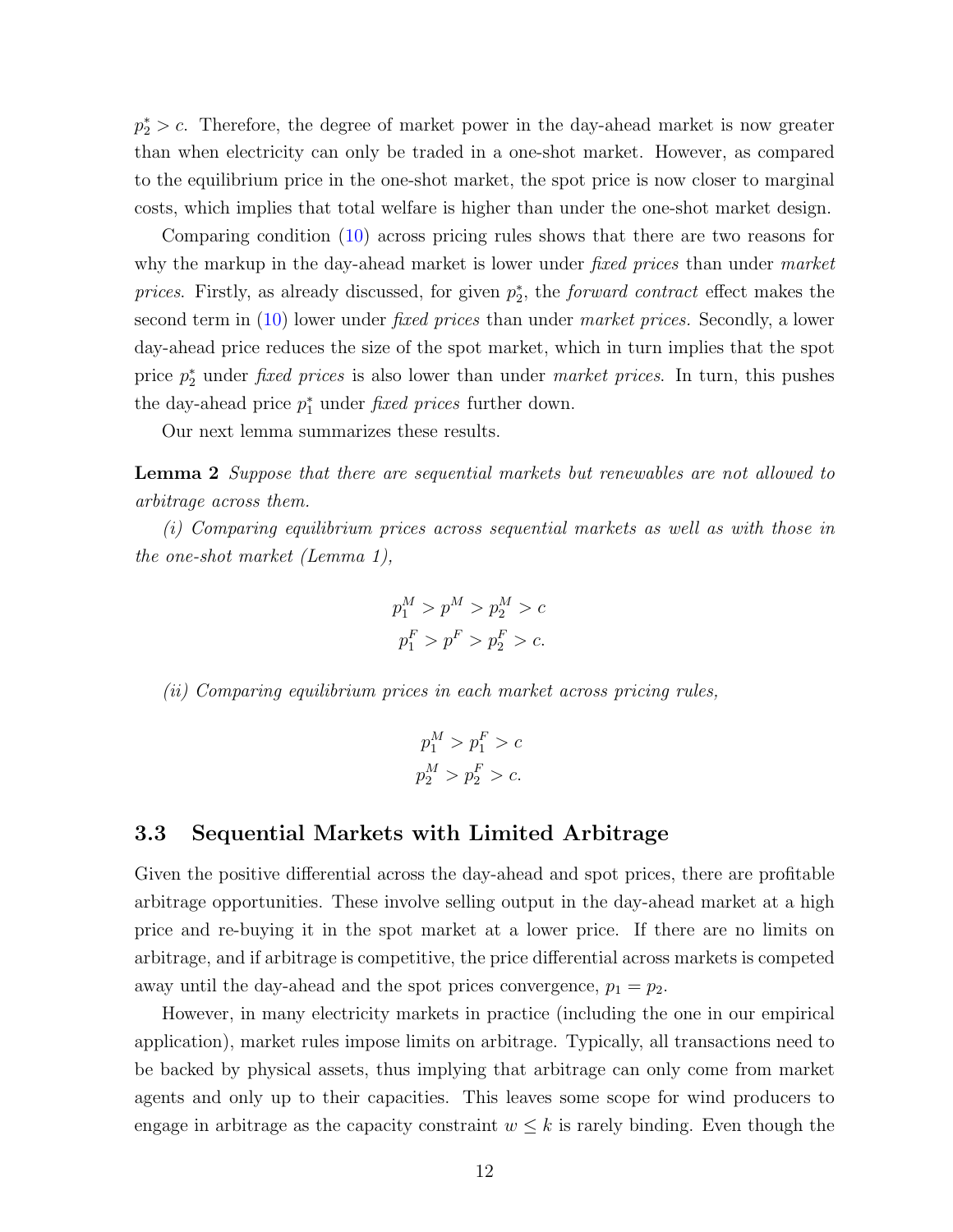final production of the fringe renewable producers is fixed at  $(1 - \delta)w$ , they can thus gain from selling  $(1 - \delta) k$  in the day-ahead market at a high  $p_1$  and buying back their excess commitment  $(1 - \delta)(k - w)$  in the spot market at a low  $p_2$ . We refer to this strategy as overselling.[20](#page-0-0) Throughout, we are going to assume that the arbitrage constraint is binding, i.e., overselling  $(1 - \delta)(k - w)$  does not lead to full price converge between the day-ahead and the spot markets.

When renewables are exposed to *market prices*, the fringe renewable producers have incentives to engage in arbitrage to increase their profits. Hence, the residual demands faced by the dominant firm in both markets are now given by

$$
D_1(p_1) = A - bp_1 - (1 - \delta) k
$$
  

$$
D_2(p_1, p_2) = b(p_2 - p_1) + (1 - \delta) (k - w)
$$

The reduction (increase) in day-ahead (spot) demand implies that the day-ahead (spot) price goes down (up) as compared to the case with no arbitrage (Lemma 1). We refer to this as the arbitrage effect.

This effect is not present under *fixed prices*, given that fringe firms have no incentives to engage in arbitrage: they obtain the same price regardless of whether they sell their renewable output in the day-ahead or in the spot market. For this reason, and in line with the empirical evidence, we assume that they offer all their renewable output in the day-ahead market.<sup>[21](#page-0-0)</sup> Accordingly, the residual demands faced by the dominant firm remain as in [\(4\)](#page-11-1) and [\(5\)](#page-11-1), and equilibrium prices remain as in Lemma 2.

Therefore, the comparison of equilibrium prices across pricing rules essentially boils down to the comparison between the forward contract and the arbitrage effects: the former applies under fixed prices only, the latter applies under market prices only.

<span id="page-13-0"></span>**Proposition 1** Under limited arbitrage, the comparison of equilibrium prices across pricing schemes shows that:

(i)  $p_1^M > p_1^F$  if and only if the ownership structure is such that

$$
\delta > (k - w)/(k + w).
$$

(*ii*)  $p_2^M > p_2^F$ .

Proposition [1](#page-13-0) above shows that the comparison of day-ahead prices depends on the

<sup>&</sup>lt;sup>20</sup>Note that this arbitrage is purely financial. The fringe firms' renewable output is fixed at  $(1 - \delta)w$ , but they can gain by deciding which fraction of that output they buy or sell in each market.

 $21$ Note that it is never in the interest of the dominant firm to engage in arbitrage, as that would only serve to mitigate its own market power.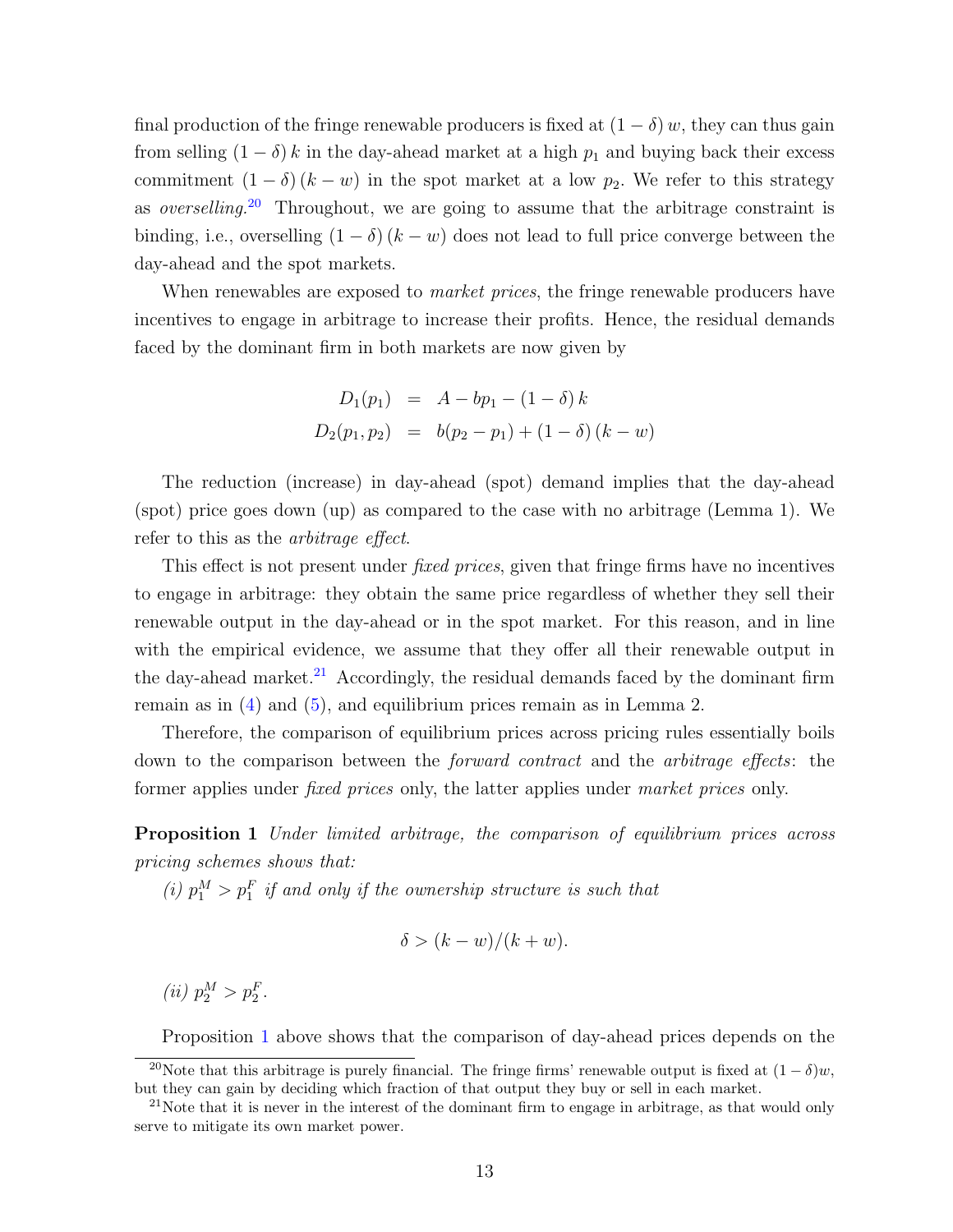ownership structure  $\delta$ . The *forward contract effect* under *fixed prices* depends positively on the dominant firm's renewable output (which weakens the incentives to exercise market power), while the arbitrage effect under market prices depends negatively on the fringe firms' renewable output (which weakens the ability to arbitrage). Hence, when  $\delta$  is high (low) the forward contract effect under fixed prices is strong (weak) while the arbitrage effect under market prices is weak (strong). The residual demand effect does not affect the comparison as it applies under both pricing rules. It follows that day-ahead prices are relatively lower (higher) under fixed prices when  $\delta$  is sufficiently high (low).<sup>[22](#page-0-0)</sup> On the extremes, if the dominant firm does not own any renewable energies  $(\delta = 0)$ , the day-ahead market price is unambiguously lower under *market prices*. To the contrary, if it owns them all  $(\delta = 1)$ , the day-ahead market price is unambiguously lower under fixed prices.

In contrast, *fixed prices* always give rise to lower spot prices, regardless of  $\delta$ . Intuitively, the arbitrage effect under market prices translates into a higher spot market demand, which pushes spot prices up. Instead, the *forward contract effect* under *fixed* prices weakens the incentives of the dominant producer to raise the day-ahead price, which leads to a reduction in the spot market demand and in spot prices.

Our next proposition provides comparative static results regarding the impact of renewable output  $w$  on equilibrium prices, which might depend on the ownership structure δ.

Proposition 2 Comparative statics of equilibrium prices with respect to renewable output show that:

(i) Equilibrium prices in all markets are strictly decreasing in renewable output under fixed prices, and weakly so under market prices (merit order effect): for  $t = 1, 2$ ,

$$
\partial p_t^F / \partial w < 0, \text{ and } \partial p_t^M / \partial w \le 0.
$$

with strict inequality if and only if  $\delta < 1$ .

(ii) The price-depressing effect in the day-ahead market is stronger under fixed prices:

$$
|\partial p_1^F / \partial w| > |\partial p_1^M / \partial w| \ge 0.
$$

<sup>&</sup>lt;sup>22</sup>In Appendix A.2 we show that with n firms, the threshold on  $\delta$  is increasing n, from  $(k-w)/(k+w)$ for  $n = 1$  up to  $(k-w)/k$  for  $n \to \infty$ ; see expression [\(28\)](#page-0-0). Therefore, the more competitors there are, the more likely it is that day-ahead prices will be relatively lower under market prices. In any event, note that the threshold on  $\delta$  is always strictly lower than 1. Hence, even under perfect competition  $(n \to \infty)$ , there are parameter values for which fixed prices lead to relatively lower day-ahead prices as compared to market prices.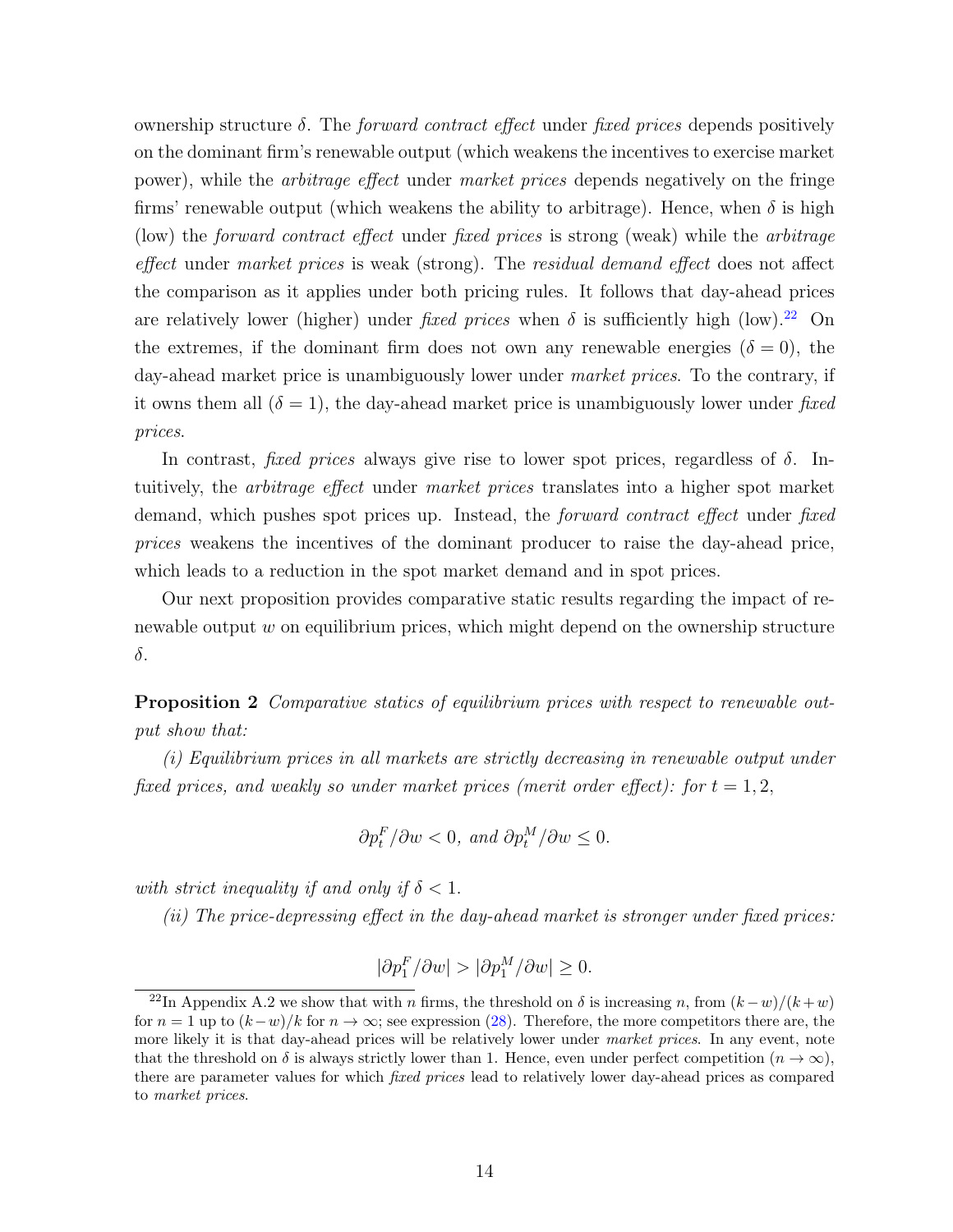(iii) The price-depressing effect is independent of the ownership structure under fixed prices. In contrast, under market prices, the price-depressing effect is mitigated by an increase in  $\delta$ , particularly so in the spot market: for  $t = 1, 2$ .

$$
\partial p_t^F / \partial w \partial \delta = 0, \text{ and } \partial p_2^M / \partial w \partial \delta > \partial p_1^M / \partial w \partial \delta > 0.
$$

(iv) Equilibrium price differences across markets are decreasing (increasing) in renewable output under fixed prices, but they are increasing under market prices:

$$
\partial \Delta p^F / \partial w < 0
$$
, and  $\partial \Delta p^M / \partial w \ge 0$ ,

with strict inequality if and only if  $\delta < 1$ .

Points  $(i)$  to  $(iii)$  of the Proposition are similar to those in Lemma 1 under a single one-shot market, thus showing that they also extend to sequential markets. Point  $(iv)$ provides an additional result. It shows that renewable energies also affect the price differences across markets, and they do so in opposite directions under the two pricing rules. While wind output reduces the price differences across markets under *fixed prices*, it widens those differences under market prices. The are two underlying reasons: under fixed prices an increase in wind reduces the dominant firm's incentives to raise prices in the day-ahead market, while under *market prices* an increase in wind output reduces the fringe firms' idle capacity to engage in arbitrage.

#### 3.4 Welfare Analysis

Consumer surplus depends on day-ahead prices only,  $2^3$  while productive efficiency depends on spot prices only. Hence, the welfare analysis follows directly from Proposition [1.](#page-13-0)

Corollary 1 The welfare comparison across pricing schemes shows that:

(i) Consumer surplus is higher under fixed prices than under market prices if and only if the ownership structure is sufficiently high,

$$
\delta > (k - w)/(k + w).
$$

Under both pricing rules, consumer surplus is increasing in renewable output w. Under market prices, the increase in consumer surplus is decreasing in  $\delta$ .

<sup>&</sup>lt;sup>23</sup>Consumer payments also depend on the fixed tariff  $\bar{p}$  and the fixed premium p. To compare consumer payments, we are implicitly holding the budget commitment fixed, i.e.,  $\bar{p}$  and p are such that at the competitive solution, consumers would pay the same under both pricing policies.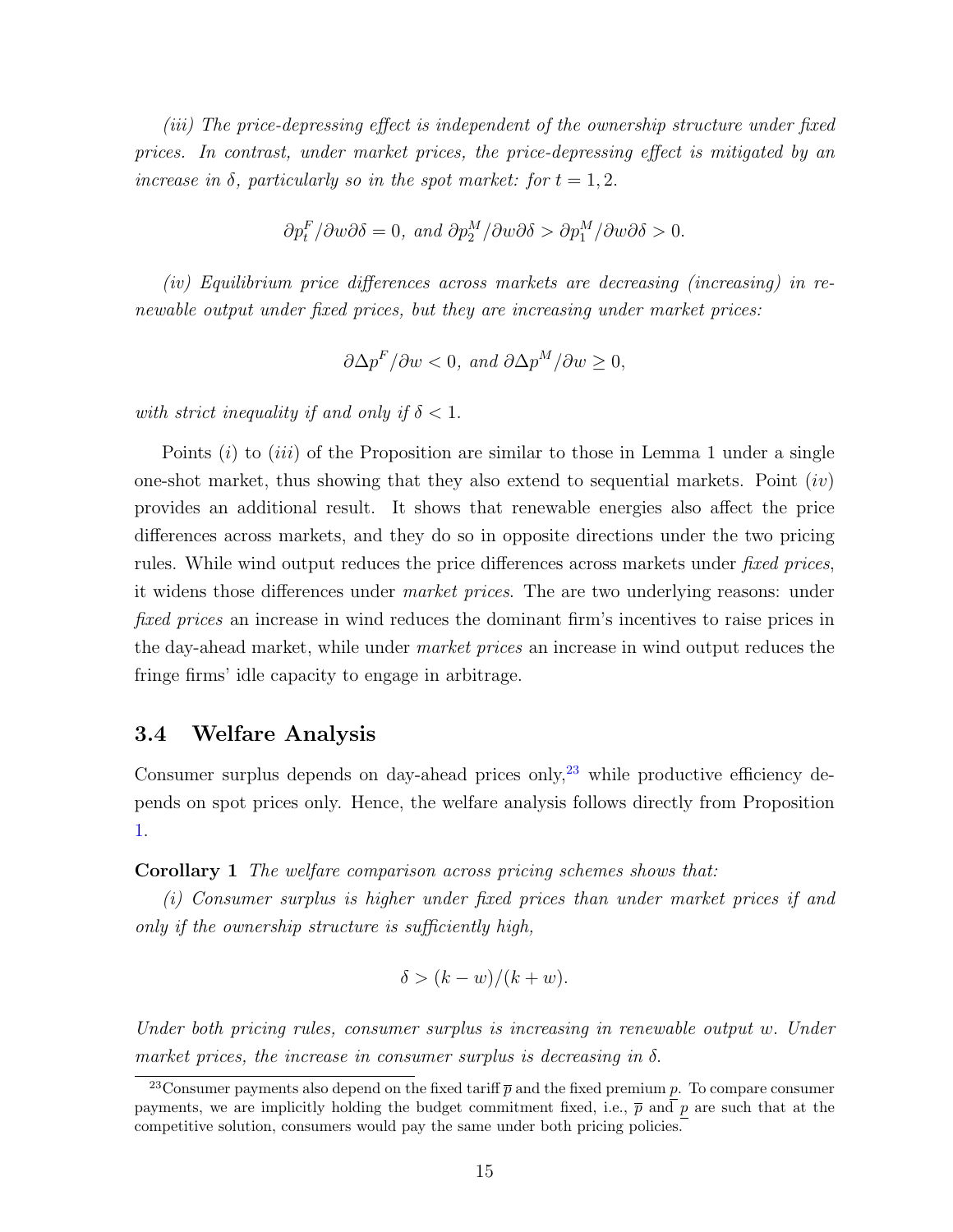(ii) The deadweight loss is always lower under fixed prices than under market prices. Under both pricing rules, the deadweight loss is decreasing in renewable output w. Under market prices, the reduction of the deadweight loss is decreasing in  $\delta$ .

Overall, the deadweight loss is lower (equivalently, efficiency is greater) under fixed prices than under market prices. However, the difference in consumer surplus depends on the ownership structure. When  $\delta$  is low (high), prices for consumers are relatively higher (lower) under *fixed prices*, which makes consumers worse (better) off.

In the case of low  $\delta$ , the choice of pricing rules is thus faced with a standard trade-off because fixed prices give rise to greater efficiency but lower consumer surplus. Indeed, in this case, consumers are better off when renewables are exposed to *market prices*, while firms' profits are higher when paid with fixed prices.

For consumers, the ideal scenario would be one in which all renewables were in the hands of the fringe and in which they were paid at *market prices*. This would weaken market power by reducing the residual demand of the dominant firm and by maximizing arbitrage. However, if  $\delta$  is high (so that the dominant firm faces a large residual demand and arbitrage is weak), such a trade-off disappears as *fixed prices* would give rise to both higher efficiency and higher consumer surplus.

Our model helps understand how the pricing schemes for renewables affect day-ahead and spot prices. However, it does not aim to provide a single answer as to which pricing rule should be adopted. There are two main reasons for this. First, our model relies on the comparison of equilibrium outcomes across pricing rules for given capacities. However, pricing rules could also affect investment decisions (how much to invest, which technology to choose), ultimately affecting efficiency beyond the market price impacts. Among the efficiency effects, investments in the various renewable technologies could have distinct impacts on the displaced carbon emissions, on the learning externalities, or on other spillover effects, but these are not captured in the model. Furthermore, we have not compared the prices actually paid by consumers to renewables, which also depend on  $\bar{p}$ under *fixed prices* and  $p$  under *market prices*. These prices are fixed by the time firms bid in the day-ahead and spot markets and therefore do not affect their bidding behavior, which is the subject of our analysis. Nonetheless, the values of  $\bar{p}$  and p, which we have assumed exogenous, impact how much consumers end up paying for renewables, possibly through fixed fees or through general taxation. Last but not least, our stylized model leaves some real-life nuances out that could potentially affect market outcomes (e.g., uncertainty and risk aversion).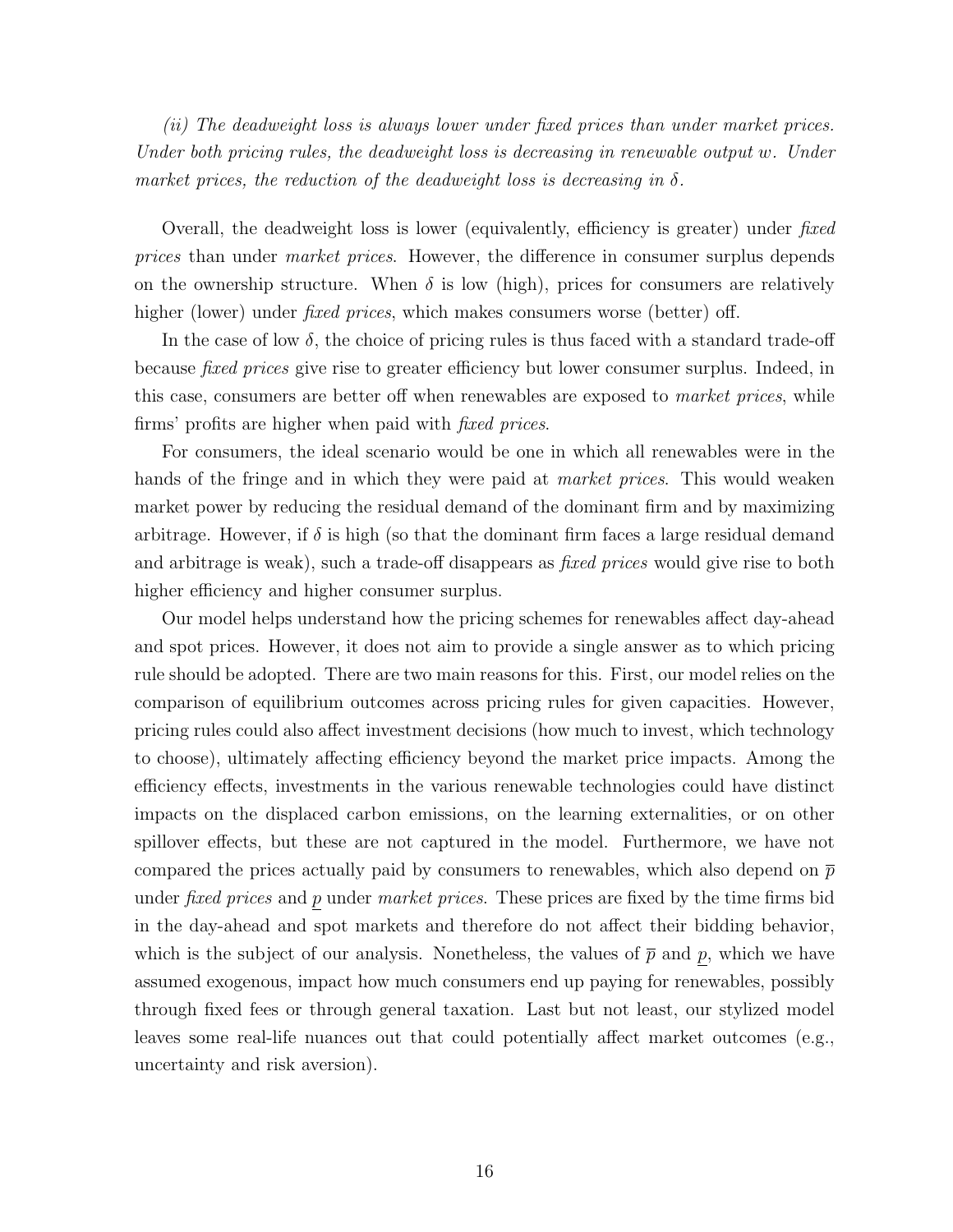### 3.5 Testable Predictions

The Spanish market (as well as electricity markets elsewhere) is more complex than our stylized model. Hence, it is important to first test whether firms actually behave as predicted by the model despite the more complicated real-world market in which they interact. Ultimately, we want to obtain empirical evidence which helps us understand whether consumers are better off or worse off when renewables are paid with *fixed prices* relative to market prices. Following our previous analysis, we summarize our testable predictions in three blocks:

- (*i*) Forward contract effect: When renewables are paid with *fixed prices*, day-ahead prices should be decreasing in the strategic firms' wind output. This effect should not be present when firms are fully exposed to *market prices*.
- $(iii)$  Arbitrage effect: When renewables are paid with *market prices*, fringe producers have incentives to oversell in the day-ahead market. Their incentives to do so should be greater when the expected price differential across markets gets larger. This effect should not be present under fixed prices. Furthermore, the comparative statics of the price differential across markets differ across the two pricing schemes: price differences should decrease (increase) in wind output under fixed (market) prices.
- (*iii*) **Effects on consumers:** Consumer surplus depends on day-ahead prices, which are higher under market prices relative to fixed prices if the forward contract effect dominates the arbitrage effect, and vice-versa, an issue that depends on the ownership structure. The empirical analysis will reveal which of the two effects dominate in the Spanish electricity market.

Before we take these predictions to our empirical analysis, we first describe some of the institutional details of the Spanish electricity market.

### <span id="page-17-0"></span>4 Context and Data

In this section, we describe the institutional setting, which is key for understanding the pricing incentives faced by the Spanish electricity producers. We also describe our data sources.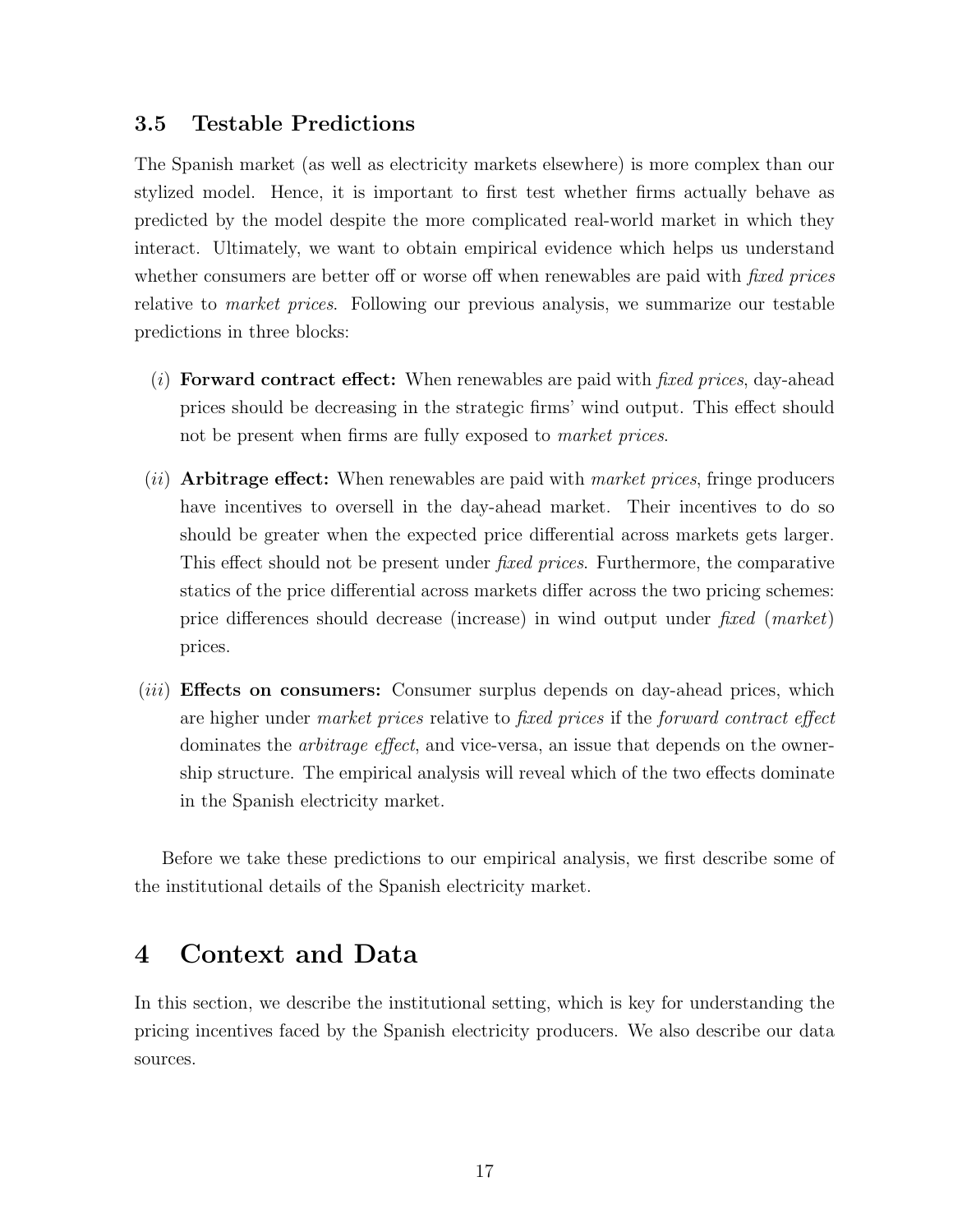#### 4.1 Market Design and Regulation

The Spanish electricity market is organized as a sequence of markets: the day-ahead market, seven intraday markets that operate close to real-time, and several balancing mechanisms managed by the electricity System Operator to make sure that demand is equated to supply at all times. In order to participate in these markets, plants must have offered their output in the day-ahead market first. Electricity producers and consumers can also enter into bilateral contracts and they have to communicate the quantities under those contracts to the Market Operator or auctioneer, on an hourly basis one day ahead.

In our empirical analysis, we analyze bidding in the day-ahead market and arbitrage between the day-ahead market and the first intraday market (which we refer to as the spot market). Both markets cover the vast majority of all trades, contributing to approximately 80% of the final electricity price. The day-ahead market opens every day at noon to determine the exchange of electricity to be delivered each hour of the day after. It is organized through a uniform-price central auction mechanism. On the supply side, producers submit price-quantity offers specifying the minimum price at which they are willing to produce with each of their plants. The demand side works as a mirror image. The auctioneer ranks the supply bids in increasing order and the demand bids in decreasing order to construct the aggregate supply and demand curves, respectively. The market clears at the intersection of the two: the winning supply (demand) plants are those that bid below (above) the market-clearing price. All winning plants receive (pay) such price.

The intraday markets work in a similar fashion as the day-ahead market, with the difference being that all units—regardless of whether they belong to the supply or demand side—can enter both sides of the market in order to fine-tune their day-ahead commitments. For instance, if a supplier wants to sell less (more) than its day-ahead commitment, it can submit a demand (supply) bid in the intraday markets. The same applies to consumers. The first intraday market opens at 4pm on the day-ahead, 4 hours after the day-ahead market. Because of their greater volume of trade, our empirical analysis will focus on comparing the day-ahead market and the first intraday market. Firms face a fine if their actual production deviates from their final commitment, which provides strong incentives to avoid imbalances.

In some cases, non-strategic reasons can give rise to differences between the dayahead and the final commitments. For instance, a plant might suffer an outage after the day-ahead market has closed, forcing it to buy back whatever it committed to produce. Similarly, a renewable producer might have to buy or sell additional output if its wind or solar forecasts turn out to be wrong.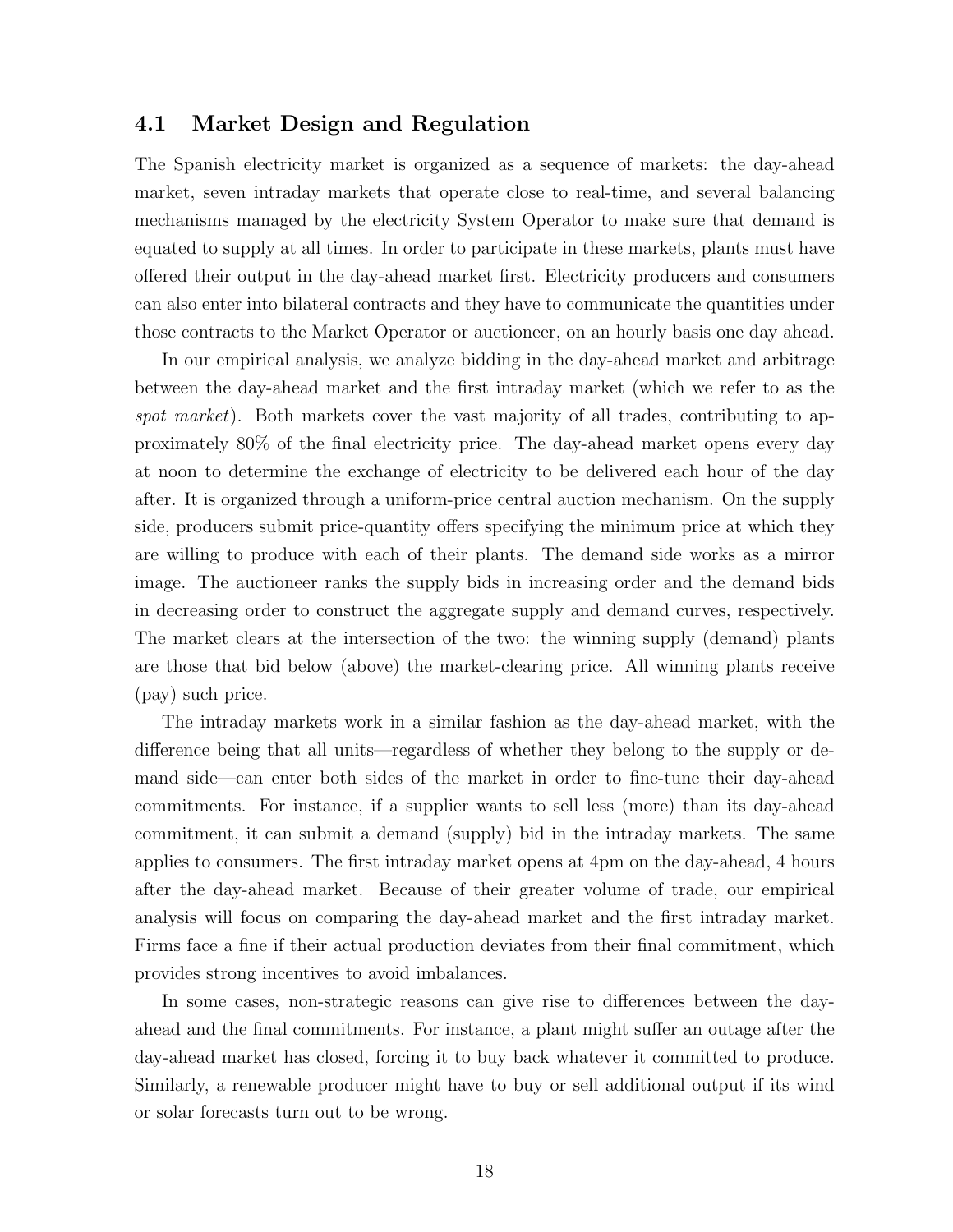In other cases, such differences might be explained by strategic considerations. In particular, if market agents expect a positive price difference between the day-ahead and intraday markets, they might want to engage in arbitrage. Producers oversell in the day-ahead market at a high price and buy back their excess production in the intraday market at a lower price. Similarly, suppliers might prefer to delay their purchases to the intraday market as much as they can.

As we mentioned in the theoretical analysis, the rules of the Spanish electricity market impose some constraints on arbitrage. In particular, supply (demand) bids have to be tied to a particular generation (consumption) unit, and the quantity offered (demanded) cannot exceed their maximum production (consumption) capacity. This implies that renewable plants (or the big consumers and the electricity suppliers) have relatively more flexibility to engage in arbitrage than coal or gas plants, which often operate at full capacity. For instance, renewables can offer to produce at their maximum capacity in the day-ahead market even when their production forecast is below.

Beyond differences in the ability to arbitrage, the regulation also introduces differences in the incentives to do so, across technologies and market agents. Renewable producers' incentives to arbitrage depend on the pricing scheme in place, while big customers and downstream suppliers are always encouraged to arbitrage price differences (since they face full price exposure and therefore keep any potential profits from arbitrage). We next describe the pricing schemes of Spanish renewables, which are central for our identification strategy.

#### <span id="page-19-0"></span>4.2 Pricing Schemes for Renewables

The pricing schemes for Spanish renewables have been subject to various regulatory changes.[24](#page-0-0) In our empirical analysis, we will exploit the occurrence of the two most recent regulatory changes affecting wind producers.

Prior to February 2013, the existing regulation (Royal Decree 661/2007) gave all wind producers the ability to choose between two pricing schemes: either a market-based scheme (so-called Feed-in-Premium) or a fixed price scheme (so-called Feed-in-Tariff). Under the market-based option, wind producers had to sell their electricity directly into the wholesale market and would receive a premium payment on top. Under the fixed price option, wind producers were obliged to bid their output at a zero price into the wholesale market and would receive a fixed price for it (RD 661/2007; article 31). Since expected payments under the market-based option were notably higher than under the fixd price

<sup>&</sup>lt;sup>24</sup>See [del Rio](#page-40-7) [\(2008\)](#page-40-7) for an overview of the changes up to 2007, and [Mir-Artiguesa, Cerda and del Rio](#page-42-6)  $(2014)$  for the 2013 reform.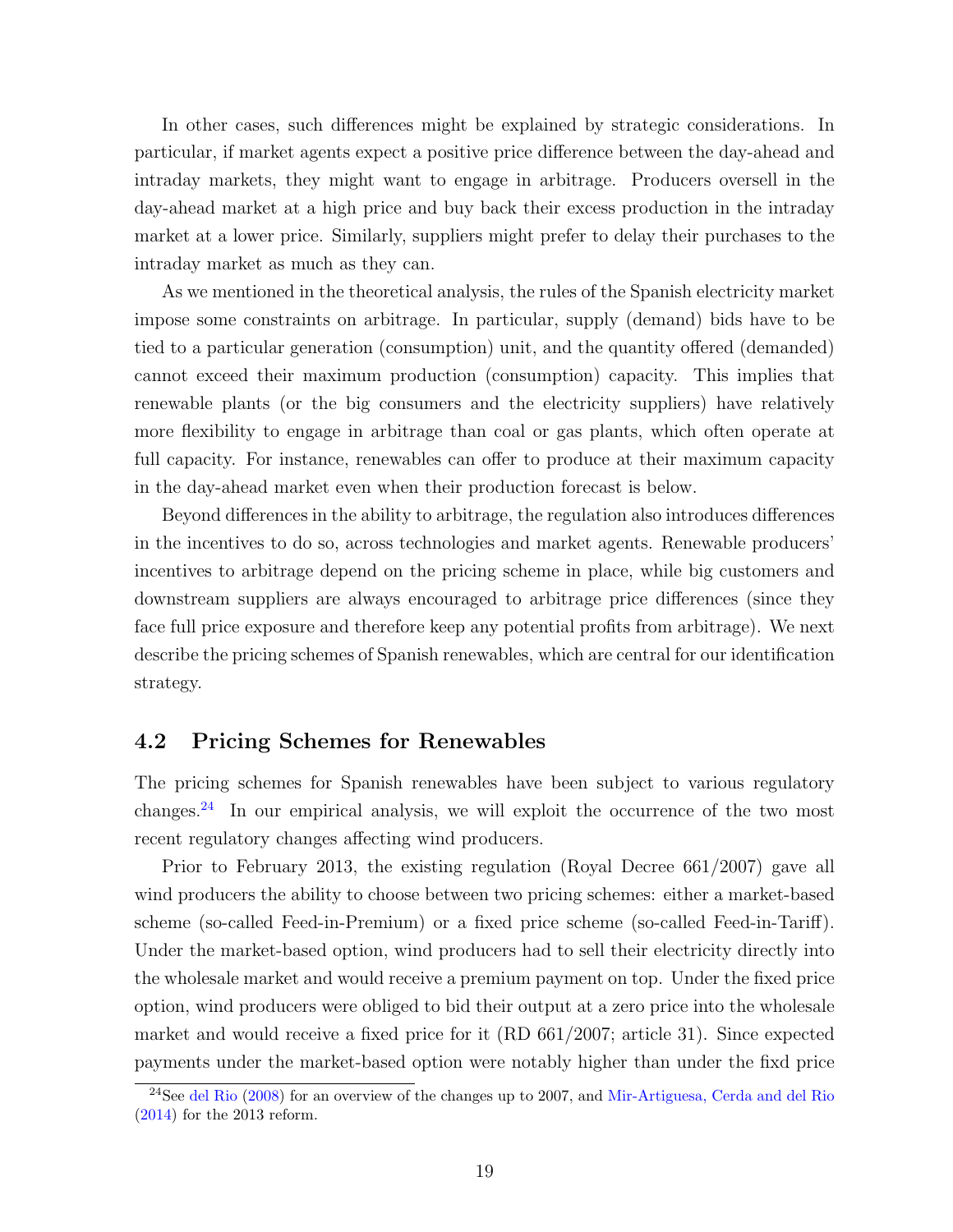option, all wind operators had opted for the former. We label this regime as Regime I - Market Prices. On 2 February 2013 (Royal Decree Law 2/2013), the Government decided to abolish the market-based option "without any former notice", $25$  all wind producers were de facto moved from receiving market prices to receiving fixed prices.

The fixed price regime—which we label as Regime II - Fixed Prices—only lasted until June 2014, when the government published the details of a new remuneration for each type of renewable installation (the Royal Decree 413/2014 was published on June 6, and Ministerial Order IET  $1045/2014$  that came into force on June 21).<sup>[26](#page-0-0)</sup> In two earlier pieces of legislation (Royal Decree 9/2013 on July 14, 2013, and Law 26/2013 on December 27, 2013), the Government had already announced the main guidelines of the new regulation, but it did not actually implement it until June 2014.[27](#page-0-0)

In general terms, the new scheme that was introduced in June 2014 (labelled as Regime III - Market Prices) moved all renewable producers to market-based prices. Under this regulation, which is still in place, renewables have to sell their production into the Spanish electricity wholesale market and receive the market price for such sales plus additional regulated payments.<sup>[28](#page-0-0)</sup> The latter is based on technology and vintage specific standards, and are thus independent of the actual market revenues made by each firm. In particular, the old wind farms (i.e., those that were commissioned before 2005) do not receive any additional payment under the premise that they had previously received enough revenues to cover their construction costs. Hence, there exist some differences between the pre-February 2013 regulation (Regime I) and the post-June 2014 regulation (Regime III), mainly in the level of support. Nonetheless, the two regulations have one thing in common: they expose renewable producers to market-based prices, which is our focus.

<sup>&</sup>lt;sup>25</sup>The quotes are taken from 'Pain in Spain: New Retroactive Changes Hinder Renewable Energy', published in April 2013 at www.renewableenergyworld.com. Similar quotes can be found in other industry publications.

 $^{26}$ Various reasons explained these changes, including the regulator's lack of a forward-looking understanding of market performance as well as the attempt to hide payment cuts under the change of pricing format. Prior to 2013, market prices were relatively higher as compared to the fixed prices. Hence, the regulator thought that by moving wind producers to the fixed price regime their payments would be reduced. The opposite occurred prior to the 2014 regulatory change.

 $27$ We have ran placebo tests with these announcement dates, which show that these laws had no influence on firms' bidding behavior.

<sup>&</sup>lt;sup>28</sup>These include a remuneration per MW of installed capacity (meant to compensate those construction costs that cannot be reasonably recovered through the market) and a remuneration per MWh produced (meant to cover the costs of operating the plants). These two regulated payments are based, not on the actual construction costs or market revenues of the plant, but rather on those of a so-called efficient and well-managed company subject to technology-specific standards.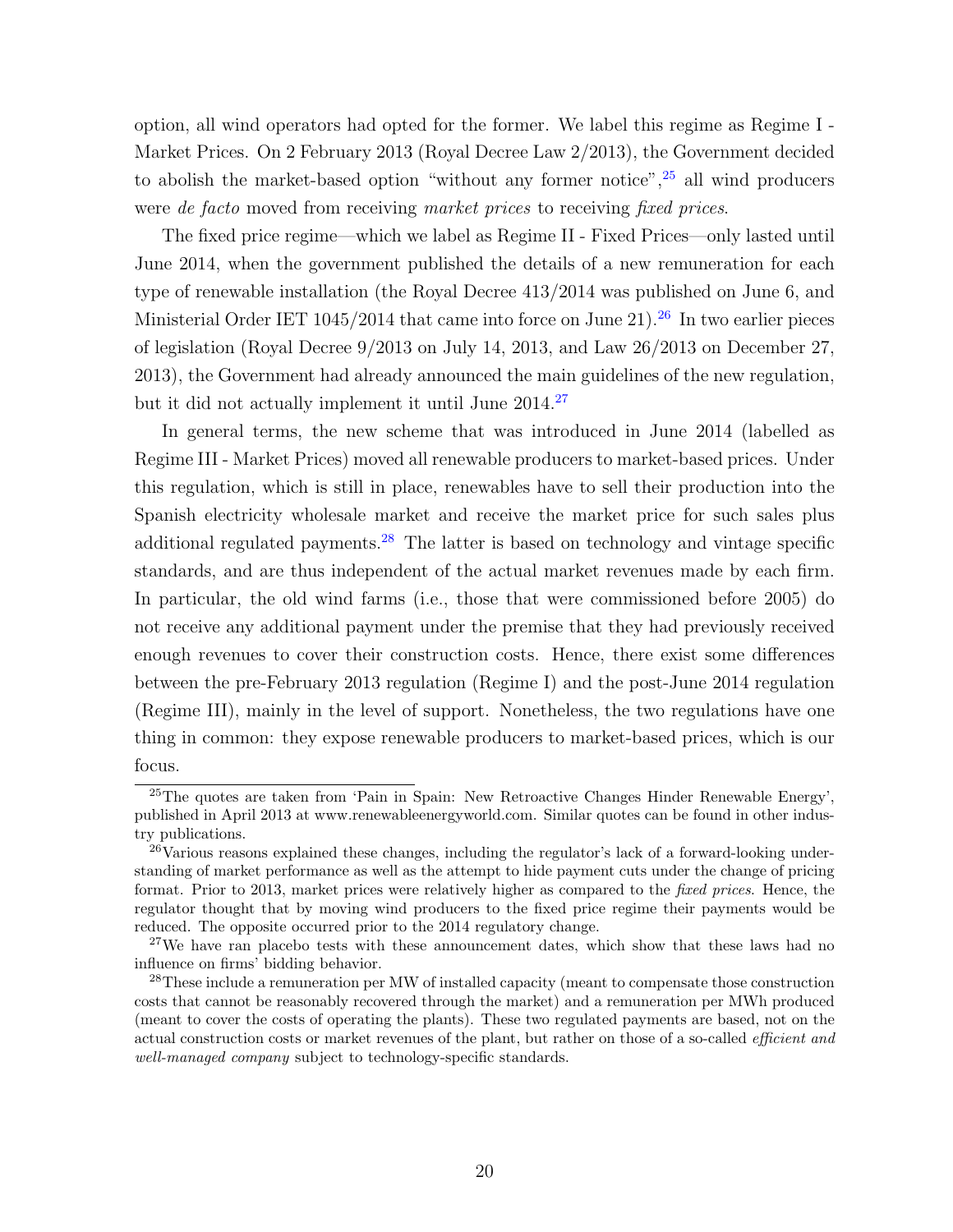#### 4.3 Data

We use different sources of data on bids, marginal costs, renewable production (actual and forecasts), and weather data. First, we use detailed bid data from the Iberian Market Operator (OMIE), which reports all the supply and demand functions submitted by all plants, every hour, in the day-ahead market, as well as in the intraday markets. We match the bid data with the plant characteristics data to obtain information on their owners and types (e.g., for supply units, we know their technology and maximum capacity; for demand units, we know whether they are big customers with direct market access, suppliers of last resort, or electricity suppliers). With these bid data, we can construct each firm's residual demand by subtracting the supply functions of all its competitors from the aggregate demand curve. We also observe the market-clearing price, the marginal unit that set that price, and the units that submitted prices close to the market-clearing price.

Second, we have data on the cost characteristics of all the coal and gas plants (socalled Combined Cycle Gas Turbines or CCGTs), including their efficiency rates (i.e., how much fuel they need to burn to produce one unit of electricity) and their emission rates (i.e., how much carbon they emit per unit of electricity produced). Together with Bloomberg daily data on coal prices (API2), gas prices (TTF), and CO2 prices (ETS), we compute engineering-based estimates of each coal and gas aplant's marginal cost on a daily basis.<sup>[29](#page-0-0)</sup> While these are reliable cost data sources,  $30$  we cannot rule out measurement errors. For instance, the price of coal and gas in international markets need not reflect the correct opportunity cost firms face when burning their fossil fuels. This might be due to transaction costs, transportation costs, or contractual constraints on firms' ability to resell the gas bought through long term contracts. Indeed, large disparities between the load factors of various gas plants in the market suggest that one of the strategic firms might have had access to gas prices below the ones in the

 $^{29}$ A 7% tax was levied at the start of 2013 on all electricity producers, including both conventional and renewables. We take this into account when computing marginal costs in our empirical analysis.

<sup>&</sup>lt;sup>30</sup>The cost parameters were provided to us by the Spanish System Operator (REE) and were previously used in [Fabra and Toro](#page-41-4) [\(2005\)](#page-41-4) and [Fabra and Reguant](#page-41-5) [\(2014\)](#page-41-5). We have recently updated them to include the new capacity additions. The efficiency and emission rates are in line with standard measures for each technology, but incorporate finer heterogeneity across plants, e.g., reflecting their vintage, or, for the coal plants, incorporating the exact type of coal they burn which affects both their efficiency as well as their emission rate.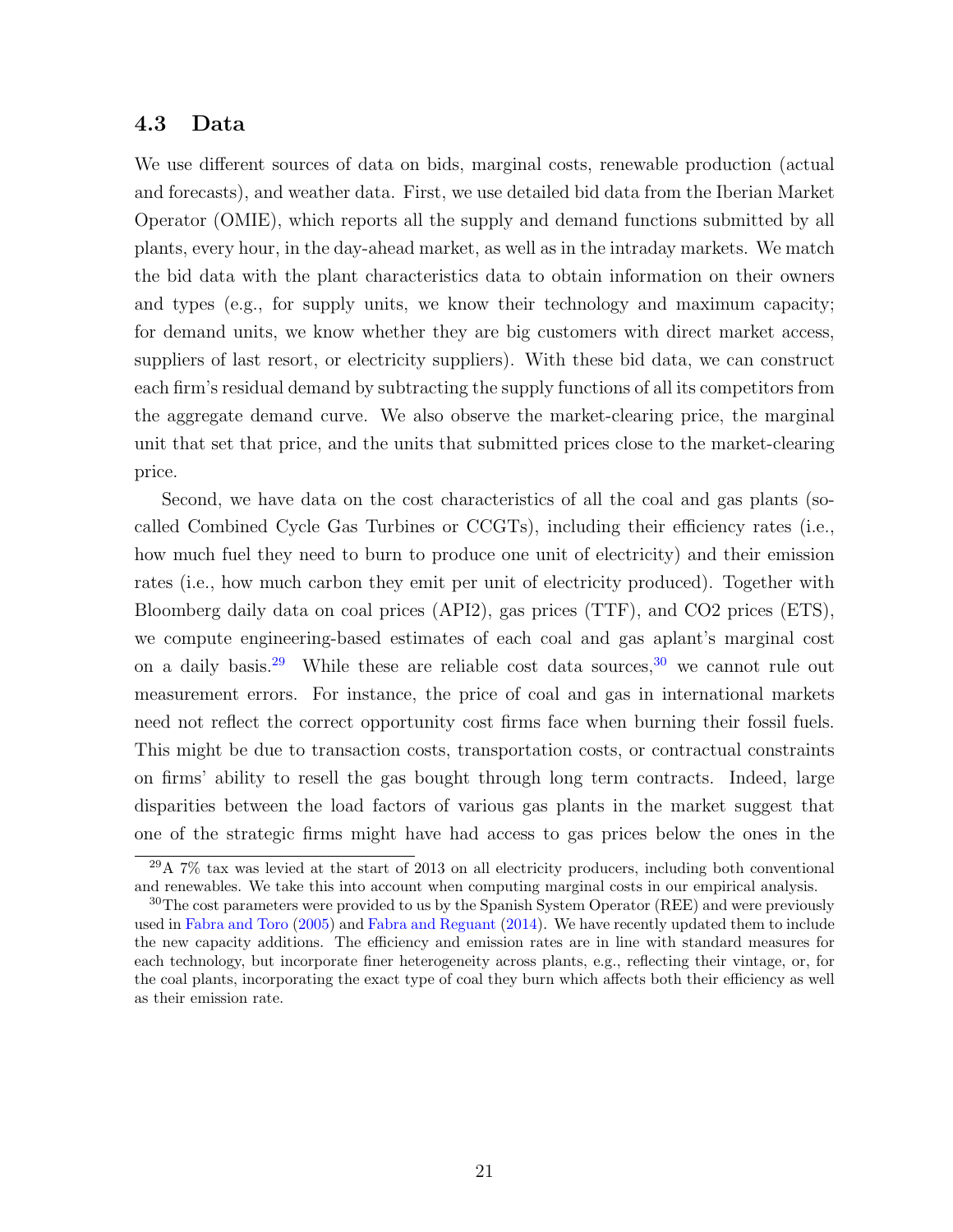international exchanges.[31](#page-0-0)

Third, we use publicly available data provided by the System Operator (REE) on the hourly production of all the plants in the Spanish electricity market, including the fractions that were sold through the market or through bilateral contracts.<sup>[32](#page-0-0)</sup> These data allow us to compute, on an hourly basis, the market shares by technologies (including renewables) for all firms. Since we observe the supply and demand allocated to the vertically integrated firms, we can compute their hourly net positions, i.e., their production net of their bilateral contracts and vertical commitments.<sup>[33](#page-0-0)</sup> Furthermore, by computing each plants' day-ahead and final commitments, we can assess whether firms engaged in arbitrage across markets. The System Operator also provides detailed information on the hourly demand and wind forecasts one day ahead, right before the market opens.

Last, we also use publicly available daily weather data (including temperature, wind speed, and precipitation) provided by the Spanish Meteorological Agency (AEMET).

In order to encompass the two main regulatory changes affecting renewables in the Spanish electricity market, the time frame of our empirical study runs from February 2012 until January 2015. During this period, there were no major capacity additions or other relevant changes in the market structure. There were three main vertically-integrated firms, which we refer to as the strategic firms: Iberdrola (firm 1), Endesa (firm 2), and Gas Natural (firm 3). They all owned various technologies, with different weights in their portfolios. Notably, Iberdrola was the largest wind producer, while Gas Natural was the main owner of gas plants.<sup>[34](#page-0-0)</sup> There was also a fringe of conventional producers, renewable producers, and independent downstream electricity suppliers. The market share for the strategic firms was relatively lower in the renewable segment than in the conventional segment. Annual renewable production ranged from 42% to 45% of total generation, and the rest came from nuclear (19%), hydro (10% to 18%), coal (13% to 15%) and gas (3%)

<sup>31</sup>For instance, as reported by REE, in 2014 Gas Natural's CCGTs had the highest load factors (22% on average, as compared to 4% of all the other CGGTs). Notably, this was true also for twin CCGTs (i.e., at the same location and same vintage, owned by different companies). For instance, Besos 4 owned by Gas Natural operated at a 65% load factor, while Besos 3 owned by Endesa operated at an 8% load factor. The same was true for San Roque 1 (owned by Gas Natural, 59% load factor) and 2 (owned by Endesa, 12% load factor).

 $32$ One drawback of these data is that it does not include information on the units located in Portugal. However, as these plants were not affected by the regulatory changes implemented by the Spanish Government, we exclude them from the analysis.

 $33\text{We do not include those vertical commitments that are due to regulated sales since these are simply}$ passed-through to final consumers.

<sup>&</sup>lt;sup>34</sup>This explains why Gas Natural is the price-setter during a large fraction of the time. Differences could also be due to the different degree of market power of the vairous players. Together with the fact that Gas Natural had long-term contracts for gas at prices below the international spot price for gas, explains (together with the contract clauses that often do not allow for resale) why we sometimes find negative markups in the day-ahead market prices.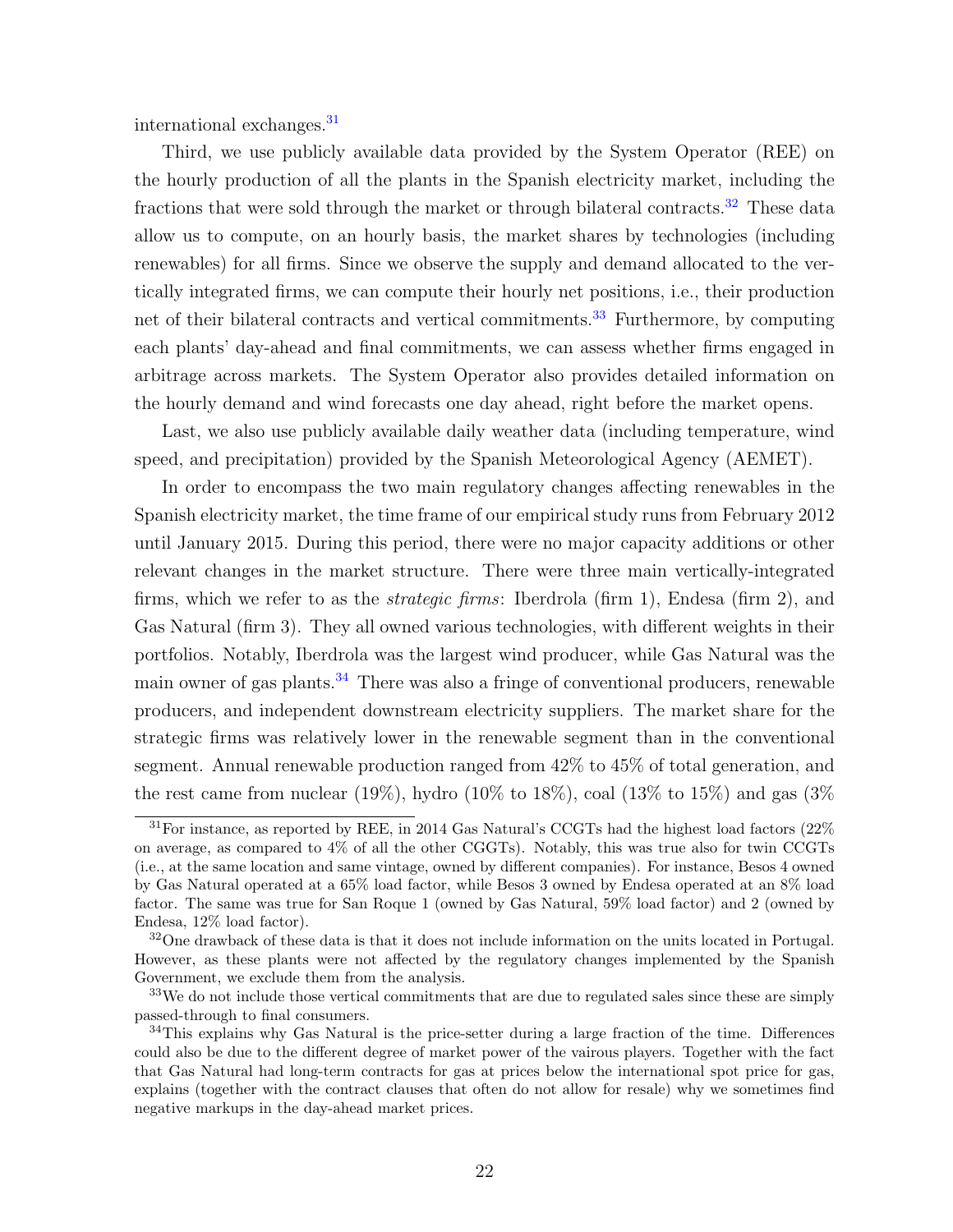to 9%).

Table [1](#page-23-0) reports the summary statistics. We use hourly data in all of our analyses: there were a total of 26,280 hourly observations, split into 8,784 observations for the first period with market prices (Regime I, from 1 February 2012 to 31 January 2013), 12,120 observations for the period with fixed prices (Regime II, from 1 February 2013 to 21 June 2014) and 5,376 observations for the second period with market prices (Regime III, from 22 June 2014 to 31 January 2015). The day-ahead price ranged between 38 to 52 Euro/MWh, being lower on average but also more volatile during Regime II with with fixed prices. This could partly be explained by the higher wind availability (the average hourly wind forecast was  $6.5$  GWh during Regime II, above the  $5.7$  GWh and  $5.0$  GWh for Regimes I and III with *market prices*).<sup>[35](#page-0-0)</sup> The spot market price was consistently lower than the day-ahead price. The average price differential across the two markets ranged between 0.3 and 1.2 Euro/MWh, being smaller during Regime III with market prices. Demand net of wind forecasts was similar on average across all three periods, if anything only slightly higher under Regime I with market prices.

<span id="page-23-0"></span>

|                         | Regime I<br>Market Prices |           |       | Regime II<br><b>Fixed Prices</b> | Regime III<br>Market Prices |           |
|-------------------------|---------------------------|-----------|-------|----------------------------------|-----------------------------|-----------|
|                         | Mean                      | <b>SD</b> | Mean  | <b>SD</b>                        | Mean                        | <b>SD</b> |
| Price day-ahead         | 50.2                      | (13.8)    | 38.2  | (22.1)                           | 52.1                        | (11.0)    |
| Price intra-day 1       | 48.9                      | (14.2)    | 37.2  | (22.1)                           | 51.8                        | (11.7)    |
| Price premium           | 1.2                       | (5.0)     | 0.9   | (5.6)                            | 0.3                         | (3.9)     |
| Marginal Cost           | 47.5                      | (6.6)     | 42.3  | (7.3)                            | 37.0                        | (3.8)     |
| Demand Forecast         | 29.8                      | (4.8)     | 28.5  | (4.6)                            | 28.1                        | (4.3)     |
| Wind Forecast           | 5.7                       | (3.4)     | 6.5   | (3.6)                            | 4.9                         | (3.2)     |
| Dominant wind share     | 0.6                       | (0.0)     | 0.7   | (0.0)                            | 0.6                         | (0.0)     |
| Fringe wind share       | 0.4                       | (0.0)     | 0.3   | (0.0)                            | 0.4                         | (0.0)     |
| Investment wind         | 22.8                      |           | 23.0  |                                  | 23.0                        |           |
| Dominant non-wind share | 0.8                       | (0.0)     | 0.8   | (0.1)                            | 0.8                         | (0.0)     |
| Fringe non-wind share   | $0.2\,$                   | (0.0)     | 0.2   | (0.1)                            | 0.2                         | (0.0)     |
| Investment non-wind     | 99.8                      |           | 100.2 |                                  | 100.1                       |           |

Table 1: Summary Statistics

Notes: Sample from 1 February 2012 to 31 January 2015. Regime I is from 1 February 2012 to 31 January 2013; Regime II is from 1 February 2013 to 21 June 2014; Regime III is from 22 June 2014 to 31 January 2015. Prices and marginal cost are expressed in Euro/MWh. The marginal cost refers to the marginal cost of the last unit produced. Demand forecasts and wind forecasts express the average hourly values during each Regime, in GWh. Installed capacities are expressed in GW.

<sup>35</sup>Also, coal and gas prices were more volatile during Regimes II and III relative to Regime I.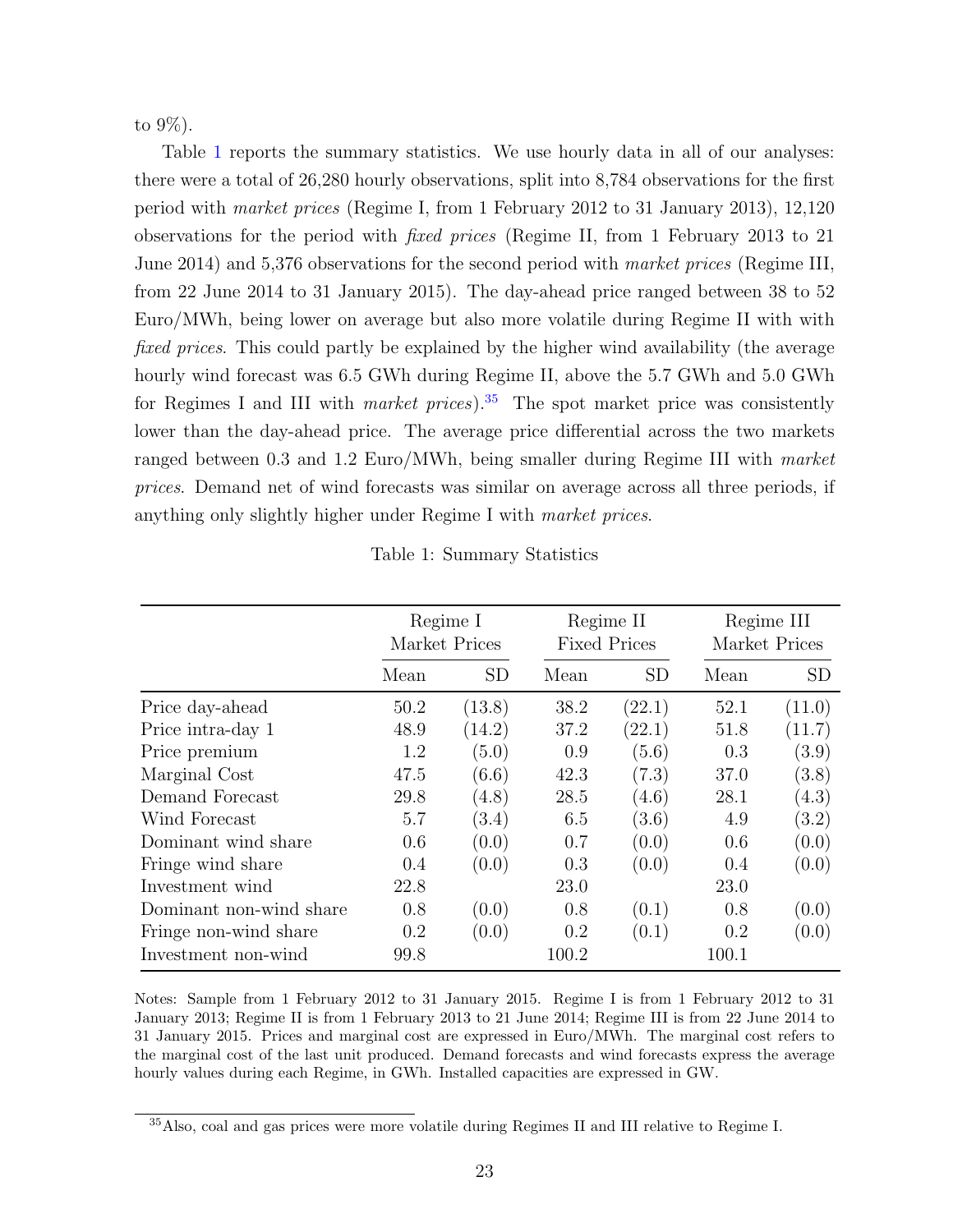A first look at the data. It is illustrative to provide a first look at the raw data. The upper panel of Figure [1](#page-25-0) plots the difference between the day-ahead sales and the final output for wind plants (positive numbers reflect overselling in the day-ahead market, while negative numbers reflect withholding). The figure distinguishes between the fringe and the strategic firms. As can be seen, when paid with fixed prices (Regime II), the fringe wind producers did not engage in arbitrage (i.e., on average, they sold all of their output in the day-ahead market leading to net positions close to zero). They also behaved fairly similarly as the strategic firms. Instead, when paid with *market prices* (Regimes I and III), the fringe wind producers actively engaged in arbitrage by overselling their wind output in the day-ahead market, i.e., their net positions are positive.<sup>[36](#page-0-0)</sup> The smaller amount of arbitrage by wind plants during Regime III with market prices is likely due to price differences across markets being narrower (see Table [1\)](#page-23-0).

The change in the pricing schemes also had a strong impact on the strategic producers' behavior. The strategic producers withheld more wind output across markets when exposed to market prices, notably so after the switch from Regime II (with fixed prices) to III (with *market prices*), i.e., their net positions become negative.<sup>[37](#page-0-0)</sup> This is paralleled by a sharp increase in the price-cost margin in the day-ahead market during Regime III with *market prices*, as can be seen in the lower panel of Figure [1.](#page-25-0)

In sum, this illustrative evidence suggests that changes in the pricing schemes had a strong impact on firms' bidding behavior. This also correlates with changes in the degree of market power in the day-ahead market. In the next sections, we undertake an empirical analysis to uncover the channels by which the pricing schemes for renewables affected market power in the day-ahead market and the incentives to arbitrage.

### <span id="page-24-0"></span>5 Empirical Analysis

In this section, we perform an empirical analysis of the market impacts of renewables pricing schemes. To disentangle the mechanisms at play, we decompose the analysis in four steps. First, we perform a structural analysis of the strategic firms' price-setting incentives in the day-ahead market. Second, we use a differences-in-differences approach to assess the effects of pricing schemes on the fringe firms' incentives to arbitrage. Third, we analyze whether the determinants of price differences across markets are consistent

 $36$ This is consistent with [Ito and Reguant](#page-41-2) [\(2016\)](#page-41-2), who showed that fringe firms stopped arbitraging after the switch from market prices to fixed prices (from Regime I to II). Our results further show that they resumed arbitrage after the switch from fixed to market prices (from Regime II to III).

<sup>&</sup>lt;sup>37</sup>Figure [B.1](#page-0-0) in Appendix B shows that these effects showed up not only on average, but also across all hours of the day, particularly so at peak times.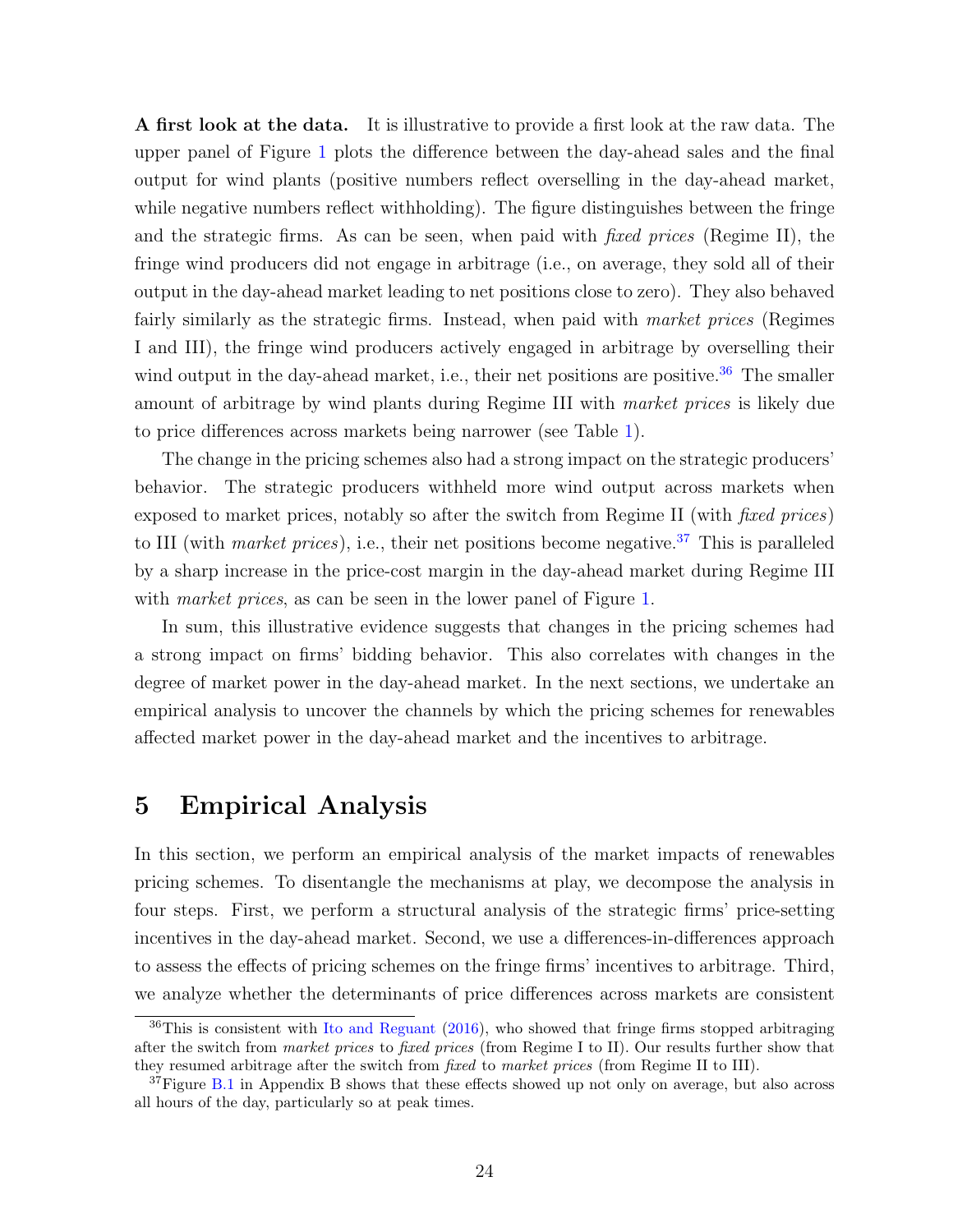

<span id="page-25-0"></span>Figure 1: Wind sales across markets, day-ahead prices and marginal costs

Notes: The upper figure shows the day-ahead production commitments relative to final production. If the day-ahead commitment exceeds (is lower than) the final production, the value reported is greater (lower) than 0 and we refer to this as overselling (withholding). Data are reported for the wind producers belonging to the strategic firms (solid line) and to the fringe firms (dash line). The lower figure shows the weekly average of hourly day-ahead prices (solid line) and the engineering estimates of marginal costs (dash line). The vertical lines date the changes in the pricing schemes for renewables.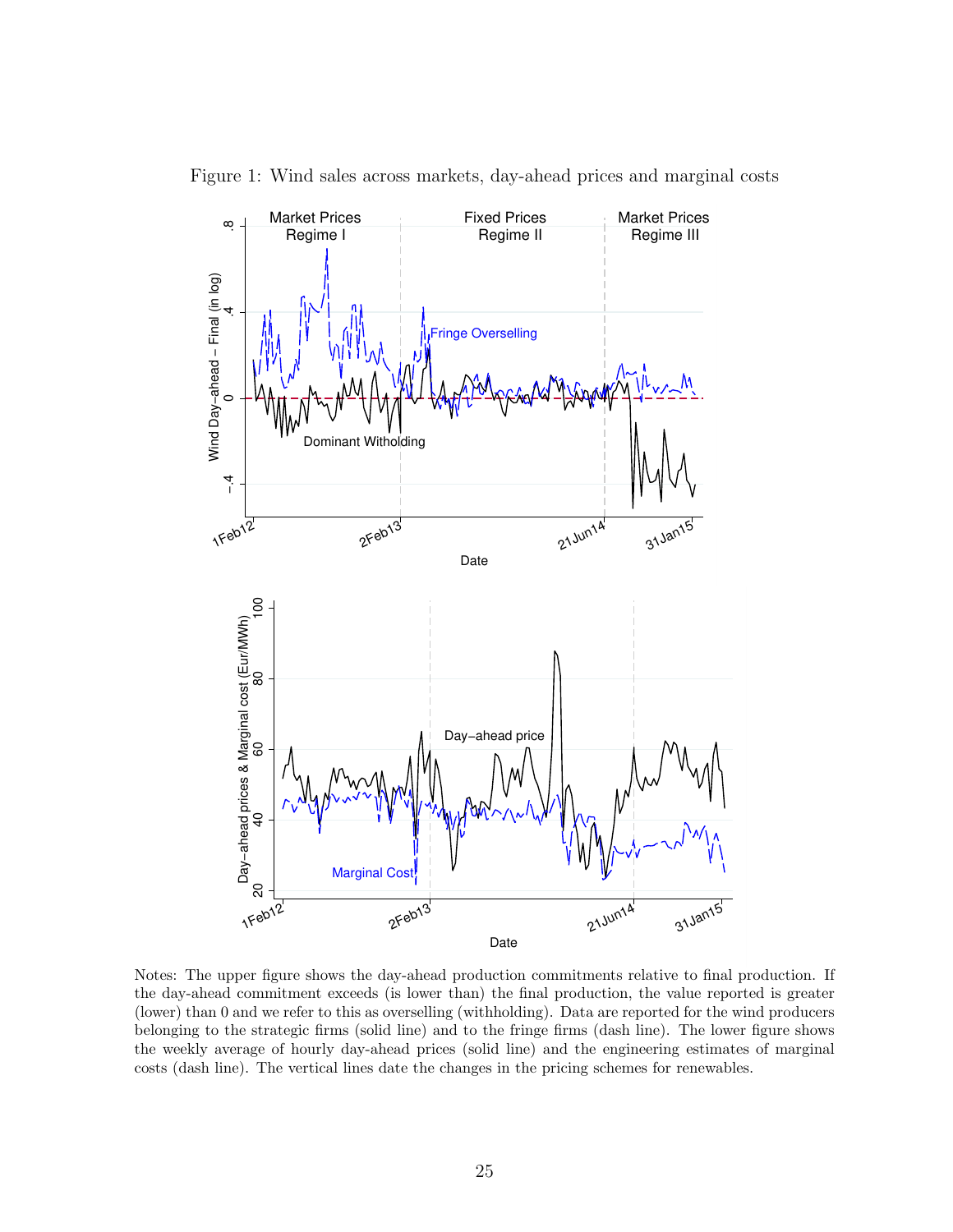with the model's predictions. Last, to assess the overall impact of the pricing regulation on market power in the day-ahead market, we leverage our structural estimates to construct estimates of day-ahead price-cost markups under the two pricing schemes.

#### <span id="page-26-1"></span>5.1 Price-Setting Incentives in the Day-Ahead Market

We use a structural approach to assess whether the changes in the pricing schemes for renewables affected the price-setting incentives of the strategic producers in the dayahead market. Our focus is on whether the strategic firms take into account changes in their wind output when setting prices, and whether this depends on the pricing scheme in place, as predicted by our theoretical model.

Empirical Approach. Building on the first-order condition of profit maximization in the day-ahead market, equation [\(10\)](#page-11-0), we estimate the following empirical equation in hours  $t$  in which firm  $i$  is bidding at or close to the market-clearing price:

<span id="page-26-0"></span>
$$
b_{ijt} = \rho \hat{p}_{2t} + \beta \left| \frac{q_{it}}{DR'_{it}} \right| + \sum_{R=1}^{3} \theta^s \left| \frac{w_{it}}{DR'_{it}} \right| I_t^s + \alpha_{ij} + \gamma_t + \epsilon_{ijt}, \tag{11}
$$

where  $b_{ijt}$  is the marginal bid of firm i when bidding at or close to the market-clearing price with unit j at time t;  $\hat{p}_{2t}$  is the expected spot price at time t;  $q_{it}$  is firm i's total sales at time t;  $DR'_{it}$  is the slope of firm i's residual demand at time t at the marketclearing price;  $w_{it}$  is firm i's wind output at time t;  $I_t^s$  are three indicator variables for each pricing scheme s (Regimes I, II, and III);<sup>[38](#page-0-0)</sup>  $\alpha_{ij}$  are unit fixed effects, and  $\gamma_t$  are time fixed effects. We include unit, quarter, and hour fixed-effects in all specifications, while linear and quadratic time trends are added in a cumulative fashion. Last,  $\epsilon_{ijt}$  is the error term clustered at the plant level to allow errors to be correlated within the same plant.<sup>[39](#page-0-0)</sup>

<span id="page-26-2"></span>**Variables Description.** On the left hand side of equation  $(11)$ , we include the bids of all price-setting units belonging to one of the strategic firms,  $40$  plus those within a 5 Euro/MWh range (the reason is that these units have an ex-ante positive probability of setting the market price). We exclude (i) hydro units (since it is difficult to assess the

<sup>38</sup>We define the indicator variables for Regimes I, II, III using the February 1, 2013 and June 22, 2014 cutoffs, respectively, which is when the regulatory changes were fully implemented, as described in Section [4.2.](#page-19-0)

<sup>39</sup>Our results are robust to several ways of clustering, such as at firm-day, firm-month-year, and firm-week levels (see Table [C.1](#page-0-0) in Appendix B).

<sup>&</sup>lt;sup>40</sup>If a strategic firm owns more than one unit with these characteristics, we include them all in the analysis.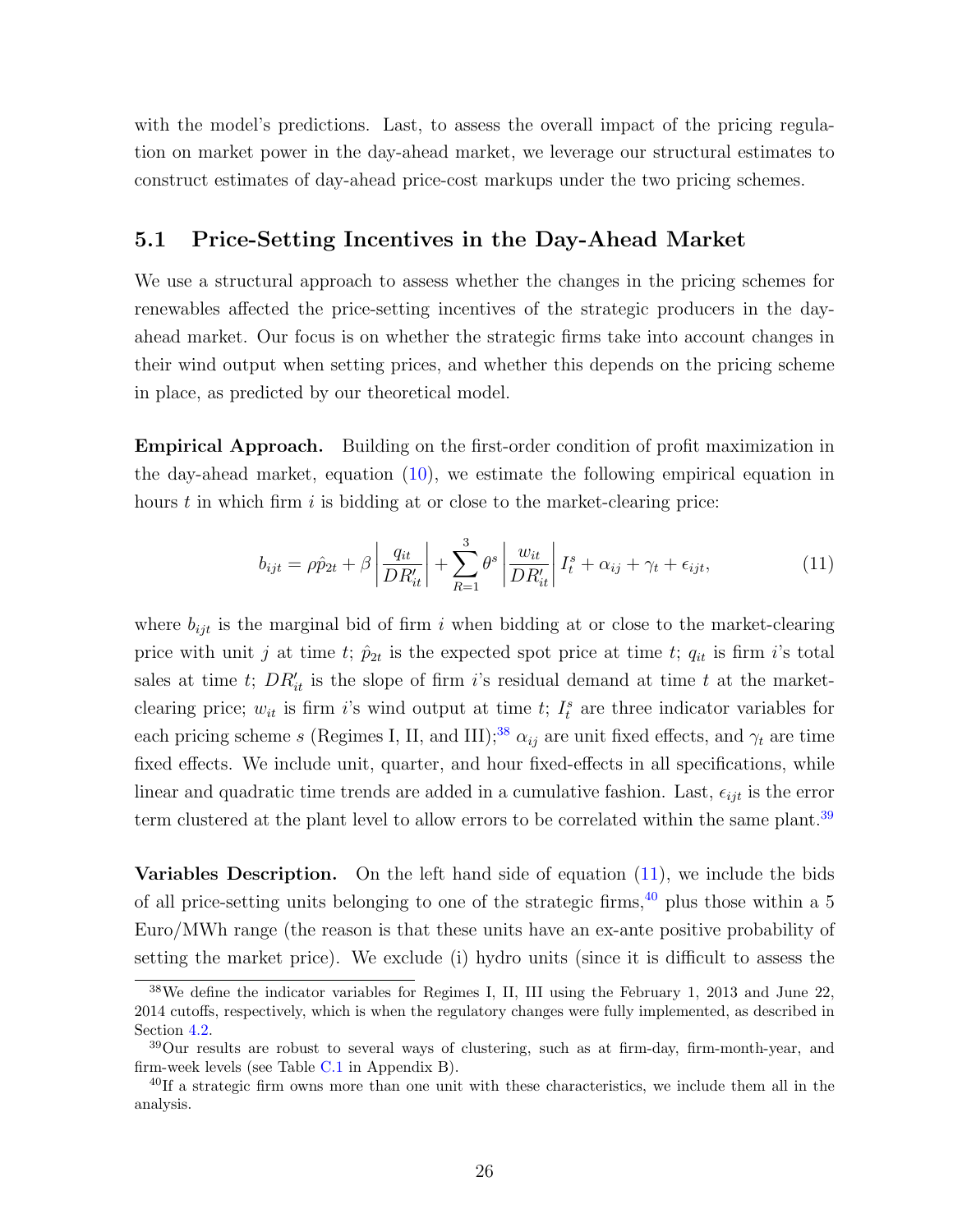true opportunity costs of using their stored water), as well as (ii) units that operate on either the first or last step in their bidding functions (since their constraints for reducing or increasing their output might be binding, invalidating the use of the first-order in equation  $(10)$ ).<sup>[41](#page-0-0)</sup>

On the right hand side of [\(11\)](#page-26-0), two variables require further explanations. First, to compute the expected spot market price  $(\hat{p}_{2t})$ , we use information available to firms at the time the day-ahead market opens. In particular, we regress demand and wind forecasts, hourly dummies, and date dummies on the observed spot market price, and use the estimated coefficients to predict  $\hat{p}_{2t}$ .<sup>[42](#page-0-0)</sup> Second, to build the realized residual demand curve faced by each firm  $(DR_{it})$ , we fit a quadratic function to the residual demand curve and calculate its slope at the market-clearing price (see Figures [B.5](#page-0-0) in Appendix B for an illustration). $43$ 

**Identification.** When estimating equation  $(11)$ , there are at least two identification challenges. First, the slope of the residual demand at the market-clearing price  $(DR_{it})$  is likely endogenous, thus making the markup terms endogenous as well.<sup>[44](#page-0-0)</sup> Second, other factors may influence the bids, and hence not properly controlling for them could lead to omitted variable bias.

To address the first challenge, we instrument  $DR'_{it}$  using wind speed and precipitation (and each of them interacted with three dummies for the pricing scheme) as residual demand shifters. The exclusion restriction holds under the assumption that, conditional on unit and time fixed effects, wind speed and precipitation affect firms' marginal bids only through our markup parameters. This assumption is plausible and common in the literature [\(Fabra and Reguant,](#page-41-5) [2014;](#page-41-5) [Ito and Reguant,](#page-41-2) [2016\)](#page-41-2) because wind speed and precipitation may influence the firm's inframarginal quantity, but they are unlikely to influence the marginal bid directly. We then use Two-Stage Least Squares (2SLS) to estimate equation  $(11)$ . To address the second challenge, we add a set of flexible

<sup>41</sup>We follow a similar approach as [Fabra and Reguant](#page-41-5) [\(2014\)](#page-41-5) and [Reguant](#page-42-3) [\(2014\)](#page-42-3).

<sup>&</sup>lt;sup>42</sup>The estimating equation is  $p_{2t} = \alpha D_t^{fc} + \beta w_t^{fc} + X_t + Y_t + \epsilon_t$ , where the two first regressors are the demand and wind forecasts. We allow all the coefficients to vary across pricing regimes, so the relationship between the spot price, demand, and wind forecasts need not be the same across regimes. The errors are clustered within day.

<sup>&</sup>lt;sup>43</sup>Approximating the slope of residual demand is common in the existing literature, see also [Wolak](#page-42-7) [\(2003\)](#page-42-7); [Reguant](#page-42-3) [\(2014\)](#page-42-3); [Fabra and Reguant](#page-41-5) [\(2014\)](#page-41-5); [Ito and Reguant](#page-41-2) [\(2016\)](#page-41-2). To avoid the flat region of the inverse residual demand curve occurred at zero price, which makes our linear approximation poorly predict the local slopes, we truncate the residual demand to the minimum quantity that firms are willing to serve at zero price. Note that we also explore the other alternative methods such as kernel smoothing around the market price [\(Reguant,](#page-42-3) [2014\)](#page-42-3) and fitting linear splines with 10 knots to the residual demand curve. Our conclusions are similar regardless the method of approximation we use.

<sup>&</sup>lt;sup>44</sup>Note that, since we use the predicted spot price  $(\hat{p}_{2t})$  based on the public information available to firm at day-ahead, it is exogenous.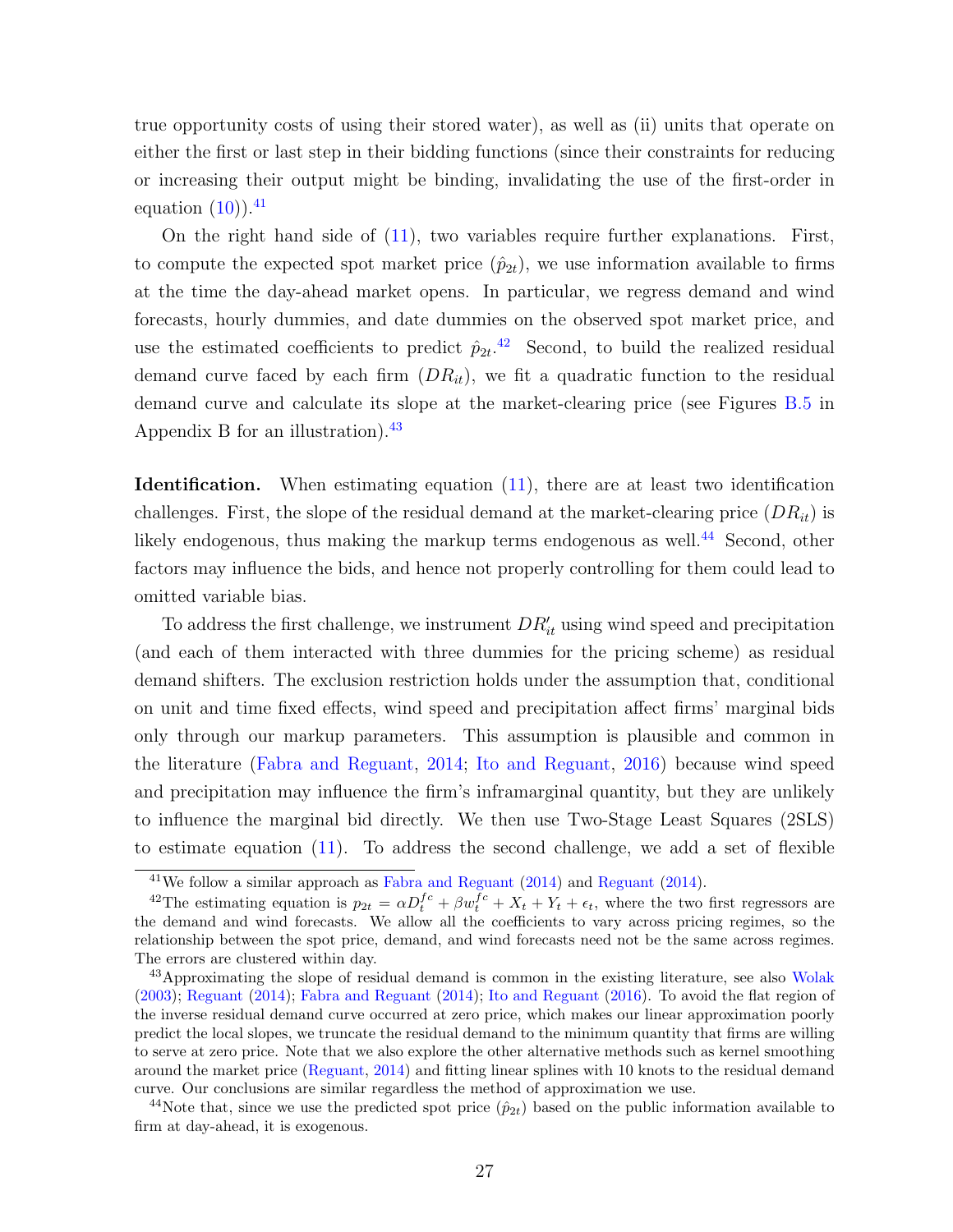controls, such as time trends, and quadratic time trends, on the top of a set of fixed effects discussed earlier.

Since we want to understand whether firms' markups are affected by their wind out-put, our parameter of interest in equation [\(11\)](#page-26-0) is  $\theta^s$ . We expect it to take a negative value under fixed prices (Regime II), but we expect it to be not significantly different from zero under market prices (Regimes I and III). This would reflect that firms do not (do) take into account the price effects on their wind output when it is paid with fixed (market) prices.

Results. The results are shown in Table [2.](#page-29-0) In columns (1)-(3), we constrain the coefficient on the firm's markup over its total output to be equal to one. In all specifications, the coefficients on the opportunity cost of day-ahead sales,  $\hat{p}_2$ , are positive as expected. The signs of the coefficients on the firm's markup over its wind output,  $\begin{bmatrix} 1 & 0 & 0 \\ 0 & 0 & 0 \\ 0 & 0 & 0 \end{bmatrix}$  $\frac{w_{it}}{DR_{it}'}$  $\Big\vert$ , confirm that wind has a significant price-depressing effect when paid with fixed prices. In contrast, and consistently with our predictions, wind output has a small and noisy price effect when paid with market prices. Moreover, these coefficients are stable across specifications, reassuring robustness regardless of the set of flexible controls we use. In column (4), we allow the coefficient on the firm's markup over its total output,  $\begin{bmatrix} \n\end{bmatrix}$  $q_{it}$  $\overline{DR_{it}'}$ , to vary. The estimated coefficient for the firm's markup over its wind output during Regime II is still very similar. The sign of the coefficient for the firm's total output markup is positive as expected,[45](#page-0-0) given that greater output and a steeper residual demand enhance market power.[46](#page-0-0)

It would be misleading to compare the coefficients on the various variables given that their means are very different. To get some orders of magnitude of the forward contract effect, one can take for instance the mean of a strategic firm's hourly wind production during Regime II with fixed prices, 317.5 MWh, over the mean of the slope of its residual demand, 404.9 Euro/MWh. Using the estimates in column (1) for instance, an increase in

<sup>45</sup>While the sign of the coefficient is as expected, we do not attempt to interpret the magnitude of the coefficient. The coefficient of  $\frac{q_{it}}{DR'_{it}}$  may be inflated as  $\frac{q_{it}}{DR'_{it}}$  is correlated with  $\frac{w_{it}}{DR'_{it}}$ , with a correlation coefficient equal to 0.36.

<sup>&</sup>lt;sup>46</sup>The firms included in this analysis are vertically integrated. Hence, one could conjecture that they set prices to maximize the profits of the vertical chain. Table [C.2](#page-0-0) in Appendix B reports the results accounting for vertical integration. Note that we observe the day-ahead sales and purchases by firms belonging to the same vertically integrated group, but we do not have information about the forward (sale or purchase) contracts they may have. Using these data, our main predictions remain valid. However, relative to the results in Table [2,](#page-29-0) the coefficients under the regimes with market prices (I and III) go up, with the former becoming slightly significant. This is consistent with two hypothesis: firms were only maximizing their supply-side profits as market power is under-estimated when we take account firms' net sales; or they had forward contracts (which we do not observe) that muted the effect of vertical integration.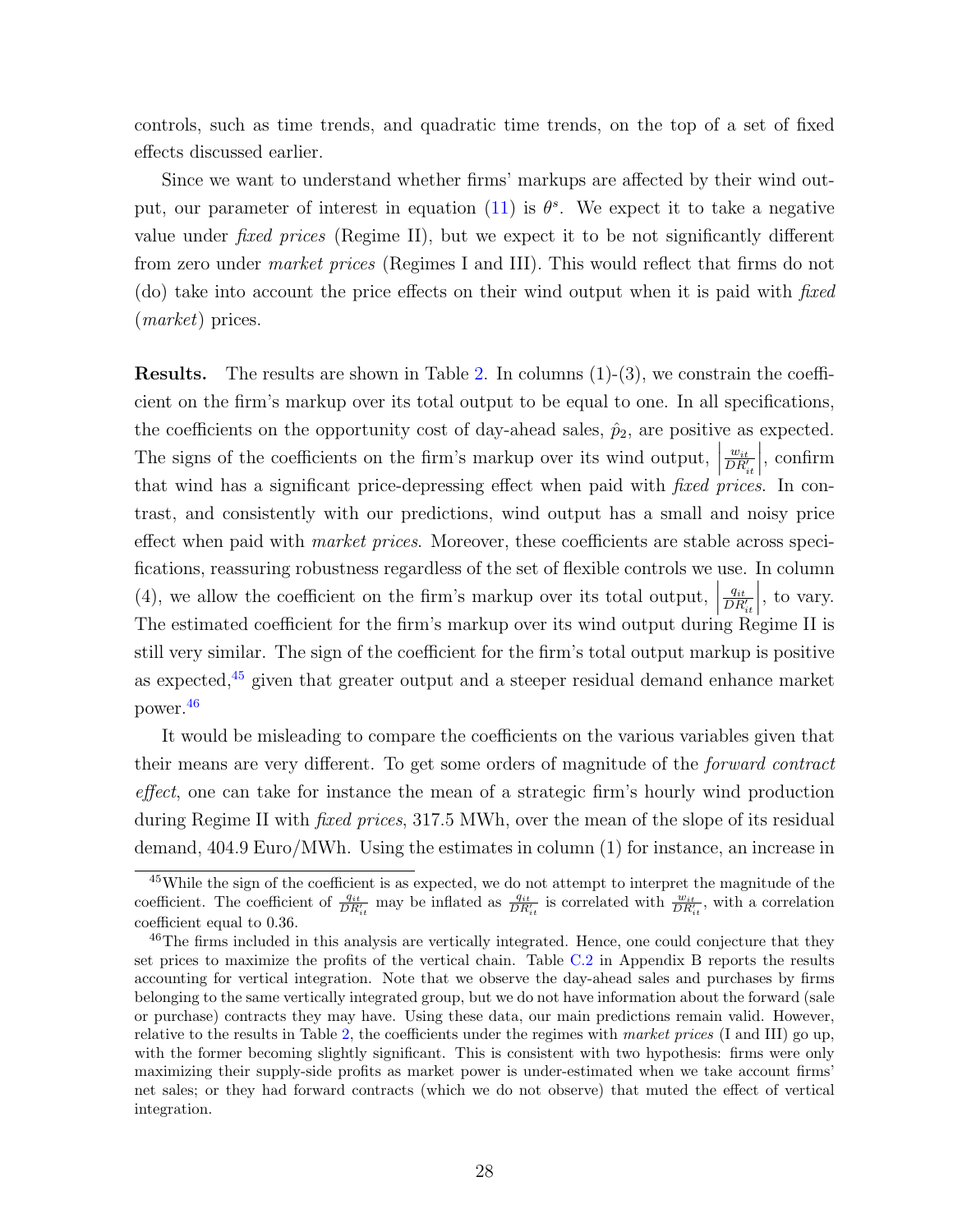<span id="page-29-0"></span>

|                                                      | 2SLS    |         |         |         |
|------------------------------------------------------|---------|---------|---------|---------|
|                                                      | (1)     | (2)     | (3)     | (4)     |
| Market Prices (RI) $\times \frac{w_{it}}{DR_{it}}$   | 6.35    | 9.31    | 9.10    | 5.54    |
|                                                      | (5.03)  | (6.28)  | (6.10)  | (5.47)  |
| Fixed Prices (RII) $\times \frac{w_{it}}{DR_{it}}$   | $-14.2$ | $-14.5$ | $-14.9$ | $-14.3$ |
|                                                      | (3.03)  | (2.88)  | (3.02)  | (3.24)  |
| Market Prices (RIII) $\times \frac{w_{it}}{DR_{it}}$ | 1.72    | 0.049   | 0.60    | 5.69    |
|                                                      | (4.10)  | (3.42)  | (3.21)  | (5.24)  |
| Expected spot price $(\hat{p}_{2t})$                 | 0.77    | 0.78    | 0.77    | 0.38    |
|                                                      | (0.057) | (0.062) | (0.062) | (0.15)  |
| Markup term $\left(\frac{q_{it}}{DR_{it}}\right)$    |         |         |         | 4.81    |
|                                                      |         |         |         | (1.25)  |
| Linear Trends                                        | N       | Y       | Y       | Y       |
| Quad. Trends                                         | N       | N       | Y       | Y       |
| Observations                                         | 19,805  | 19,805  | 19,805  | 19,805  |

Table 2: The Forward Contract Effect

Notes: This table shows the estimation results of equation [\(11\)](#page-26-0) using 2SLS. All regressions include unit, firm and quarterly dummies. In columns (2)-(4) we add day-of-the-week dummies, hour fixed effects, and quadratic time trends in a cumulative fashion. We constrain the coefficient for the markup for firms' total output to be one in columns (1) to (3), and we relax this by allowing the markup coefficient to vary in column (4). We limit hourly prices to be within 5 Euro/MWh range relative to the market price and exclude the outliers (bids with market prices below the 1st percentile and above the 99th percentile). We instrument our markups with wind speed, precipitation, and each of them interacted with the three pricing scheme indicators. The standard errors are clustered at the plant level. See Table [C.1](#page-0-0) for alternative ways of clustering.

wind output of ten percent over its mean would imply a price reduction of 1.2 Euro/MWh (approximately, a 3.1 percent reduction over the average price) during Regime II.

### 5.2 Arbitrage across Markets

Since day-ahead prices were systematically higher than spot prices, fringe producers could gain by engaging in arbitrage when they were exposed to market prices. In particular, they could gain by overselling in the day-ahead market at high prices and buying back their excess supply at the lower spot price. However, differences between the day-ahead and the final commitments (which we refer to as overselling) could also be explained by non-strategic factors, such as wind or demand forecast errors. What distinguishes arbitrage from those non-strategic factors is that arbitrage should respond to price differences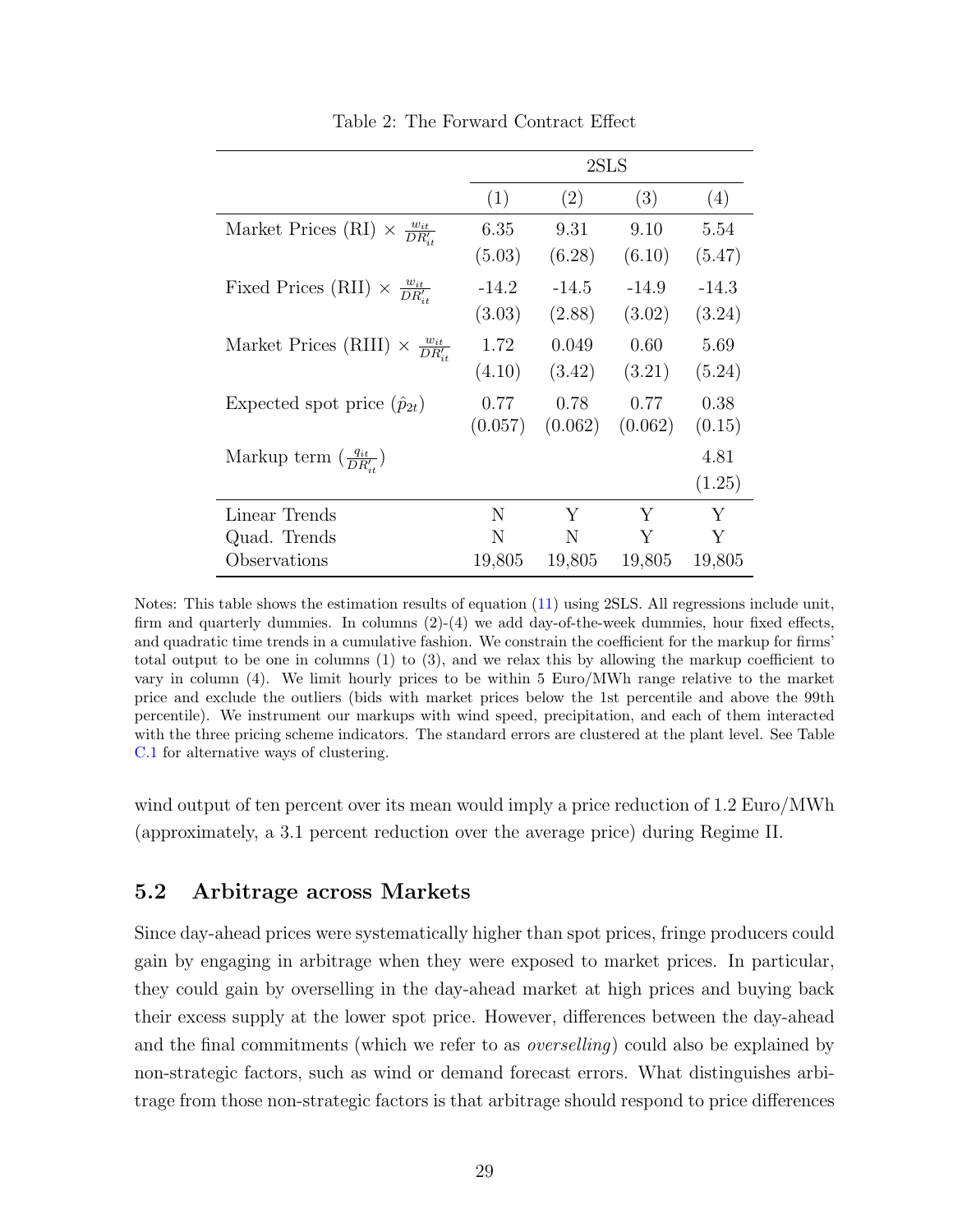across markets, whereas those factors should be orthogonal to the price differences. Accordingly, in order to understand whether pricing rules affected arbitrage, we examine whether overselling responded to the predicted price differences across markets.

Empirical Approach. Following a DiD approach, we regress our measure of overselling (i.e., the differences between the day-ahead and the final output commitments) on the expected price difference across markets. We interact this response with a dummy variable for each pricing regime. Using this approach, we limit the concern that other unobservable time-variant factors may also influence arbitrage through the price differences, which would lead to an omitted variable bias. Our treatment group is wind producers and our two possible control groups are: (1) non-wind renewable producers that are not affected by the regulatory changes (i.e., solar, small hydro and cogeneration units), and (2) downstream electricity suppliers.

We split the sample in two sub-periods, each of which contains one regulatory change. The first sample  $(d = 1)$ , which ranges from February 1, 2012, to February 1, 2014, contains the change from market prices to fixed prices that took place on February 1, 2013. The second sample  $(d = 2)$ , which ranges from February 1, 2013, to January 31, 2015, contains the change from *fixed prices* to market prices that took place on June 22, 2014.

We run three separate OLS regressions, one for each sample  $d = 1, 2$  and one for each each control group  $q=$  non-wind renewables, downstream suppliers. Note that for sample  $d = 2$ , we cannot use other renewables as the control group given that they were also affected by the regulatory change. We estimate the following equation, for  $d = 1, 2$ ,

$$
\Delta \ln q_t = \alpha + \beta_1 W I_t^d \Delta \hat{p}_t + \beta_2 W \Delta \hat{p}_t + \beta_3 W I_t^d + \beta_4 I_t^d \Delta \hat{p}_t + \beta_5 \Delta \hat{p}_t + \beta_6 W + \beta_7 I_t^d + \rho \mathbf{X}_t + \eta_t
$$
\n(12)

<span id="page-30-0"></span>In equation above,  $I_t^1$  is an indicator for *fixed prices* (Regime II)— it captures the switch from *market prices* to *fixed prices*. Similarly,  $I_t^2$  is an indicator for *market prices* (Regime III)—it captures the switch from fixed prices to market prices. For both samples, W is an indicator for wind fringe producers. We include a set of control variables such as weather controls (daily solar radiation time and precipitation), the hourly demand forecast error, the hourly wind forecast error, week of sample fixed effects, and dayof-week fixed effects, all captured in  $X_t$ . Standard errors are clustered at the week of sample.

Our coefficient of interest,  $\beta_1$ , captures the change in the price response of arbitrage by wind producers relative to the control group. We expect the sign of this coefficient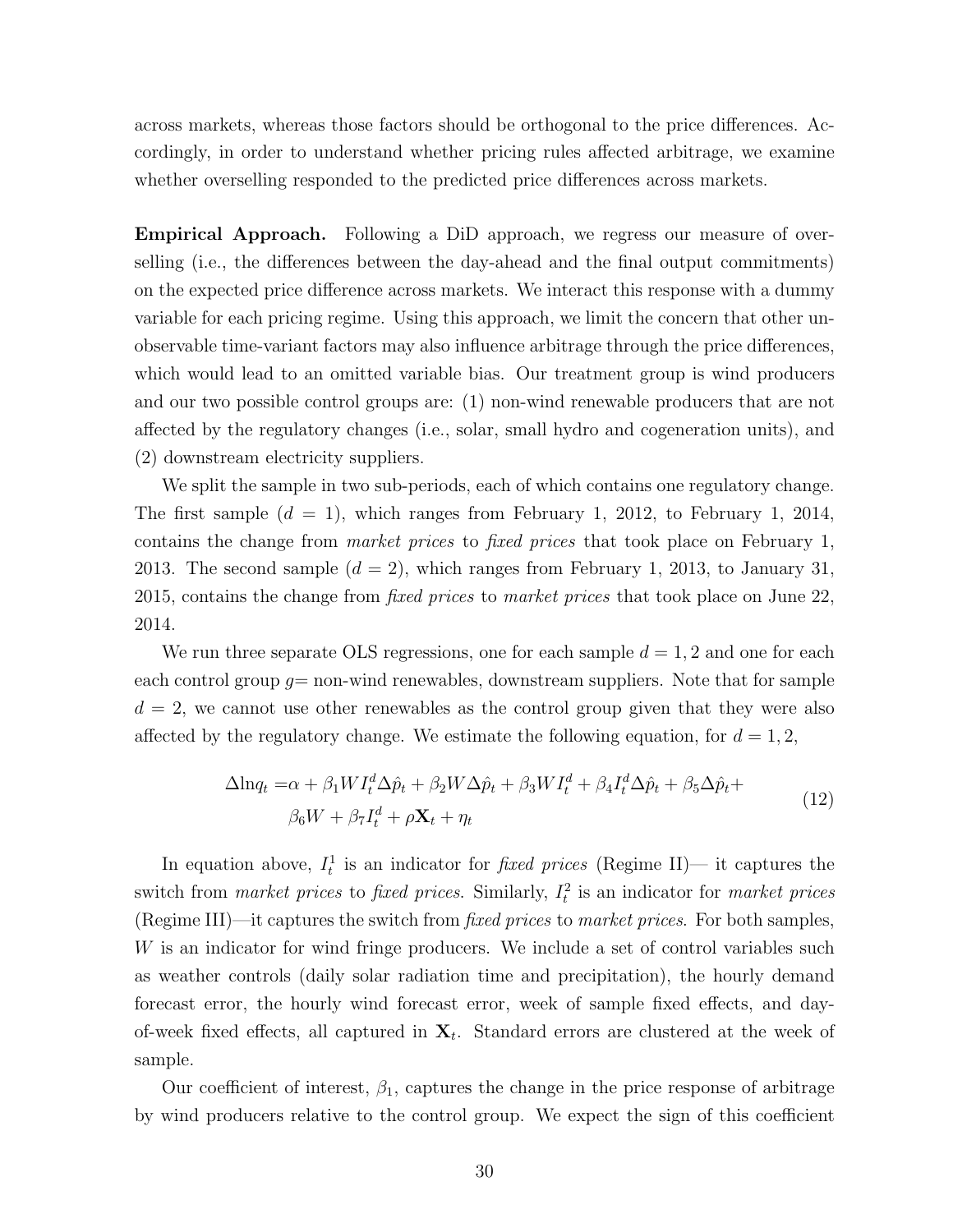to be negative using sample 1, reflecting the fact that the switch from market prices to fixed prices should reduce the wind producers' incentives to engage in arbitrage. On the contrary, we expect the coefficient for  $\beta_1$  to be positive using sample 2, reflecting the fact the switch from *fixed prices* to *market prices* should induce wind producers to engage in arbitrage again.

A Key Variable. To capture how fringe firms reacted to changes in the price differences across markets that they could forecast at the time of bidding, we construct the forecasted price premium  $(\Delta \hat{p}_t)$  as follows. First, we use two exogenous variables that were available to firms prior to bidding: demand and wind forecasts. Similar to how we compute the expected spot price in Section [5.1,](#page-26-1) we regress demand and wind forecasts, hourly dummies, and date dummies on the price premium. $47$  We then use the regression coefficients to obtain the forecasted price premium at time t,  $\Delta p_t$ . Using  $\Delta p_t$  rather than the actual price difference is important to rule out potential endogeneity concerns between arbitrage and price differences.

Parallel Trends. Before we move forward with our DiD estimation in equation [\(12\)](#page-30-0), it is important to test if the parallel trends assumption holds. Consider first the control group made of renewables other than wind. These producers were subject to *fixed prices* under Regimes I and II, and were then exposed to market prices under Regime III. Hence, their incentives to engage in arbitrage should be similar to those of wind during Regimes II and III. For this reason, one should observe parallel trends for wind vs. nonwind renewables during these regimes. The impact of the pricing scheme on arbitrage is captured by the difference in the price responses of wind vs. non-wind renewables during Regime I.

Consider now the control group made of the downstream electricity suppliers. Because they were not subject to price regulation, they should have incentives to engage in arbitrage in all periods. Hence, we expect downstream suppliers to engage in arbitrage just like wind under Regimes I and III. One should thus observe parallel trends for wind vs. downstream suppliers during those regimes. The impact of the pricing scheme on arbitrage is captured by the difference in the price responses of wind vs. downstream suppliers during Regime II.

We first document the response of each group's arbitrage to the predicted price premium on a quarterly basis. We regress the forecasted price premium,  $\Delta p_t$ , on the dif-

<sup>&</sup>lt;sup>47</sup>The estimating equation is  $\Delta p_t = \alpha D_t^{fc} + \beta w_t^{fc} + X_t + Y_t + \epsilon_t$ , where the two first regressors are the demand and wind forecasts. We also allow all the coefficients to vary across pricing regimes. The regressions have an R-squared ranging from 0.3 to 0.4.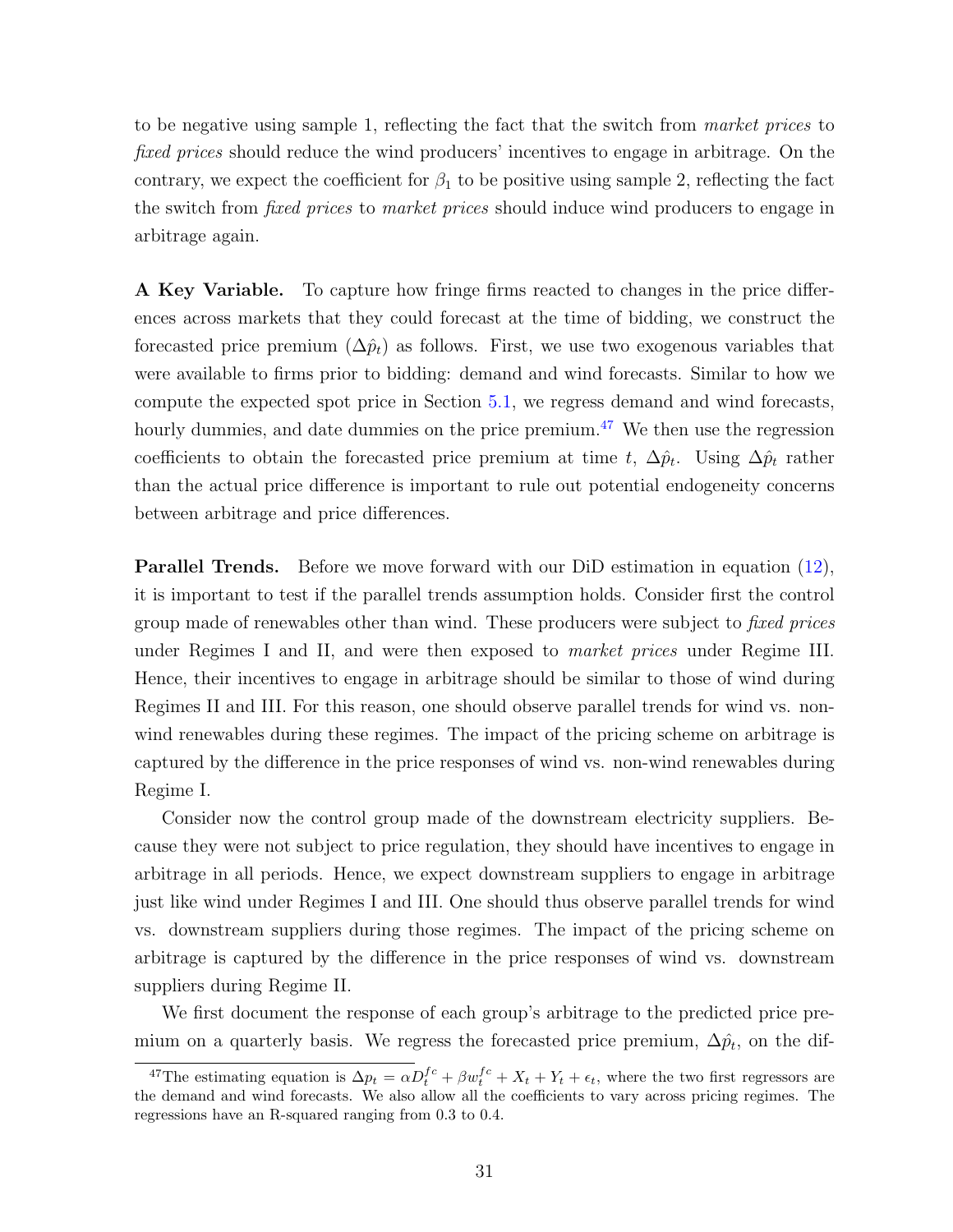ference between the logs of the day-ahead and the final commitments of firms in group g (wind producers, non-wind renewable producers, and downstream suppliers),  $\Delta \ln q_{tq}$ . Our sample includes 13 quarters, from Q1 2012 to Q1 2015. We control for demand and wind forecast errors, denoted  $D_t^{er}$  and  $w_t^{er}$ , as these could give rise to differences between day-ahead and final commitments which are unrelated to arbitrage.<sup>[48](#page-0-0)</sup> We also control for seasonality (i.e., using dummies for days-of-the-week and week of sample), for daily solar radiation time, daily precipitation, and temperature, all captured in  $\mathbf{X}_{t}$ . The estimating equation is

<span id="page-32-0"></span>
$$
\Delta \ln q_{tg} = \alpha + \sum_{q=1}^{13} \theta_{qg} \Delta \hat{p}_t + \gamma D_t^{er} + \delta w_t^{er} + \rho \mathbf{X}_t + \eta_{tg}
$$
\n(13)

where  $\eta_{tg}$  is the error term. Our coefficients of interest are  $\theta_{qg}$ , which capture the response of arbitrage by group  $g$  at quarter  $q$  to the predicted price differential. We cluster standard errors at the week of sample.

Figure [2](#page-33-0) plots the  $\theta_{qg}$  coefficients from equation [\(13\)](#page-32-0) for each quarter.<sup>[49](#page-0-0)</sup> As expected, in panel (a) one can observe that during Regime II with fixed prices (Q1 2013 to Q2 2014), the price response of arbitrage by the non-wind renewable producers is similar to that of wind producers and not significantly different from zero. This is evidence that both groups were not engaged in arbitrage. Similarly, panel (b) shows that during Regime II (Q1 2013 to Q2 2014), the price response of the downstream suppliers' arbitrage is positive and very similar to that of the wind producers during Regimes I and III with market prices (2012 and Q3 2014 onward). This is evidence that both groups were engaged in arbitrage. In sum, Figure [2](#page-33-0) serves as graphical evidence on the parallel trend between wind and each of the control groups, during the relevant periods. Table [C.3](#page-34-0) in the Appendix, shows three parallel trend tests: (1) for sample  $d = 1$ , during Regime I the wind producers and the downstream suppliers behave similarly in response to the predicted price differential (p-value of 0.028); (2) for sample  $d = 1$ , during Regime II wind and non-wind renewables behave similarly (p-value of 0.486); (3) for sample  $d = 2$ , during Regime III, wind and downstream suppliers behave similarly (p-value of  $0.127$ ).<sup>[50](#page-0-0)</sup>

<sup>48</sup>Demand and wind forecast errors are computed by subtracting the hourly forecast and the observed values. The forecast values are publicly available to firms the day before.

<sup>&</sup>lt;sup>49</sup>For this graphical evidence, hours when the predicted price differential gives a poor prediction for the observed price differential are excluded (i.e., when the difference between predicted and observed price differential is above the 50th percentile). Figure [B.2](#page-0-0) in Appendix B shows that, in some hours, the predicted price differential departs substantially from the observed one, probably due to some unobservables not included in our estimating equation.

<sup>&</sup>lt;sup>50</sup>The complete results with the overselling response to the price premium (and its corresponding p-values) are reported in Appendix B, Table [C.3.](#page-34-0)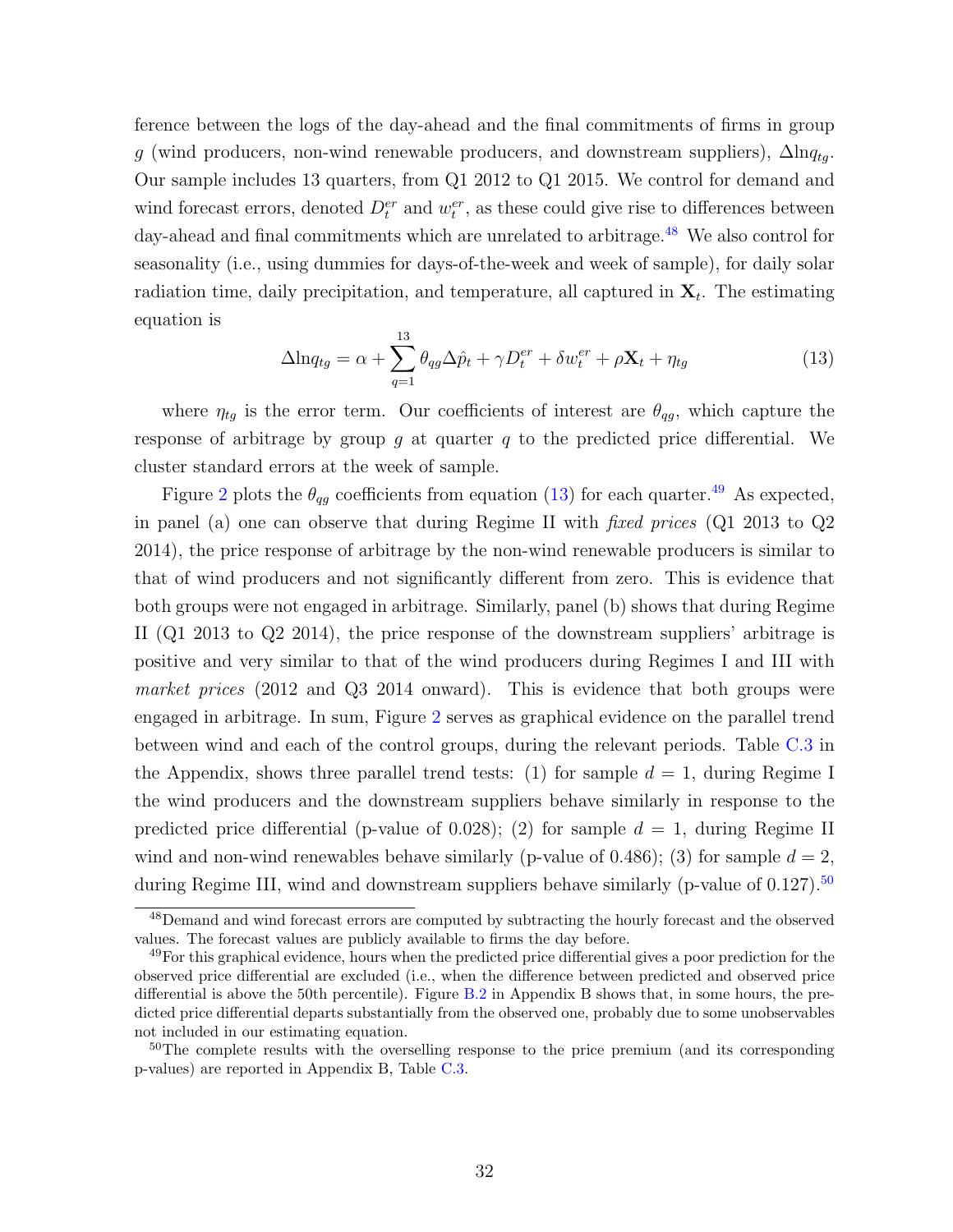<span id="page-33-0"></span>Figure 2: Arbitrage Trends by the Fringe (Wind, Non-Wind Renewables, and Downstream Suppliers)



(b) Downstream Suppliers

Notes: This figure plots the coefficients of the OLS regression in equation [\(13\)](#page-32-0) for (a) wind vs. other non-wind renewable producers and (b) wind vs. downstream suppliers. It captures the response of overselling to the predicted price differential. Positive numbers suggest that overselling was increasing in the predicted price differential. A zero coefficient shows no attempt to arbitrage. The parallel trends are shown by the shaded areas: during Regime II for (a), and during Regimes I and III for (b). The sample includes hours from 1 January 2012 to 31 March 2015 to ensure a similar number of observations in each quarter. Hours when the predicted price differential is poorly predicted are excluded.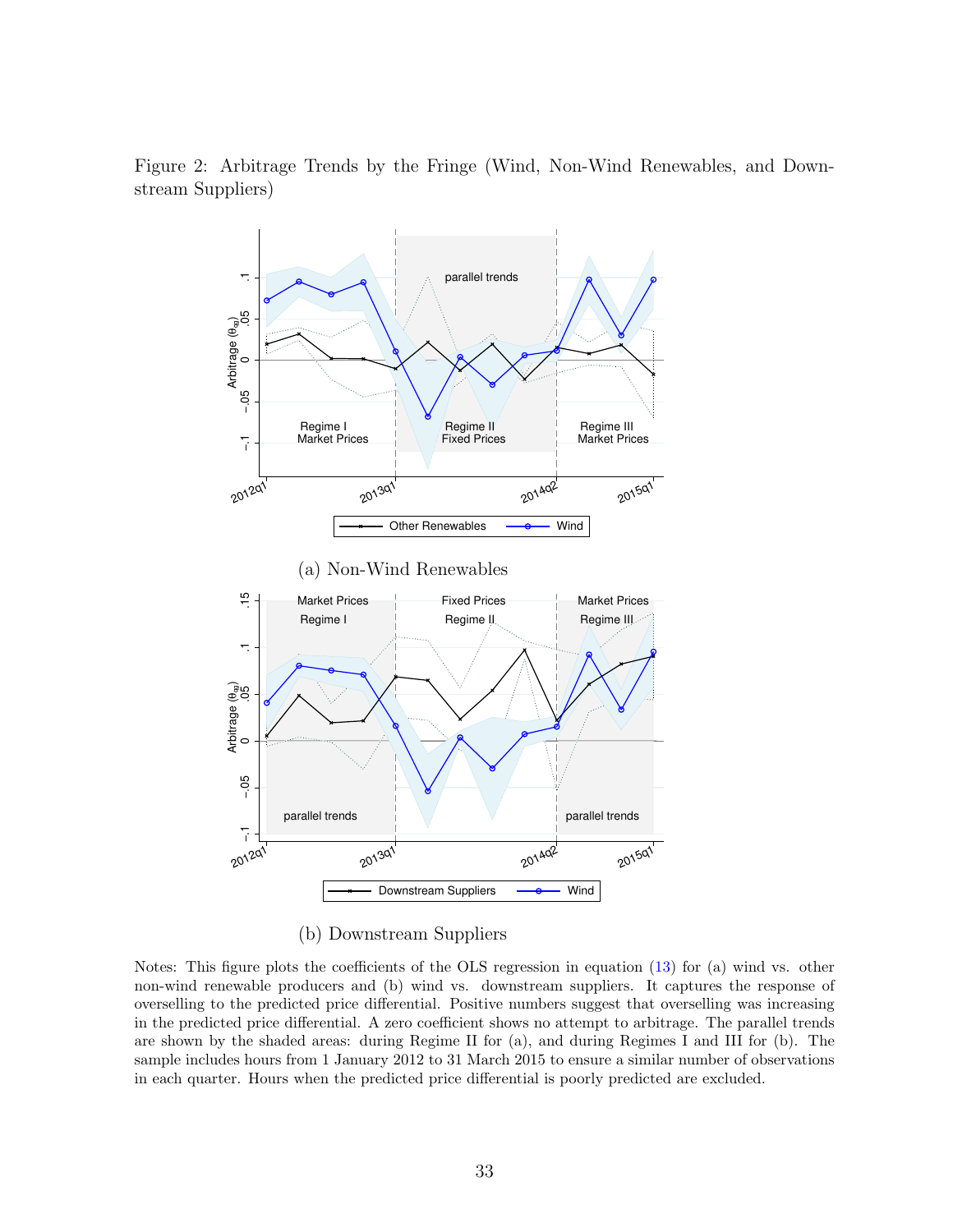**Results.** We report the DiD results  $(\beta_1$  coefficients from equation [\(12\)](#page-30-0)) in Table [3.](#page-34-0) The impact of the switch from *market prices* (Regime I) to *fixed prices* (Regime II) is shown in columns (1) and (2), depending on whether we use non-wind renewables or downstream electricity suppliers as the control group, respectively. In both cases, the negative coefficients show that this switch reduced the arbitrage of wind producers relative to both control groups, and by a similar magnitude. In contrast, the impact of the switch from fixed prices (Regime II) to market prices (Regime III), shown in column (3), was positive, thus indicating that this switch brought wind fringe producers back to arbi-trage.<sup>[51](#page-0-0)</sup> Overall, these results are all consistent with our theoretical predictions. Having

<span id="page-34-0"></span>

|                                                            | Non-wind renewables Downstream suppliers |                     |                  |
|------------------------------------------------------------|------------------------------------------|---------------------|------------------|
|                                                            | (1)                                      | $\left( 2\right)$   | (3)              |
| $\Delta \hat{p} \times$ Wind $\times$ Fixed Prices (RII)   | $-0.059$<br>(0.0053)                     | $-0.069$<br>(0.011) |                  |
| $\Delta \hat{p} \times$ Wind $\times$ Market Prices (RIII) |                                          |                     | 0.035<br>(0.013) |
| Observations                                               | 41,080                                   | 41,080              | 34,194           |

Table 3: Impacts of Changing the Pricing Schemes on Overselling by Wind

Notes: This table shows the  $\beta_1$  coefficients from equation [\(12\)](#page-30-0). Each column is a different regression using the log of overselling as the dependent variable. Non-wind renewables is the control group in column  $(1)$ , and downstream suppliers is the control group in columns  $(2)-(3)$ . Columns  $(1)$  and  $(2)$  use sample  $d = 1$  from 1 February 2012 to 1 February 2014, with the Regime II indicator equal to one for days after 1 February 2013, while column (3) uses the sample from 1 February 2013 to 31 January 2015, with the Regime III equal to one for days after 22 June 2014. All regressions include seasonality controls, hour of day, and week fixed effects. Note that, under Regime III, non-wind renewables are also affected by the regulation. Hence, we prefer not to use it as a control group in our analysis during Regime III. The standard errors are clustered at the week of sample.

confirmed the empirical relevance of the forward contract and the arbitrage effects, we next provide further evidence showing that the resulting price differences across markets responded to changes in the shares of renewables output across firms, as predicted by the model.

<sup>51</sup>As mentioned earlier, during Regime III, all renewables are exposed to market prices, hence we expect to see their price responses are not very different with that of wind. Here, we do not report the effect of the move from Regime II to III as the other renewables were also affected by it. The treatment effect is also positive, but smaller than that on column (3). See Appendix B, Table [C.3.](#page-34-0)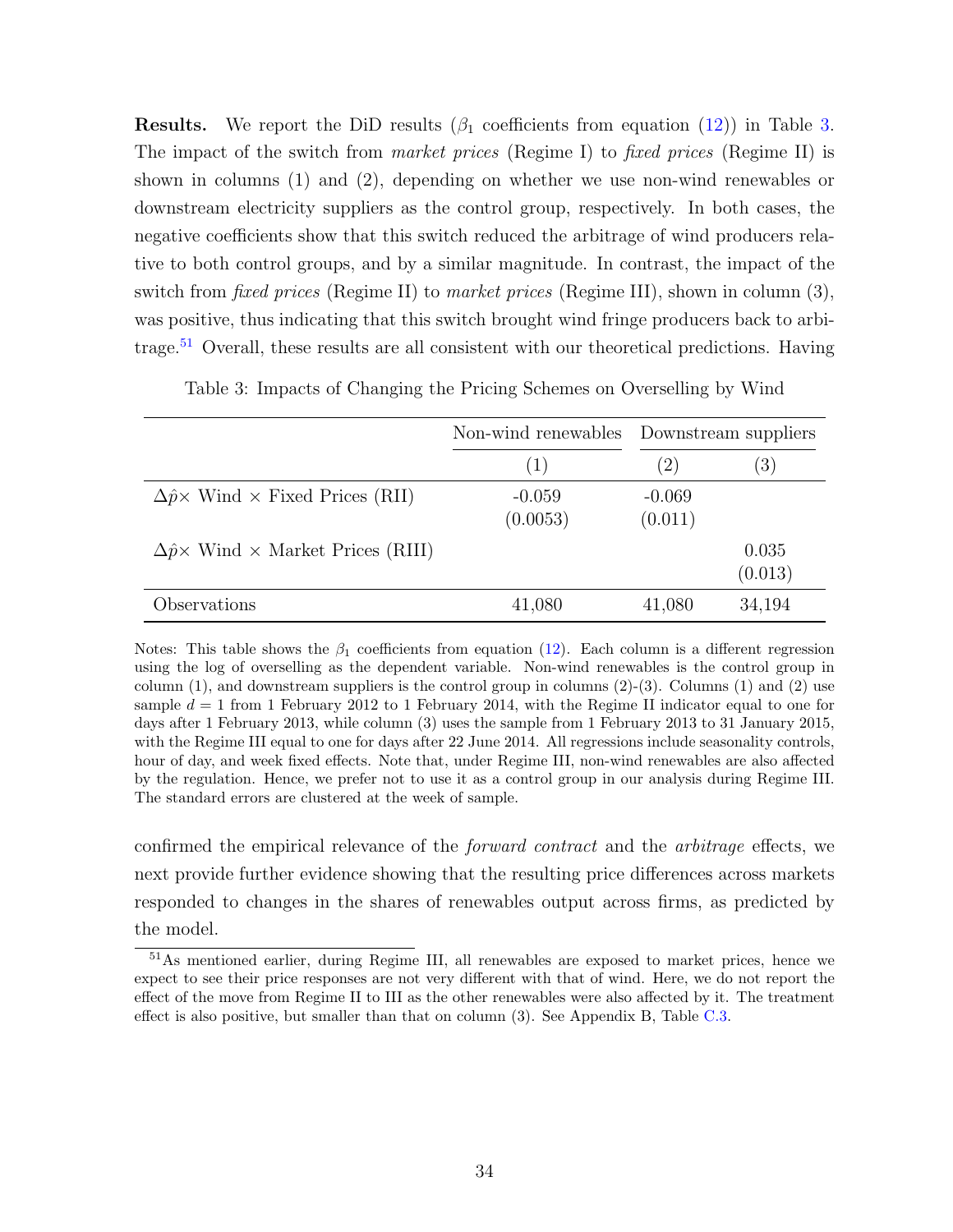#### 5.3 Price Differences across Markets

Empirical Approach. Our model predicts that price differences across markets respond differently to changes in the wind output shares depending on whether wind producers are paid with *fixed prices* or with *market prices*. To test for this, we use 2SLS and estimate the following empirical equation for our second stage:

<span id="page-35-0"></span>
$$
\Delta p_t = \alpha + \sum_{s=1}^2 \beta_1^s I_t + \beta_2 \frac{w_{dt}}{W_t} + \sum_{s=1}^2 \beta_3^s I_t \frac{w_{dt}}{W_t} + \alpha_1 D \hat{R}'_{1t} + \alpha_2 D \hat{R}'_{2t} + \gamma \mathbf{X}_t + \epsilon_t \tag{14}
$$

where  $\Delta p_t$  is the price premium at time t;  $I_t$  takes two values (1 for Regime I, 2 for Regime III, and therefore 0 for Regime II serves as the reference point); the wind share  $w_{dt}/W_t$  captures the wind share of the strategic firms and it is computed as the ratio between the strategic firms' wind output over total wind output;  $\hat{DR_{1t}'}$  and  $\hat{DR_{2t}'}$  capture the (instrumented) slopes of the residual demands faced by the strategic firms in the dayahead and intraday markets, respectively. We follow a similar approach as in Section [5.1](#page-26-1) because the slopes of the residual demands are potentially endogenous. Therefore, in our first stage regression we instrument these two slopes  $(DR'_1$  and  $DR'_2)$  with daily and hourly weather variables (daily average, minimum, and maximum temperature, and average temperature interacted with hourly dummies).<sup>[52](#page-0-0)</sup>  $\mathbf{X}_t$  is a set of controls, such as demand forecasts,<sup>[53](#page-0-0)</sup> wind forecasts, and dummy variables (i.e., hourly dummies, peakhour dummy, weekend dummy); last,  $\epsilon_t$  is the error term. We use bootstrap standard errors with 200 replications.

The coefficient  $\beta_1$  compares how the price differences across markets differed depending on the pricing scheme in place. Coefficients  $\beta_2$  and  $\beta_3$  capture the impacts of changes in the wind shares on the price difference. Our theoretical model predicts that an increase in the strategic firms' wind share should reduce the price differential across markets when renewables are paid with *fixed prices*, but it should increase the price differential when exposed to *market prices*. Regarding the other coefficients, we expect that all the variables that enhance market power—a higher demand and a steeper (flatter) demand at day-ahead (spot)—also enlarge the price differences across markets.

**Results.** Table [4](#page-36-0) reports our main coefficients of interest:  $\beta_2$ ,  $\beta_3^1$ , and  $\beta_3^2$  from equation [\(14\)](#page-35-0). The remaining coefficients are all broadly consistent with our theoretical predic-

<sup>&</sup>lt;sup>52</sup>We compute the aggregate hourly residual demand faced by the strategic firms in the day ahead and in the intraday markets and their slopes using the same approach as discussed in footnote [43.](#page-26-2)

<sup>&</sup>lt;sup>53</sup>The demand forecast is predetermined before the day-ahead market opens. It is therefore exogenous.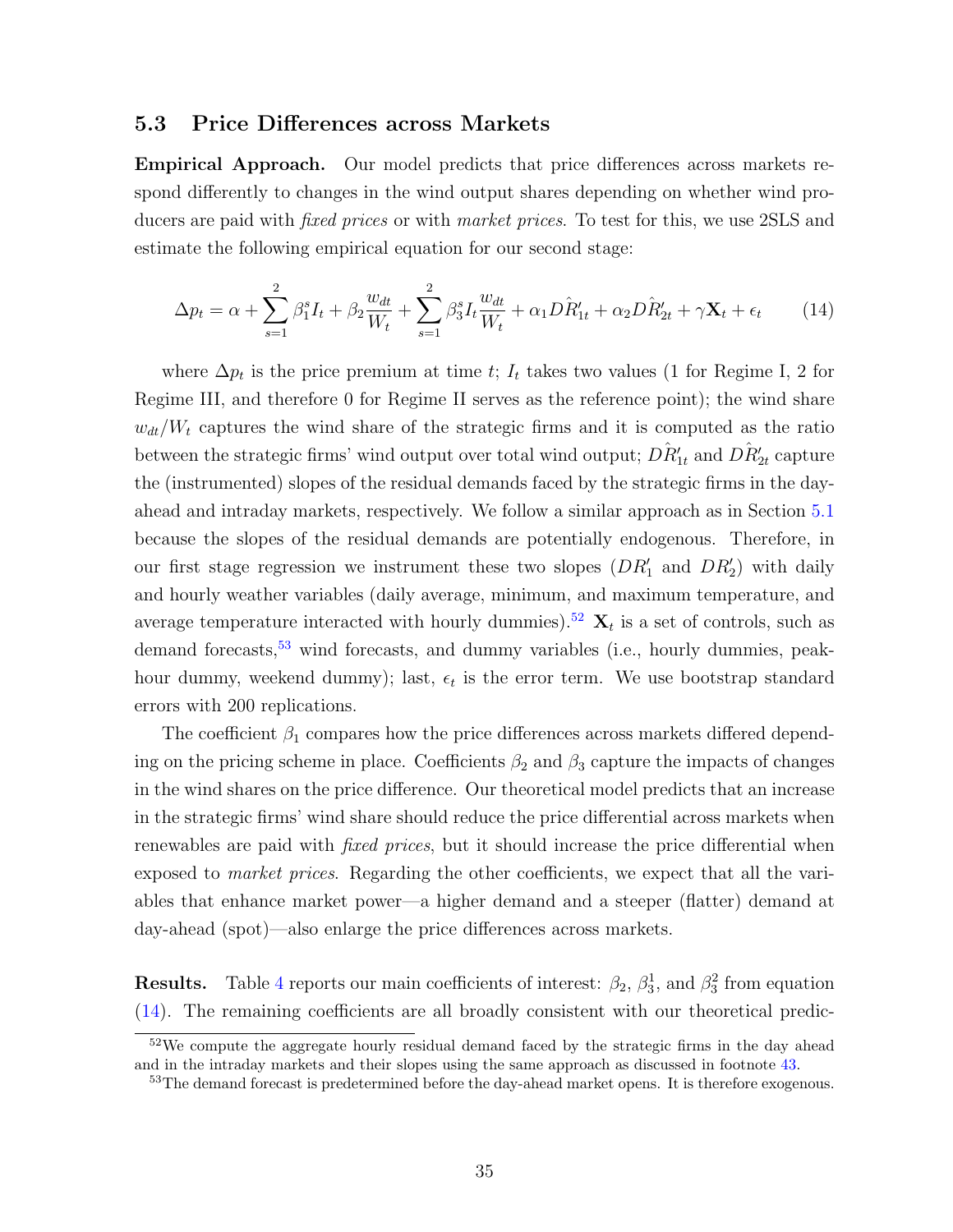tions.[54](#page-0-0) We can see that the price difference is smaller when the wind share of the strategic firms increases (see coefficients of  $\frac{w_{dt}}{W_t}$  in all columns). Also, price differences are higher under the regimes with *market prices* relative to the *fixed prices* regime when the wind share of the strategic firms increases, as reflected by the positive coefficients of Regime I  $\times \frac{w_{dt}}{W_t}$  $\frac{w_{dt}}{W_t}$  and Regime III  $\times \frac{w_{dt}}{W_t}$  $\frac{w_{dt}}{W_t}$  in all columns. This evidence is consistent with the predictions of the model, giving further support to the relevance of the forward contract effect under fixed prices (which is strengthened as  $w_{dt}$  increases) and the arbitrage effect under *market prices* (which is weakened as  $w_{dt}$  increases).

|                                                     | 2SLS    |         |         |         |  |
|-----------------------------------------------------|---------|---------|---------|---------|--|
|                                                     | (1)     | (2)     | (3)     | (4)     |  |
| Dominant Wind Share $\left(\frac{w_{dt}}{W}\right)$ | $-0.59$ | $-0.50$ | $-0.59$ | $-0.50$ |  |
|                                                     | (0.18)  | (0.17)  | (0.18)  | (0.18)  |  |
| Market Prices (RI) $\times \frac{w_{dt}}{W_t}$      | 0.44    | 0.46    | 0.44    | 0.46    |  |
|                                                     | (0.21)  | (0.19)  | (0.21)  | (0.21)  |  |
| Fixed Prices (RII) $\times \frac{w_{dt}}{W_t}$      | 0.46    | 0.41    | 0.46    | 0.41    |  |
|                                                     | (0.18)  | (0.17)  | (0.16)  | (0.17)  |  |
| Weekend FE                                          | N       | N       | Y       | Y       |  |
| Peak Hour FE                                        | N       | Y       | N       | Y       |  |
| Observations                                        | 25334   | 25334   | 25334   | 25334   |  |

<span id="page-36-0"></span>Table 4: The Impact of Pricing Schemes on Price Differences across Markets

Notes: This table shows only our coefficients of interest:  $\beta_2$  and  $\beta_3$  from equation [\(14\)](#page-35-0). The complete list of coefficients is in Appendix B, Table [C.4.](#page-0-0) Fixed Prices period (RII) is the reference period. We use bootstrap standard errors with 200 replications.

#### 5.4 Market Power in the Day-Ahead Market

Our results in Section [5.1](#page-26-1) showed that firms had weaker incentives to increase day-ahead prices when their renewable output was paid at fixed prices. However, this alone does not allow us to conclude that reducing firms' price exposure mitigated market power in the day-ahead market, thus benefiting consumers. As our previous results also indicate, the pricing schemes might have also affected firms' residual demands through the impacts on arbitrage across markets. Therefore, taking into account the changes in the residual

 $54$ See the complete list of coefficients is in Appendix B, Table [C.4.](#page-0-0) The sign of the other coefficients, such as those on total demand and the slopes of the residual demands in the day-ahead and in the intraday markets, are respectively positive, negative, and positive, as expected. Similar results are obtained if we instead define the market share variable as a ratio between the strategic firms' wind output and the fringe firms' wind output  $(w_{dt}/w_{ft})$ .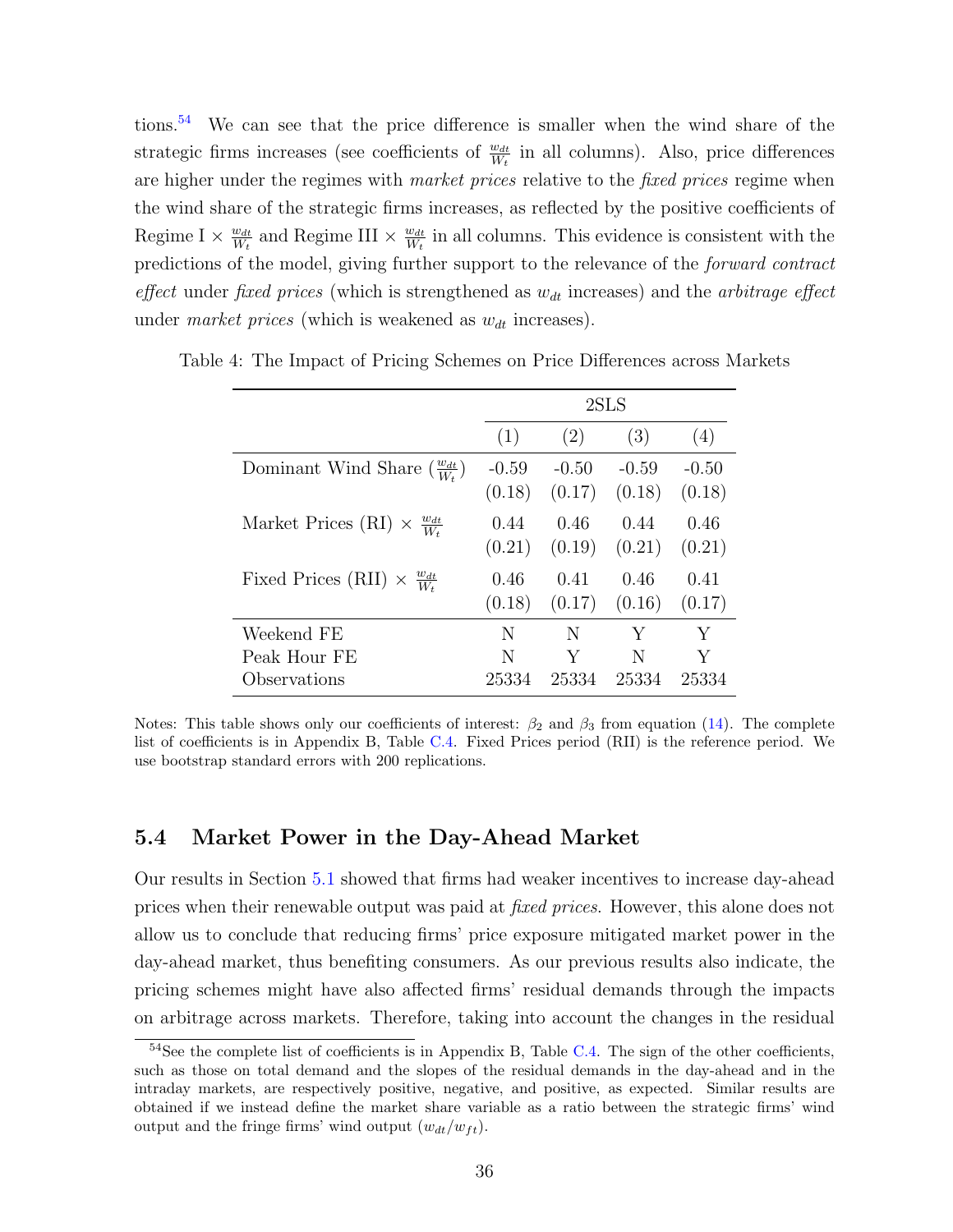demands, in this section we compute and compare firms' markups across pricing regimes to evaluate the overall impact of the pricing schemes on competition in the day-ahead market.

Using the first-order condition of profit-maximization—represented by equations [\(10\)](#page-11-0) in the theory analysis and [\(11\)](#page-26-0) in the empirical analysis— we can express markups in the day-ahead market as

<span id="page-37-0"></span>
$$
\frac{p_{1t} - \hat{p}_{2t}}{p_{1t}} = \left| \frac{\partial DR_{i1t}}{\partial p_{1t}} \right|^{-1} \frac{q_{i1t} - I_t w_{i1}}{p_{1t}} \tag{15}
$$

where, leveraging on the structural estimates obtained in Section [5.1,](#page-26-1) we set  $I_t = 1$  under Regime II (*fixed prices*) and  $I_t = 0$  under Regimes I and III (*market prices*).

Results. The first and third rows of Table [5](#page-38-1) report firms' average markups in the dayahead market (using either the simple average or the demand-weighted average). Figure [3](#page-39-0) shows their distribution. Markups are always relatively lower under fixed prices: the average markup during Regime II was 6.3%, while it was 8.3% and 10.7% under Regimes I and III regimes, respectively. A two-sample Kolmogorov-Smirnov test rejects at 1% significance level the hypothesis that the markup distributions are the same across pricing regimes. A similar conclusion applies when comparing the markups of each strategic firm individually, for off-peak versus on-peak hours, or for more windy or less windy hours.<sup>[55](#page-0-0)</sup> This evidence is also consistent with the slopes of the residual demands being relatively larger under *fixed prices*, thus indicating that the weaker incentives to exercise market power induced firms to submit flatter supply functions (see the last row of Table [5\)](#page-38-1). This effect seems to have played a stronger role than the absence of significant arbitrage.

These results are a lower bound on the degree of market power actually exercised by firms, given that the expected spot market price (which we have used as the shadow cost of day-ahead sales) might also include a markup over the firm's marginal costs. To compute firms' markups over their actual marginal costs, we rely on engineering estimates for marginal costs. This approach, which is common in the literature,  $56$  leads to noisier markups due to potential measurement errors in the marginal cost estimates.<sup>[57](#page-0-0)</sup> Nonetheless, as shown in Table [5,](#page-38-1) the results are consistent with our main result; namely, market power as measured by the price-cost markups was weaker when renewables were

<sup>55</sup>See Figures [B.3](#page-0-0) and [B.4](#page-0-0) in Appendix B.

<sup>&</sup>lt;sup>56</sup>For example, see [Borenstein, Bushnell and Wolak](#page-40-8) [\(2002\)](#page-40-8), [Fabra and Toro](#page-41-4) [\(2005\)](#page-41-4), or [Fabra and](#page-41-5) [Reguant](#page-41-5) [\(2014\)](#page-41-5), among others.

<sup>&</sup>lt;sup>57</sup>For instance, we see some negative markups which could be explained by firms buying coal and gas through long-term bilateral contracts at prices below the spot market price, which we use to compute our marginal cost estimates.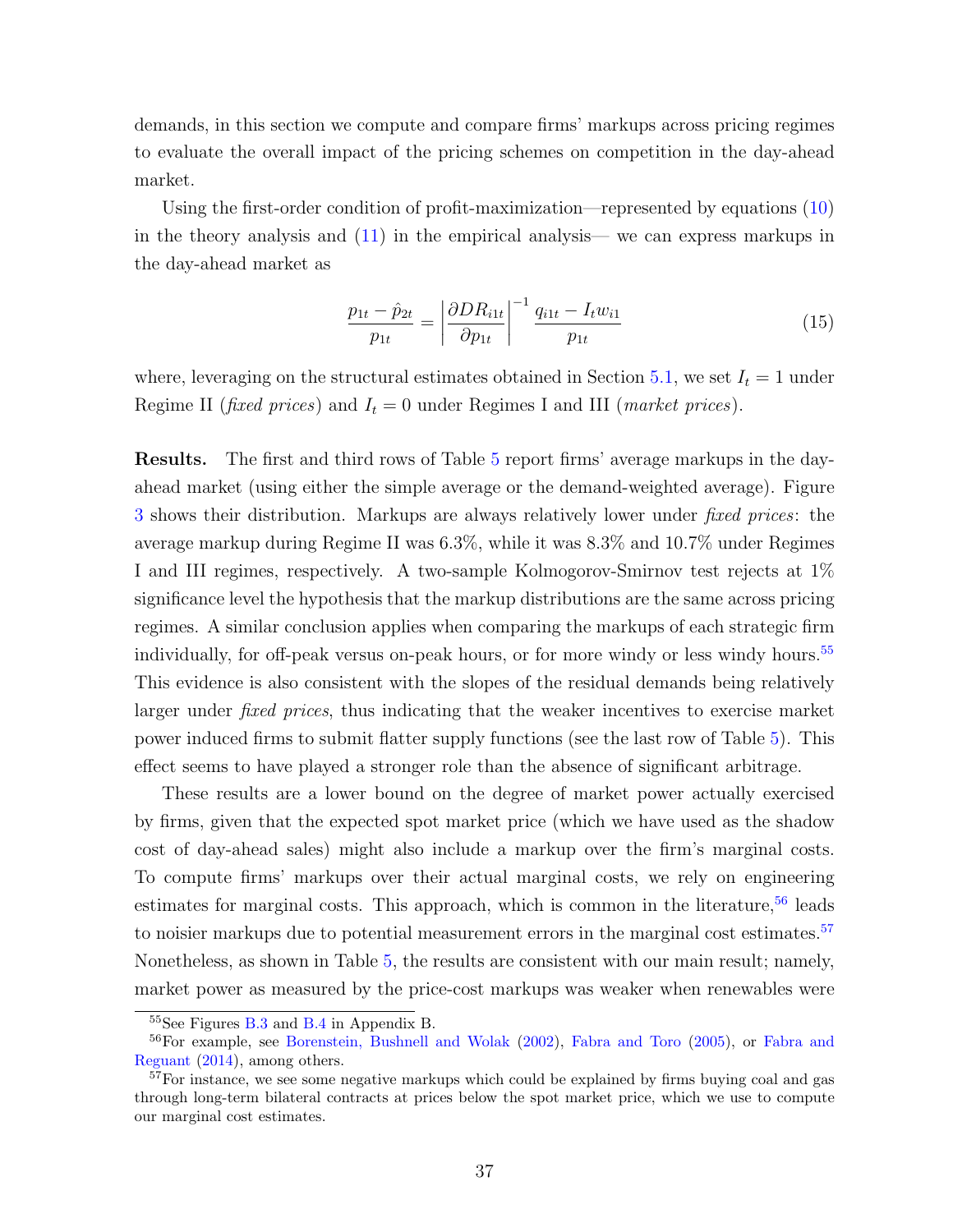<span id="page-38-1"></span>

|                             | Regime I<br>Market Prices |                                     |       | Regime II<br><b>Fixed Prices</b> |       | Regime III<br>Market Prices |  |
|-----------------------------|---------------------------|-------------------------------------|-------|----------------------------------|-------|-----------------------------|--|
|                             | Mean                      | <b>SD</b>                           | Mean  | <b>SD</b>                        | Mean  | <b>SD</b>                   |  |
|                             |                           | Markups (in $\%$ ) – Simple average |       |                                  |       |                             |  |
| Day-Ahead (structural)      | 8.3                       | (3.3)                               | 6.3   | (3.3)                            | 10.7  | (3.7)                       |  |
| Overall (engineering)       | 8.6                       | (23.1)                              | 8.1   | (29.4)                           | 29.7  | (14.0)                      |  |
|                             | Markups (in $\%$ )        | - Demand weighted average           |       |                                  |       |                             |  |
| Day-Ahead (structural)      | 8.3                       | (3.2)                               | 6.4   | (3.3)                            | 10.7  | (3.6)                       |  |
| Overall (engineering)       | 10.0                      | (22.8)                              | 9.2   | (29.6)                           | 30.4  | (13.5)                      |  |
| Slope of day-ahead residual |                           |                                     |       |                                  |       |                             |  |
| demand (in MWh/euros)       | 524.2                     | (78.2)                              | 553.6 | (120.7)                          | 418.2 | (73.0)                      |  |

Table 5: Average markups across pricing regimes

Notes: It reports the mean and standard deviation of markups and slopes of the day-ahead residual demand using the sample from February 2012 to February 2015. For the markups: day-ahead markups are computed using Equation [\(15\)](#page-37-0), overall markups are computed using marginal bids - marginal cost. It only includes marginal bids around 5 Euro/MWh range and bids with prices above 25 Euro/MWh. A similar table by three strategic firms is in Table [C.5](#page-0-0) in the Appendix B.

paid with fixed prices. Also note that the price-cost markups are larger on average than the markups in the day-ahead market, given that the expected spot market price includes a markup over marginal costs.

### <span id="page-38-0"></span>6 Conclusions

In this paper, we have analyzed the extent by which renewable energies depress electricity market prices and how that depends their degree of price exposure, taking into account two countervailing incentives. On the one hand, in line with [Allaz and Vila](#page-40-1) [\(1993\)](#page-40-1), reducing renewables price exposure mitigates firms' incentives to increase prices (forward contract effect). On the other hand, if renewables are insulated from price changes, firms face weaker incentives to arbitrage price differences, which enhances the strategic producers' market power (arbitrage effect).

This trade-off is particularly relevant for a key policy debate in electricity markets; namely, how to pay for renewables. Since compliance with environmental targets requires massive investments in renewables, it is paramount to understand how alternative renewable pricing schemes impact market prices and efficiency. One of the key messages of the paper is that understanding the impact of renewable policy requires an analysis of the interaction between conventional and renewable generation technologies, and not just of renewables alone. The interplay between the two very much depends on the ownership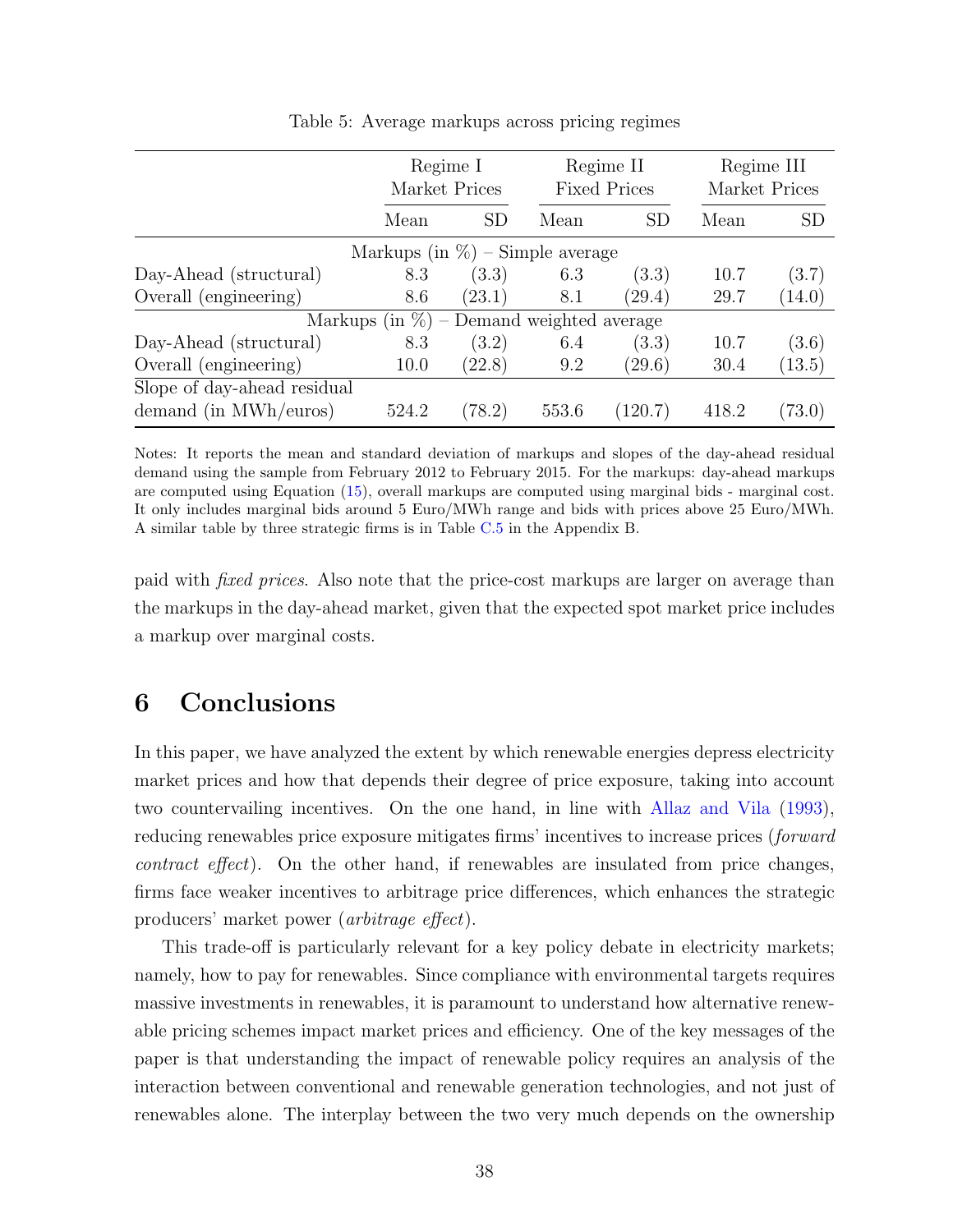

<span id="page-39-0"></span>

Notes: This figure plots the distributions of day-ahead markups for all firms by pricing regimes, for hours with prices above 25 Euro/MWh. Plots by firms (Figure [B.3\)](#page-0-0) in Appendix B show a very similar pattern. To absorb some seasonal variation in the markups, Figure [B.4](#page-0-0) by wind quartiles in Appendix B suggests that markups are indeed lower during Regime II.

structure, which drives the market outcomes and efficiency results of the paper.

We have used the Spanish electricity market as a laboratory to explore the trade-off between the forward contract and the arbitrage effects. Our empirical analysis confirms that the strategic producers attempted to exercise market power by withholding output in the day-ahead market. When exposed to market prices, independent wind producers made the withholding strategy more costly by overselling their idle capacity in the dayahead market in order to arbitrage price differences across markets. Instead, paying renewables according to fixed prices reduced arbitrage, but also mitigated the dominant producers' incentives to withhold output in the first place. The latter effect dominated, giving rise to relatively lower markups in the day-ahead market when renewables were not exposed to market prices. This was particularly important for consumers, as it allowed them to pay lower electricity prices.

There are reasons to expect that market power concerns in electricity markets will diminish over time (as demand response and storage facilities become more widespread). However, there are also compelling reasons to remain vigilant [\(Fabra and Llobet,](#page-41-9) [2021\)](#page-41-9),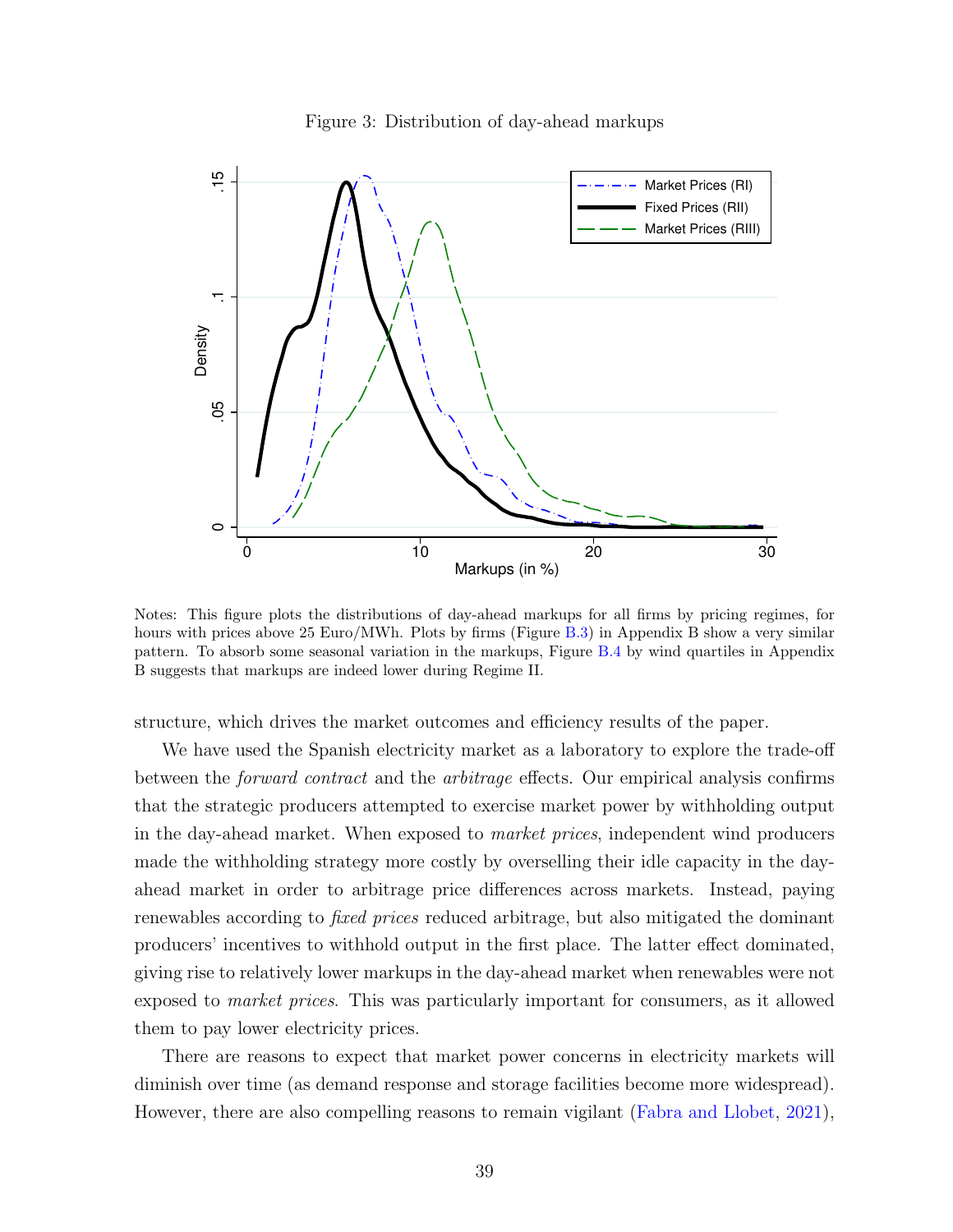and the expansion of renewable energies will make it increasingly important to understand how renewables pricing schemes affect market performance.<sup>[58](#page-0-0)</sup> The long-run impacts of such differences on investment decisions are left for future research.

### References

- <span id="page-40-2"></span>Acemoglu, Daron, Ali Kakhbod, and Asuman Ozdaglar. 2017. "Competition in Electricity Markets with Renewable Energy Sources." The Energy Journal, 38(KAP-SARC Special Issue).
- <span id="page-40-1"></span>Allaz, Blaise, and Jean-Luc Vila. 1993. "Cournot Competition, Forward Markets and Efficiency." Journal of Economic Theory, 59(1): 1–16.
- <span id="page-40-9"></span>Andrés-Cerezo, David, and Natalia Fabra. 2020. "Storing Power: market struture matters." CEPR CEPR Discussion Papers 15444.
- <span id="page-40-4"></span>Bohland, M., and S. Schwenen. 2021. "Renewable Support and Strategic Pricing in Electricity Markets." International Journal of Industrial Organization, forthcoming.
- <span id="page-40-8"></span>Borenstein, Severin, James Bushnell, and Frank Wolak. 2002. "Measuring Market Inefficiencies in California's Restructured Wholesale Electricity Market." American Economic Review, 92(5): 1376–1405.
- <span id="page-40-6"></span>Bushnell, James, and Kevin Novan. 2018. "Setting With the Sun: The Impacts of Renewable Energy on Wholesale Power Markets." Energy Institute at Hass WP 292.
- <span id="page-40-3"></span>Bushnell, James B, Erin T Mansur, and Celeste Saravia. 2008. "Vertical Arrangements, Market structure, and Competition: An Analysis of Restructured US Electricity Markets." American Economic Review, 98(1): 237–66.
- <span id="page-40-0"></span>CEER. 2021. "Status Review of Renewable Support Schemes in Europe for 2018 and 2019." Council of European Energy Regulators C16-SDE-56-03.
- <span id="page-40-5"></span>Cullen, Joseph. 2013. "Measuring the Environmental Benefits of Wind-Generated Electricity." American Economic Journal: Economic Policy, 5(4): 107–33.
- <span id="page-40-7"></span>del Rio, Pablo. 2008. "Ten Years of Renewable Electricity Policies in Spain: An Analysis of Successive Feed-In Tariff Reforms." Energy Policy, 36: 2917–2929.

<sup>&</sup>lt;sup>58</sup>Furthermore, there might be concerns regarding the market power impact of storage depending on who owns and operates he storage facilities (Andrés-Cerezo and Fabra, [2020\)](#page-40-9).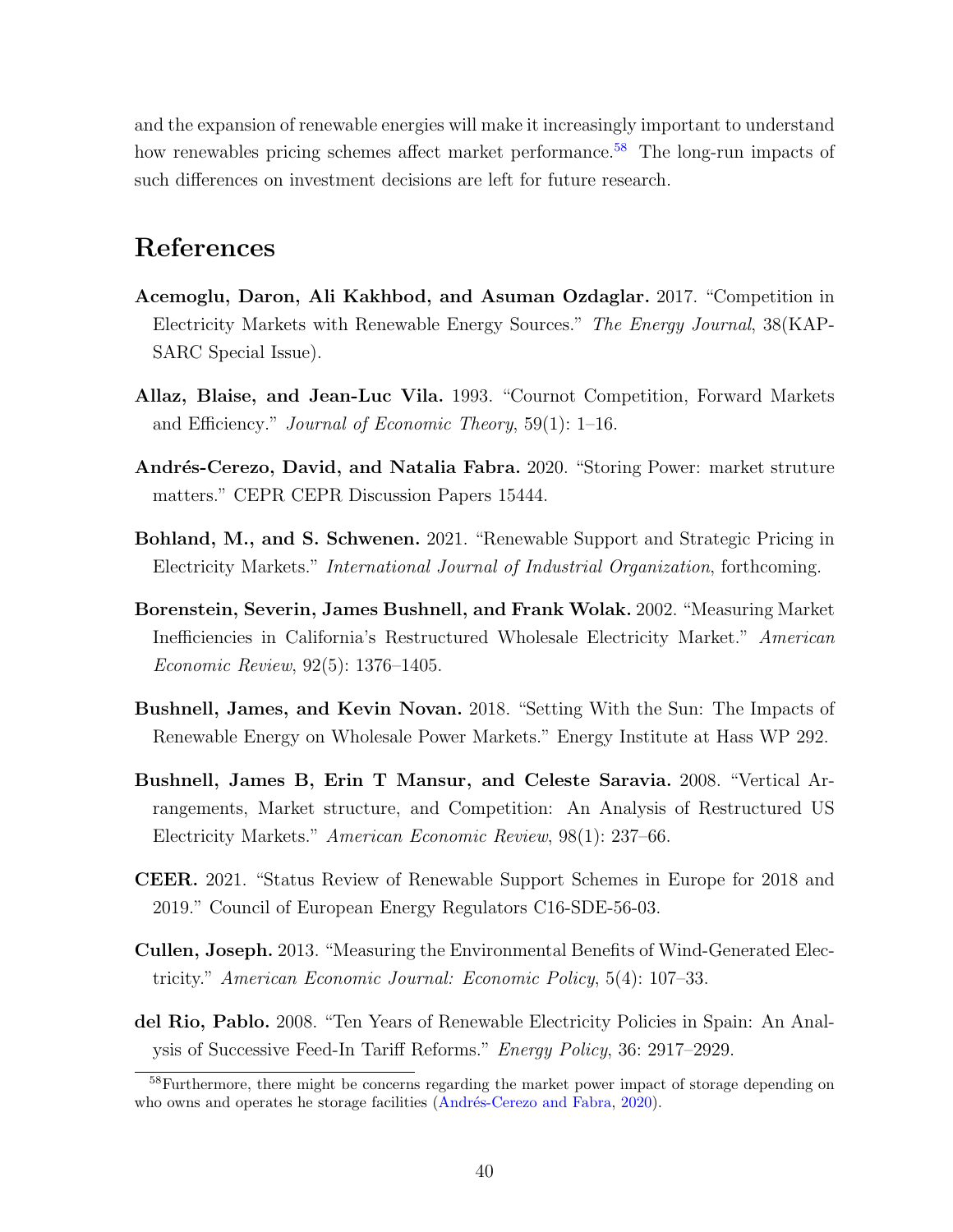- <span id="page-41-6"></span>Dressler, Luisa. 2016. "Support Schemes for Renewable Electricity in the European Union: Producer Strategies and Competition." Energy economics, 60: 186–196.
- <span id="page-41-0"></span>European Commission, EU. 2019. "EU Clean Energy Package." Official Journal of the European Union.
- <span id="page-41-1"></span>Fabra, Natalia. 2021. "The energy transition: An industrial economics perspective." International Journal of Industrial Organization, 79: 102734.
- <span id="page-41-9"></span>Fabra, Natalia, and Gerard Llobet. 2021. "Auctions with Privately Known Capacities: Understanding Competition among Renewables." CEPR CEPR Discussion Papers 14060.
- <span id="page-41-4"></span>Fabra, Natalia, and Juan Toro. 2005. "Price Wars and Collusion in the Spanish Electricity Market." International Journal of Industrial Organisation, 23(3-4): 155– 181.
- <span id="page-41-5"></span>Fabra, Natalia, and Mar Reguant. 2014. "Pass-through of Emmissions Costs in Electricity Markets." American Economic Review, 104(9): 2872–2899.
- <span id="page-41-11"></span>Fabra, Natalia, David Rapson, Mar Reguant, and Jingyuan Wang. 2021. "Estimating the Elasticity to Real-Time Pricing: Evidence from the Spanish Electricity Market." AEA Papers and Proceedings, 111: 425–29.
- <span id="page-41-8"></span>Genc, Talat S., and Stanley S. Reynolds. 2019. "Who Should Own a Renewable Technology? Ownership Theory and an Application." International Journal of Industrial Organization, 63: 213–238.
- <span id="page-41-7"></span>Gowrisankaran, Gautam, Stanley S. Reynolds, and Mario Samano. 2016. "Intermittency and the Value of Renewable Energy." Journal of Political Economy, 124(4): 1187–1234.
- <span id="page-41-3"></span>Hortaçsu, Ali, and Steven Puller. 2008. "Understanding Strategic Bidding in Multi-Unit Auctions: A Case Study of the Texas Electricity Spot Market." RAND Journal of Economics, 39.
- <span id="page-41-2"></span>Ito, Koichiro, and Mar Reguant. 2016. "Sequential Markets, Market Power, and Arbitrage." American Economic Review, 106(7): 1921–57.
- <span id="page-41-10"></span>Liski, Matti, and Iivo Vehviläinen. 2020. "Gone With the Wind: An Empirical Analysis of the Renewable Energy Rent Transfer." Journal of the Association of Environmental and Resource Economists, 7(5).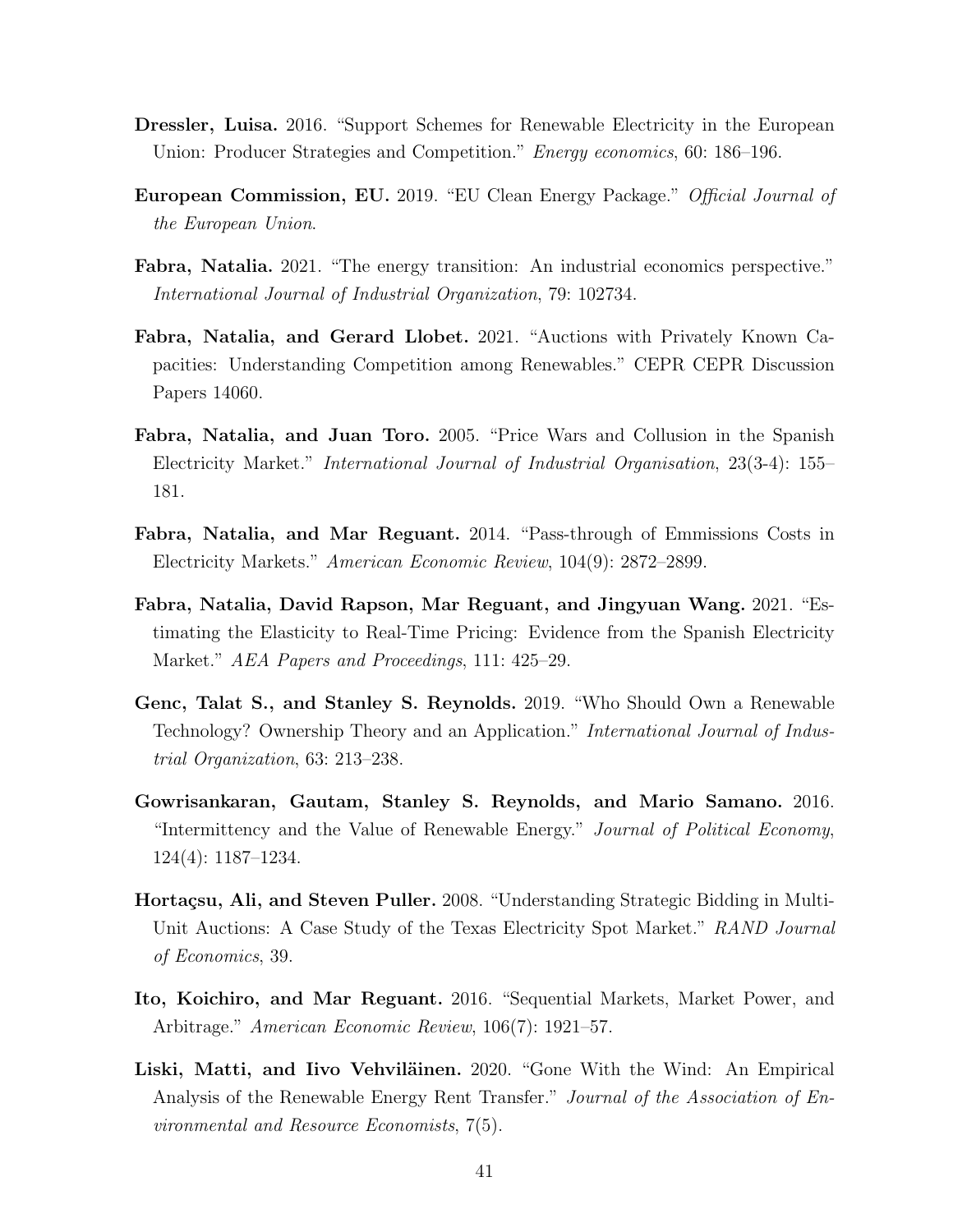- <span id="page-42-1"></span>May, Nils, and Karsten Neuhoff. 2017. "Financing Power: Impacts of Energy Policies in Changing Regulatory Environments." DIW Berlin Discussion Paper.
- <span id="page-42-6"></span>Mir-Artiguesa, Pere, Emilio Cerda, and Pablo del Rio. 2014. "Analysing the Economic Impact of the New Renewable Electricity Support Scheme on Solar PV Plants in Spain." Energy Policy, 118(March): 323–321.
- <span id="page-42-0"></span>Newbery, David, Michael G Pollitt, Robert A Ritz, and Wadim Strielkowski. 2018. "Market Design for a High-Renewables European Electricity System." Renewable and Sustainable Energy Reviews, 91: 695–707.
- <span id="page-42-4"></span>Novan, Kevin. 2015. "Valuing the Wind: Renewable Energy Policies and Air Pollution Avoided." American Economic Journal: Economic Policy, 7(3): 291–326.
- <span id="page-42-3"></span>Reguant, Mar. 2014. "Complementary Bidding Mechanisms and Startup Costs in Electricity Markets." Review of Economic Studies, 81(4): 1708–1742.
- <span id="page-42-5"></span>Ritz, Robert A. 2016. "How Does Renewables Competition Affect Forward Contracting in Electricity Markets?" Economics Letters, 146(C): 135–139.
- <span id="page-42-2"></span>Wolak, Frank A. 2000. "An Empirical Analysis of the Impact of Hedge Contracts on Bidding Behavior in a Competitive Electricity Market." International Economic Journal, 14(2): 1–39.
- <span id="page-42-7"></span>Wolak, Frank A. 2003. "Identification and Estimation of Cost Functions Using Observed Bid Data: An Application to Competitive Electricity Markets." Chapter 4, 133–169. Cambridge University Press.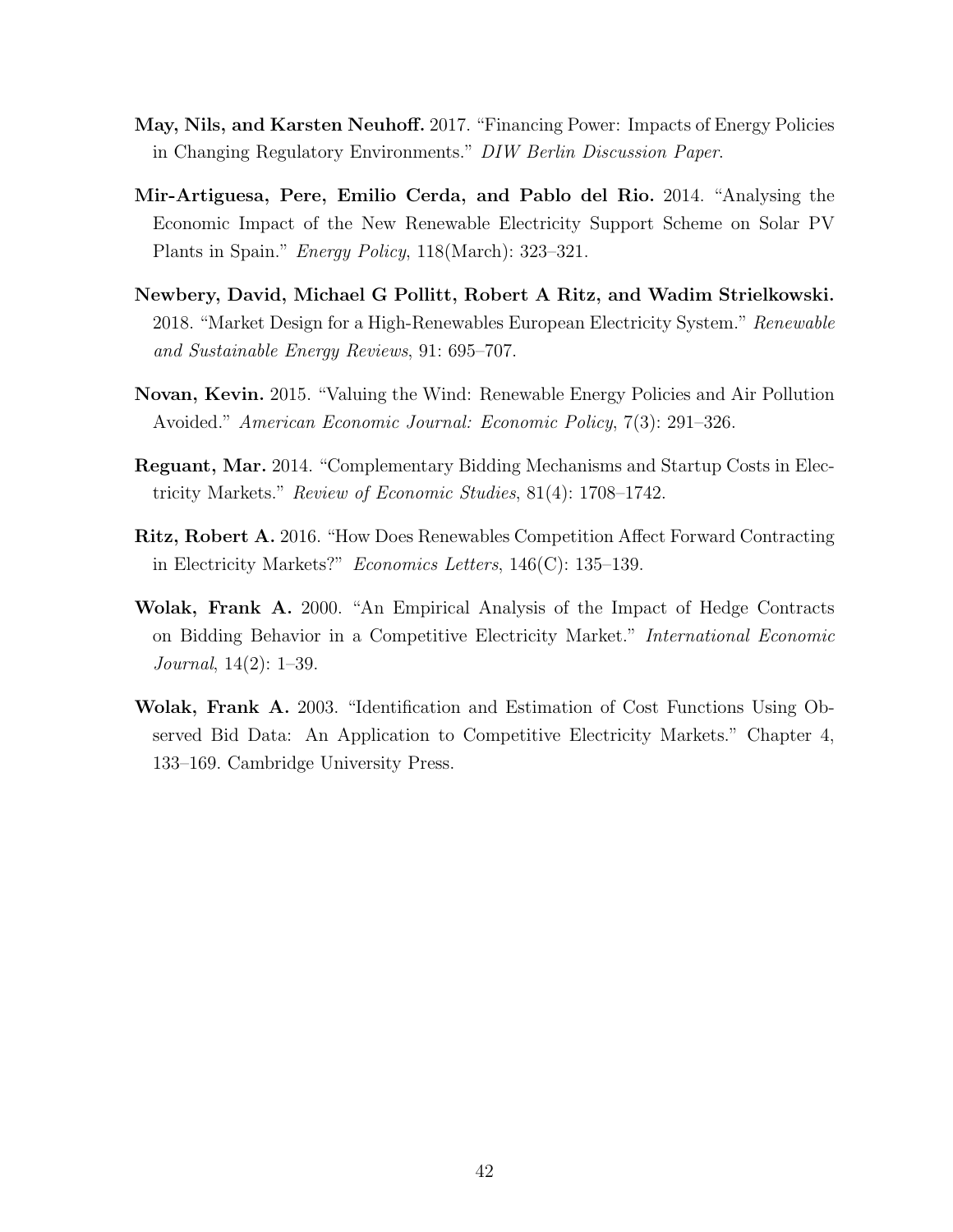### Online Appendix for

# <span id="page-43-1"></span>"Market Power and Price Exposure: Learning from Changes in Renewable Energy Regulation" Natalia Fabra and Imelda June 3, 2022

### Appendix A: Additional Results and Proofs

#### A.1 Proofs

In this section we provide closed-form solutions for the equilibrium prices of the model described in Section 3. All proofs for the lemmas and propositions in the main text follow from these expressions.

One-Shot Market (Lemma 1) Solving the profit maximization problem in (1) and (2) under market prices and fixed prices shows that

<span id="page-43-2"></span>
$$
p^{M} = \frac{(A - (1 - \delta) w) + bc}{2b}
$$
 (1)

$$
p^F = \frac{(A - w) + bc}{2b} \tag{2}
$$

It immediately follows that

$$
\frac{\partial p^F}{\partial w} = -\frac{1}{2b} < 0 \text{ and } \frac{\partial p^M}{\partial w} = -\frac{1 - \delta}{2b} \le 0
$$

$$
\left| \frac{\partial p^F}{\partial w} \right| = \frac{1}{2b} > \left| \frac{\partial p^M}{\partial w} \right| = \frac{1 - \delta}{2b} \ge 0
$$

$$
\frac{\partial p^F}{\partial w \partial \delta} = 0 \text{ and } \frac{\partial p^M}{\partial w} = \frac{1}{2b} > 0.
$$

Sequential Markets with No Arbitrage We first solve the profit maximization problems in  $(6)$  for the spot market, and  $(8)$  under market prices and  $(9)$  under fixed prices for the day-ahead market. We do so by backward induction, with  $D_1(p_1)$  =  $A-bp_1-(1-\delta)$  w and  $D_2(p_1, p_2)=b\Delta p$ . For given  $p_1$ , the spot market solution is given by, under both pricing rules,

<span id="page-43-0"></span>
$$
p_2 = \frac{p_1 + c}{2}, \text{ implying } q_2 = b \frac{p_1 - c}{2}.
$$
 (3)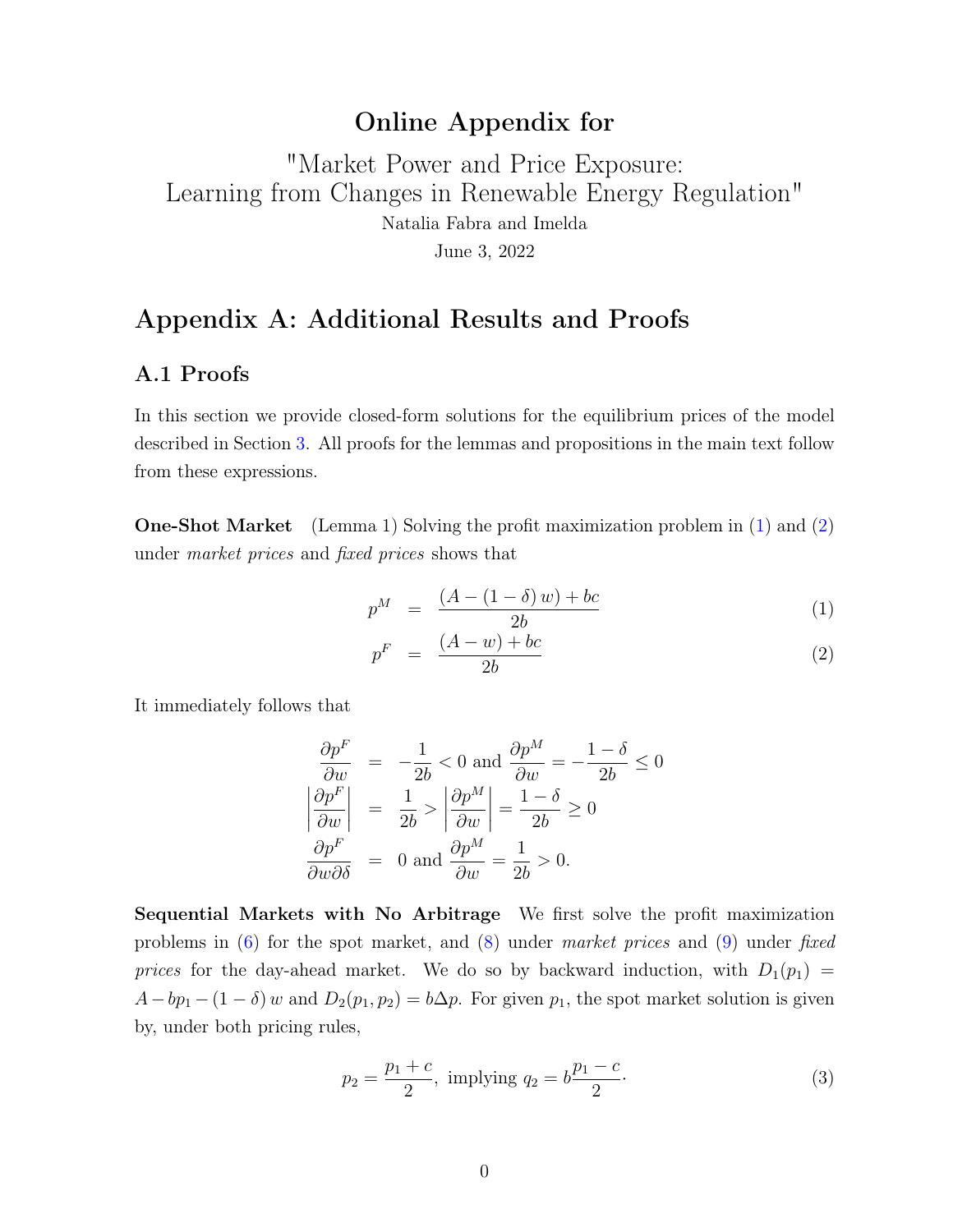To solve the day-ahead market problem, we first consider market prices and then fixed prices.

Under *market prices*, plugging  $(3)$  into the day-ahead problem  $(8)$ , one can find the day-ahead market solution

<span id="page-44-0"></span>
$$
p_1^M = \frac{2\left(A - (1 - \delta)w\right) + bc}{3b} \tag{4}
$$

·

·

implying

$$
q_1^M = \frac{A - (1 - \delta) w - bc}{3}
$$

Plugging this back into the spot market solution gives

$$
p_2^M = \frac{A - (1 - \delta) w + 2bc}{3b}
$$

implying

$$
q_2^M = \frac{A - (1 - \delta) w - bc}{3}
$$

Taking the difference between the two prices,

$$
\Delta p^{M} \equiv p_1^{M} - p_2^{M} = \frac{A - (1 - \delta) w - bc}{3b}.
$$

Since we have assumed  $A - w - bc > 0$ , it follows that  $q_1^M > 0$ , and  $p_1^M > p_2^M >$  $\delta w/3b + c \geq c$ . Note that the solution is the same as [Ito and Reguant](#page-61-0) [\(2016\)](#page-61-0)'s Result 1, with  $A - (1 - \delta) w$  here in the place of A there. Last, comparing [\(4\)](#page-44-0) and [\(1\)](#page-43-2) shows that  $p_1^M > p^M$ .

Under *fixed prices*, plugging  $(3)$  into the day-ahead problem  $(9)$ , one can find the day-ahead market solution,

<span id="page-44-1"></span>
$$
p_1^F = \frac{2(A - w) + bc}{3b}
$$
  
=  $p_1^M - \frac{2\delta w}{3b}$  (5)

implying

$$
q_1^F = \frac{(A+w(3\delta-1)-bc)}{3}
$$
  
= 
$$
q_1^M + \frac{2\delta w}{3}.
$$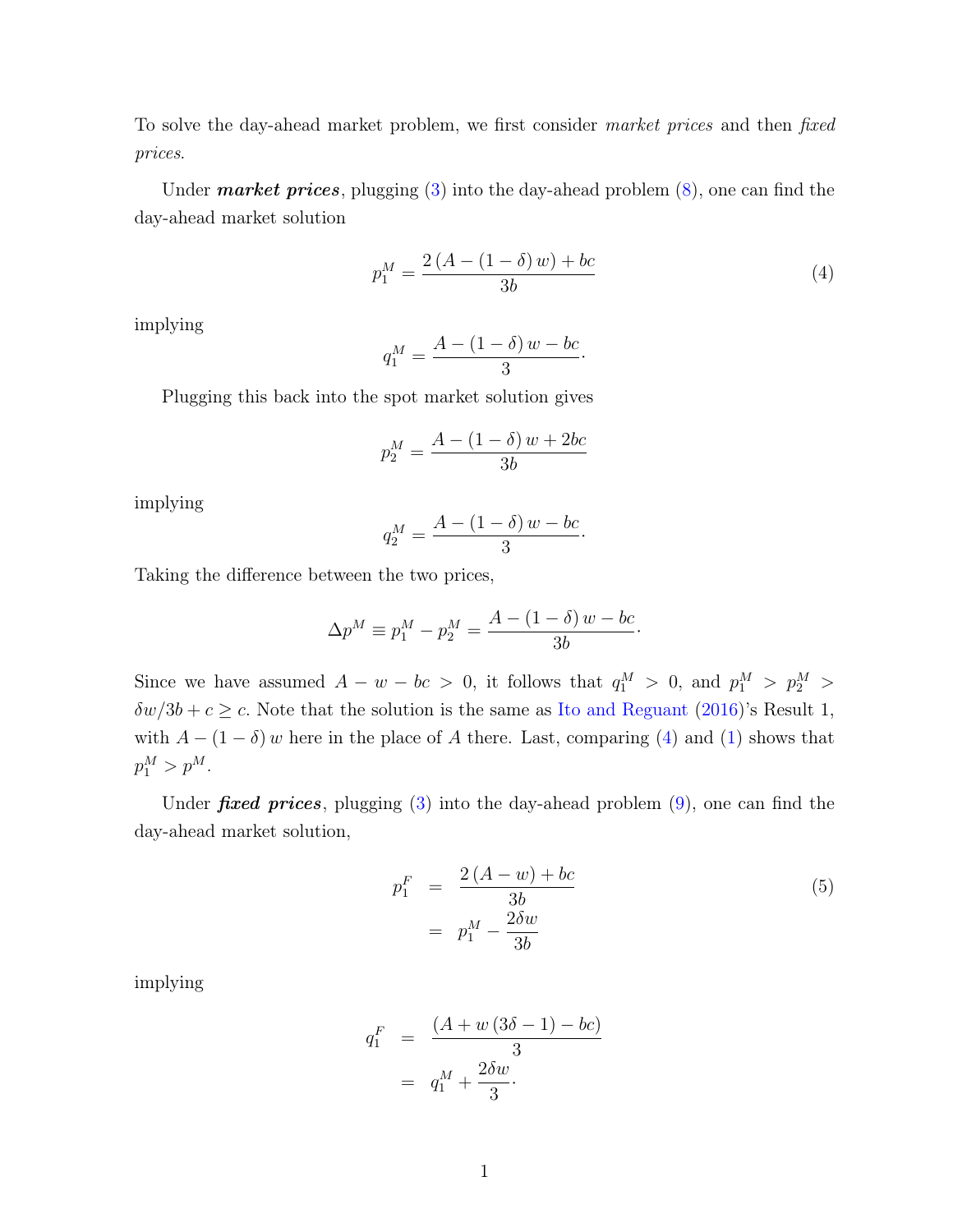Comparing [\(5\)](#page-44-1) and [\(2\)](#page-43-2) shows that  $p_1^F > p^F$ .

Plugging  $p_1^F$  back into the spot market solution gives

<span id="page-45-0"></span>
$$
p_2^F = \frac{A - w + 2bc}{3b}
$$
  
= 
$$
p_2^M - \frac{\delta w}{3b}.
$$
 (6)

implying

$$
q_2^F = \frac{A - w - bc}{3}
$$

$$
= q_2^M - \frac{\delta w}{3}.
$$

Taking the difference between the two prices,

$$
\Delta p^F = \frac{A - w - bc}{3b}
$$
  
=  $\Delta p^M - \frac{\delta w}{3b} > 0.$  (7)

Last, using the above expressions, we obtain

$$
q_2^F = \frac{A - w - bc}{3}
$$

$$
= q_2^M - \frac{\delta w}{3} > 0.
$$

The comparative statics of the equilibrium prices with respect to w and  $\delta$  are:

$$
\frac{\partial p_1^F}{\partial w} = -\frac{2}{3}b < 0 \text{ and } \frac{\partial p_1^F}{\partial \delta} = 0
$$
\n
$$
\frac{\partial p_2^F}{\partial w} = -\frac{1}{3}b < 0 \text{ and } \frac{\partial p_2^F}{\partial \delta} = 0
$$
\n
$$
\frac{\partial \Delta p^F}{\partial w} = -\frac{1}{3}b < 0 \text{ and } \frac{\partial \Delta p^F}{\partial \delta} = 0
$$
\n
$$
\frac{\partial p_1^F}{\partial w \partial \delta} = \frac{\partial p_2^F}{\partial w \partial \delta} = \frac{\partial \Delta p^F}{\partial w \partial \delta} = 0.
$$

Sequential Markets with Unlimited Arbitrage (Proposition 1 and 2) As a first step to solve the problem under **market prices** with limited arbitrage, we first allow for unlimited arbitrage s, which adjusts so that the two prices converge. We again proceed by backward induction. For given  $p_1$ , the spot market solution is given by, under both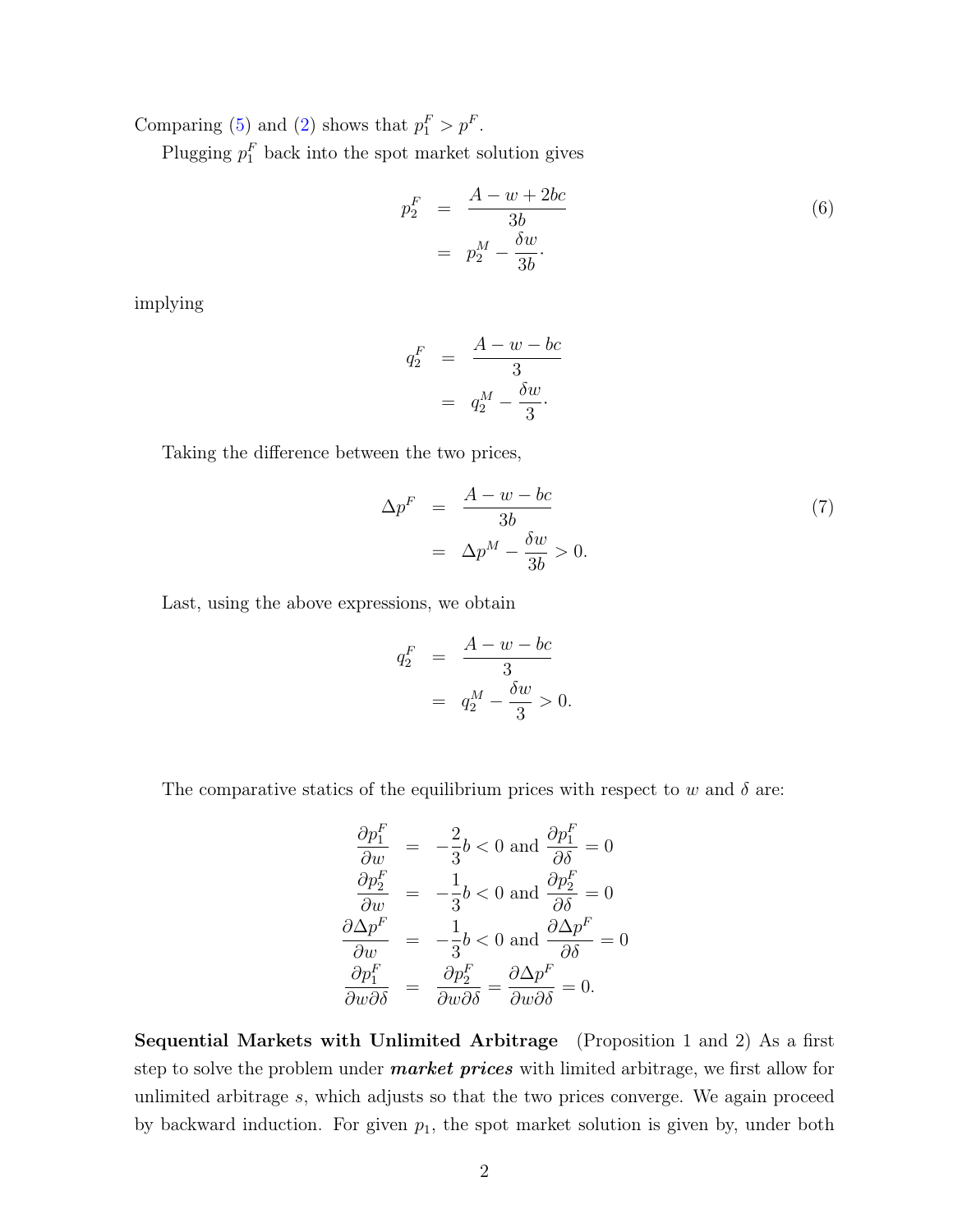pricing rules,

<span id="page-46-0"></span>
$$
p_2 = \frac{p_1 + c}{2} + \frac{s}{2b}, \text{ implying } q_2 = b\frac{p_1 - c}{2} + \frac{s}{2}.
$$
 (8)

Plugging [\(8\)](#page-46-0) into the day-ahead problem [\(8\)](#page-43-1), one can find the day-ahead market solution

<span id="page-46-1"></span>
$$
p_1^M = \frac{2\left(A - (1 - \delta)w\right) + bc - s}{3b} \tag{9}
$$

implying

$$
q_1^M = \frac{A - (1 - \delta) w - bc - 2s}{3}
$$

Plugging this back into the spot market solution gives

<span id="page-46-2"></span>
$$
p_2^M = \frac{A - (1 - \delta) w + 2bc + s}{3b} \tag{10}
$$

·

·

implying

$$
q_2^M = \frac{A - (1 - \delta)w - bc + s}{3}
$$

Taking the difference between the two prices,

$$
\Delta p^{M} \equiv p_1^{M} - p_2^{M} = \frac{A - (1 - \delta) w - bc - 2s}{3b}.
$$

Setting  $p_1^M = p_2^M$ , we find

$$
s^M = (A - (1 - \delta) w - bc) / 2.
$$

Plugging this back into the price expressions,

$$
p_1^M = p_2^M = \frac{A - (1 - \delta) w + bc}{2b}
$$

which coincides with solution  $(4)$  when there is a single one-shot market.

Sequential Markets with Limited Arbitrage If arbitrage is limited, the degree of arbitrage needed to achieve full price convergence exceeds the fringe's idle capacity,  $s^M > (1 - \delta)(k - w)$ . The solution under limited arbitrage is found by simply plugging  $s = (1 - \delta) (k - w)$  into equations [\(9\)](#page-46-1) and [\(10\)](#page-46-2) above. This gives rise to the following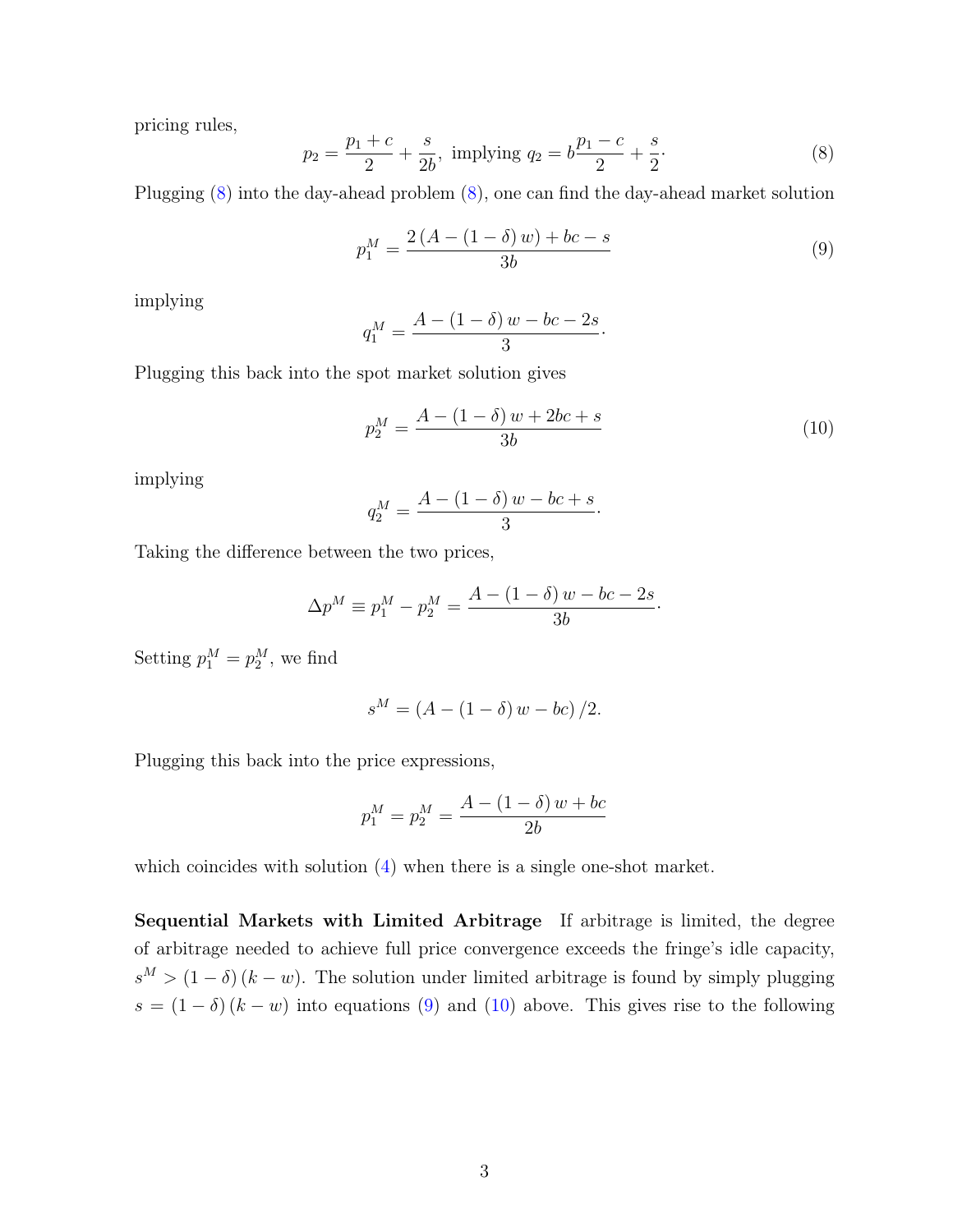equilibrium prices

<span id="page-47-0"></span>
$$
p_1^M = \frac{2A - (1 - \delta)(k + w) + bc}{3b} \tag{11}
$$

$$
p_2^M = \frac{A + (1 - \delta)(k - 2w) + 2bc}{3b} \tag{12}
$$

$$
\Delta p^{M} = \frac{A - (1 - \delta)(2k - w) - bc}{3b}
$$
\n(13)

The comparative statics of prices with respect to w and  $\delta$  are:

$$
\frac{\partial p_1^M}{\partial w} = -\frac{1-\delta}{3b} \le 0 \text{ and } \frac{\partial p_1^M}{\partial \delta} = \frac{k+w}{3b} > 0
$$
  

$$
\frac{\partial p_2^M}{\partial w} = -\frac{2(1-\delta)}{3b} \le 0 \text{ and } \frac{\partial p_2^M}{\partial \delta} = -\frac{k-2w}{3b}
$$
  

$$
\frac{\partial \Delta p^M}{\partial w} = \frac{1-\delta}{3b} \ge 0 \text{ and } \frac{\partial \Delta p^M}{\partial \delta} = \frac{2k-w}{3b} > 0
$$
  

$$
\frac{\partial p_1^M}{\partial w \partial \delta} = \frac{1}{2} \frac{\partial p_2^M}{\partial w \partial \delta} = \frac{1}{3b} > 0.
$$

We can now compare the equilibrium outcomes under limited arbitrage across pricing rules assuming that the arbitrage constraint is binding.

Comparing the expressions for  $p_1$ , [\(5\)](#page-44-1) and [\(11\)](#page-47-0):

$$
p_1^M - p_1^F = [-(1 - \delta)(k - w) + 2\delta w]/3b.
$$

Hence,  $p_1^M > p_1^F$  if and only if  $\delta w > (1 - \delta) (k - w) / 2$ . Solving for  $\delta$ ,

$$
\delta > \delta \widehat{\delta} \equiv \frac{k-w}{k+w} \in [0,1].
$$

Comparing the expressions for  $p_2$ , [\(6\)](#page-45-0) and [\(12\)](#page-47-0):

$$
p_2^M - p_2^F = \frac{(1 - \delta)(k - w) + \delta w}{3b} > 0.
$$

#### A.2 Extensions: Cournot Competition

In the main text we have assumed that there is a single dominant firm. We now analyze the case with  $n > 1$  strategic firms competing à la Cournot in sequential markets. Our solution in the main text can be recovered by setting  $n = 1$ .

We use  $q_{it}$  to denote firm i's production in market t,  $q_{-it} = \sum_{j \neq i}^{n} q_{jt}$  to denote its rivals' production in market t, and  $q_t = q_{it} + q_{-it}$  to denote total production in market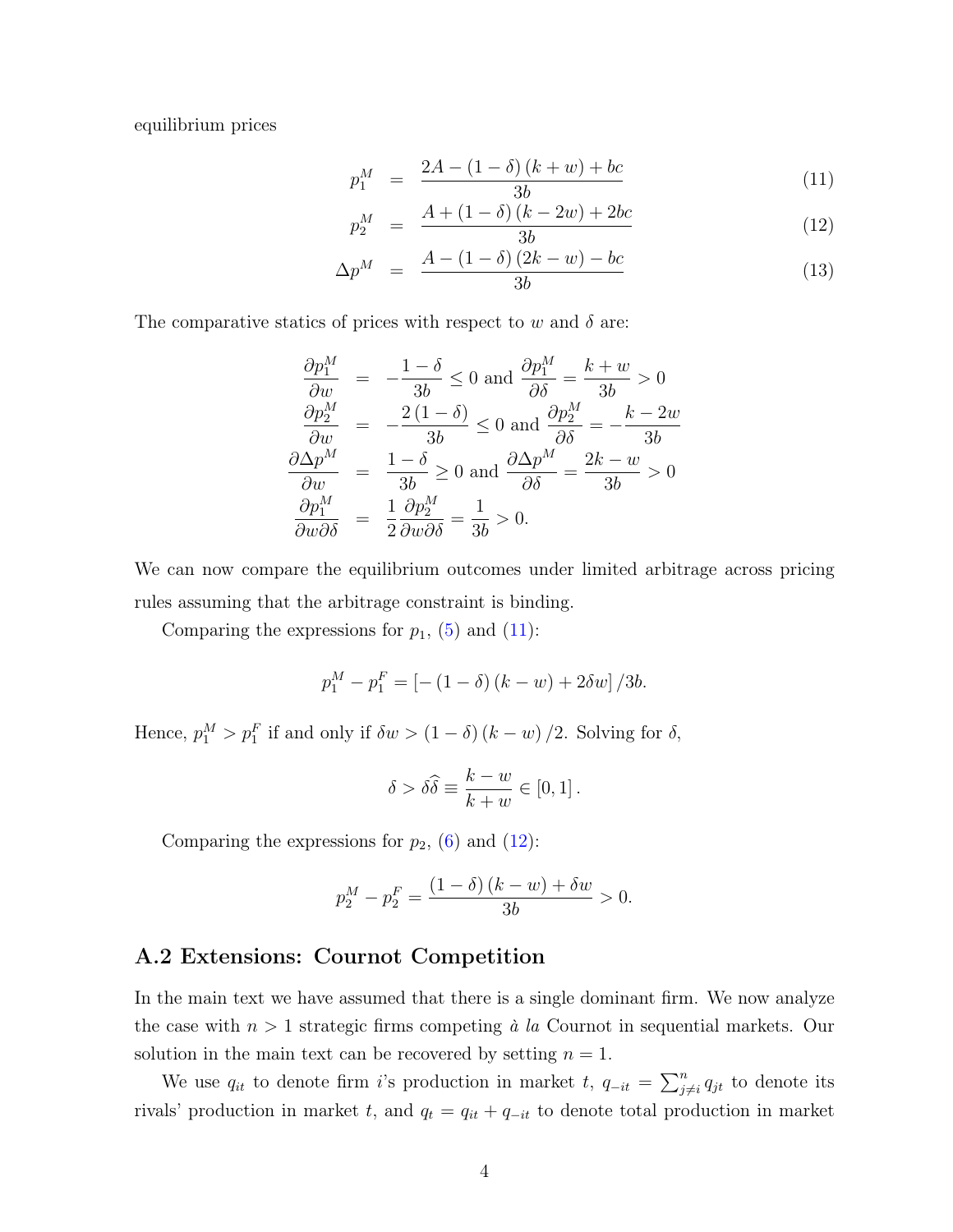t, for  $i = 1, ..., n$  and  $t = 1, 2$ . Each strategic firm owns a fraction  $\delta/n$  of the renewable capacity, where  $\delta \in [0, 1]$ . They can all produce conventional output at constant marginal costs c.

We first solve the baseline case (denoted by  $B$ ) with market prices and no arbitrage, and then solve the games with *market prices* and limited arbitrage, and the game with fixed prices.

**Baseline.** The problem of the strategic firms  $i = 1, ..., n$  is solved by backwards induction. In the spot market, firm i chooses  $q_{i2}$  so as to maximize its profits, taking as given the quantities chosen by its rivals in the spot market as well as the day-ahead quantities. We can express the spot market problem as in [\(6\)](#page-43-1), but we now express it as a function of firms' quantities,

<span id="page-48-1"></span>
$$
\max_{q_{i2}} [p_2(q_1, q_2) q_{i2} - c(q_{i1} + q_{i2} - \delta w/n)], \qquad (14)
$$

where, using [\(5\)](#page-43-1), spot market demand can be expressed as  $p_2 (q_1, q_2) = p_1 (q_1) - q_2/b$ .

Solving the FOC, each firm's reaction function in the spot market is

$$
q_{i2}(q_{-i2}) = b\frac{p_1 - c}{2} - \frac{1}{2}q_{-i2}.
$$

In a symmetric equilibrium,

<span id="page-48-0"></span>
$$
q_{i2}^*(q_1) = \frac{b}{n+1} \left( p_1 \left( q_1 \right) - c \right) \text{ and } p_2^*(q_1) = \frac{p_1 \left( q_1 \right) + cn}{n+1}. \tag{15}
$$

The day-ahead market problem becomes

<span id="page-48-2"></span>
$$
\max_{p_1} \left[ p_1 \left( q_1 \right) q_1 + p_2^* \left( q_1 \right) q_2^* \left( q_1 \right) - c \left( q_{i1} + q_{i2} - \delta w / n \right) + \underline{p} \delta w / n \right] \tag{16}
$$

where, using [\(4\)](#page-43-1), the day-ahead demand can be expressed as

$$
p_1(q_1) = (A - w(1 - \delta) - q_1)/b. \tag{17}
$$

Solving the FOC, each firm's reaction function in the day-ahead market is

$$
q_{i1}(q_{-i1}) = \frac{(n^{2} + 2n - 1)}{2n(n+2)} [A - w (1 - \delta) - bc - q_{-i1}].
$$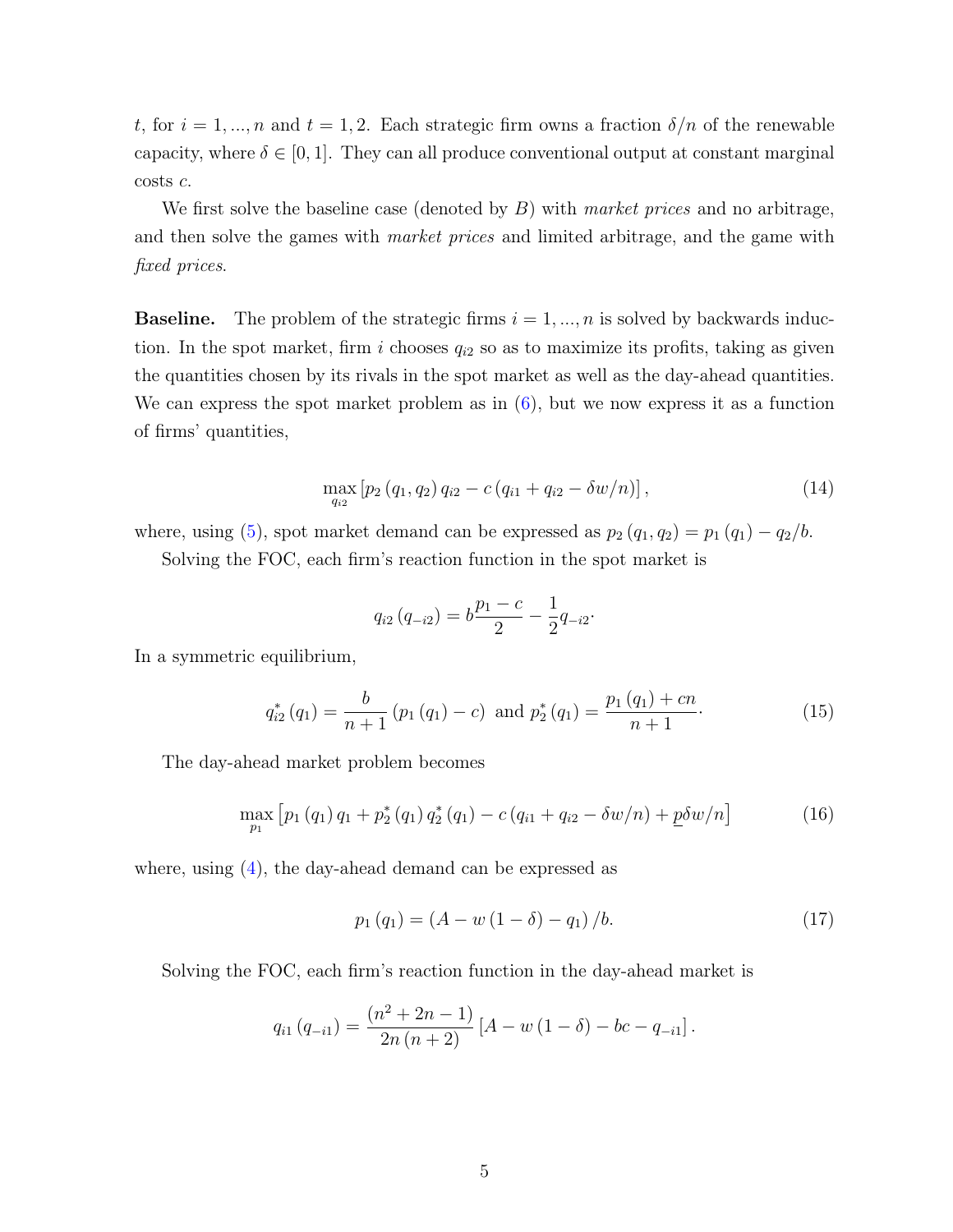In a subgame-perfect symmetric equilibrium under the baseline case,

$$
q_{i1}^{B} = \Delta(n) (n^{2} + 2n - 1) (A - w (1 - \delta) - bc),
$$

where to simplify notation, we have used  $\Delta(n) = (n^3 + 3n^2 + n + 1)^{-1} > 0$ .

The equilibrium price  $p_1^B$  can be found by plugging  $q_1 = nq_{i1}^B$  into [\(4\)](#page-43-1). The spot price  $p_2^B$  can be found by plugging  $p_1^B$  into [\(15\)](#page-48-0). Using the resulting equilibrium expressions, the price difference across markets is given by

$$
\Delta p^{B} \equiv p_{1}^{B} - p_{2}^{B} = \Delta (n) n (n + 1) (A - w (1 - \delta) - bc) / b.
$$

Market Prices with Limited Arbitrage. The spot market problem is the same as in [\(14\)](#page-48-1), but the demand is now given by  $p_2(q_2) = p_1 + (k - w)(1 - \delta)/b - q_2/b$  since the fringe has incentives to arbitrage  $(k - w) (1 - \delta)$ .

Each firm's reaction function in the spot market becomes

$$
q_2(q_{-i2}) = b \frac{p_1 - c}{2} + \frac{(k - w)(1 - \delta)}{2} - \frac{1}{2} q_{-i2}.
$$

In a symmetric equilibrium,

$$
q_{i2}^{*} (q_1) = \frac{b}{n+1} (p_1 (q_1) - c) + \frac{(k-w) (1 - \delta)}{n+1}
$$
  

$$
p_2^{*} (q_1) = \frac{p_1 (q_1) + cn}{n+1} + \frac{1}{b} \frac{(k-w) (1 - \delta)}{n+1}.
$$

The day-ahead market problem is the same as in [\(16\)](#page-48-2), but demand is now given by  $p_1 (q_1) = (A - k (1 - \delta) - q_1) / b$  since the fringe offers its full renewable capacity  $k (1 - \delta)$ . After some algebra, the solution is given by

<span id="page-49-0"></span>
$$
p_1^M = p_1^B - \Delta(n) (n^2 + 1) (1 - \delta) (k - w) / b \tag{18}
$$

$$
p_2^M = p_2^B + \Delta(n) n (n+1) (1 - \delta) (k - w) / b \tag{19}
$$

$$
\Delta p^{M} = \Delta p^{B} - \Delta (n) (2n^{2} + n + 1) (1 - \delta) (k - w) / b.
$$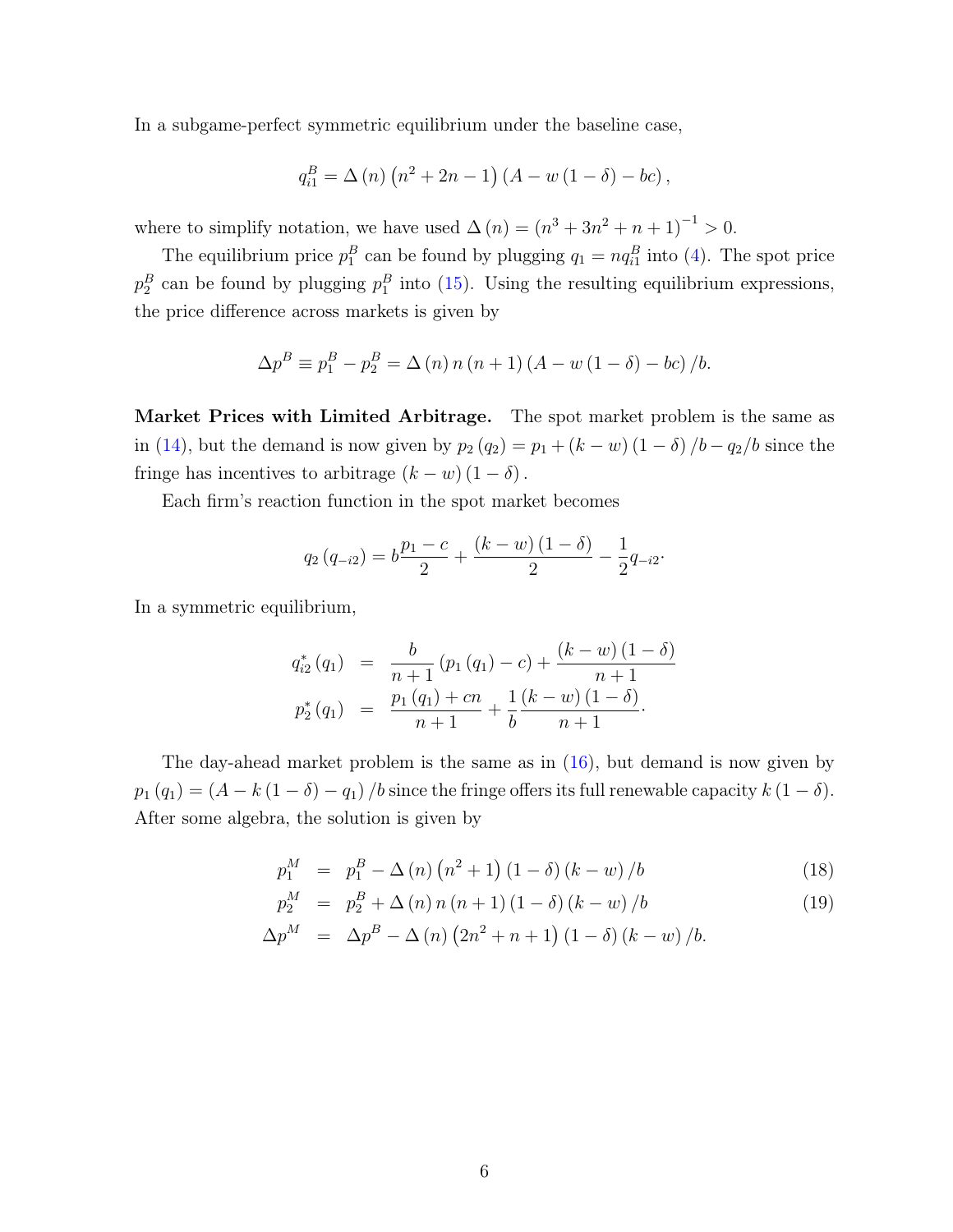Performing comparative statics with respect to  $w$ ,

$$
\frac{\partial p_1^M}{\partial w} = -2\Delta(n) n (1 - \delta) / b \le 0 \tag{20}
$$

$$
\frac{\partial p_2^M}{\partial w} = -\Delta(n)(n+1)^2(1-\delta)/b \le 0
$$
\n(21)

$$
\frac{\partial \Delta p^M}{\partial w} = \Delta(n) (n^2 + 1) (1 - \delta) / b \ge 0.
$$
 (22)

All the inequalities are strict for  $\delta < 1$ .

Computing the cross-derivatives with respect to  $\delta$ ,

$$
\frac{\partial p_2^M}{\partial w \partial \delta} \ge \frac{\partial p_1^M}{\partial w \partial \delta} > 0 \ge \frac{\partial \Delta p^M}{\partial w \partial \delta}.
$$

Fixed Prices. The solution to the spot market problem is the same as in the baseline model, [\(14\)](#page-48-1). In the day-ahead market, the problem becomes

$$
\max_{q_{i1}} [p_1(q_1) (q_{i1} - \delta w/n) + p_2(p_1) q_2(p_1) - c(q_{i1} + q_{i2} - \delta w/n) + \overline{p} \delta w/n]
$$

where  $p_1 (q_1) = (A - w (1 - \delta) - q_1) / b$ . Following the same steps as before, the solution is given by

<span id="page-50-0"></span>
$$
p_1^F = p_1^B - \Delta(n)(n+1)^2 w \delta/b \tag{23}
$$

$$
p_2^F = p_2^B - \Delta(n)(n+1) w \delta/b \tag{24}
$$

$$
\Delta p^F \;\;=\;\; \Delta p^B - \Delta \left( n \right) \left( n+1 \right) n w \delta /b
$$

Performing comparative statics with respect to  $w$ ,

$$
\frac{\partial p_1^F}{\partial w} = -(n+1)^2 \Delta(n) / b < 0 \tag{25}
$$

$$
\frac{\partial p_2^F}{\partial w} = -(n+1)\,\Delta\left(n\right)/b < 0\tag{26}
$$

$$
\frac{\partial \Delta p^F}{\partial w} = -n(n+1)\,\Delta(n)/b < 0\tag{27}
$$

All the cross-derivatives with respect to  $\delta$  equal 0.

Comparison across Pricing Rules. We are now ready to prove the analogous of Proposition [1](#page-43-1) for the case  $n > 1$ .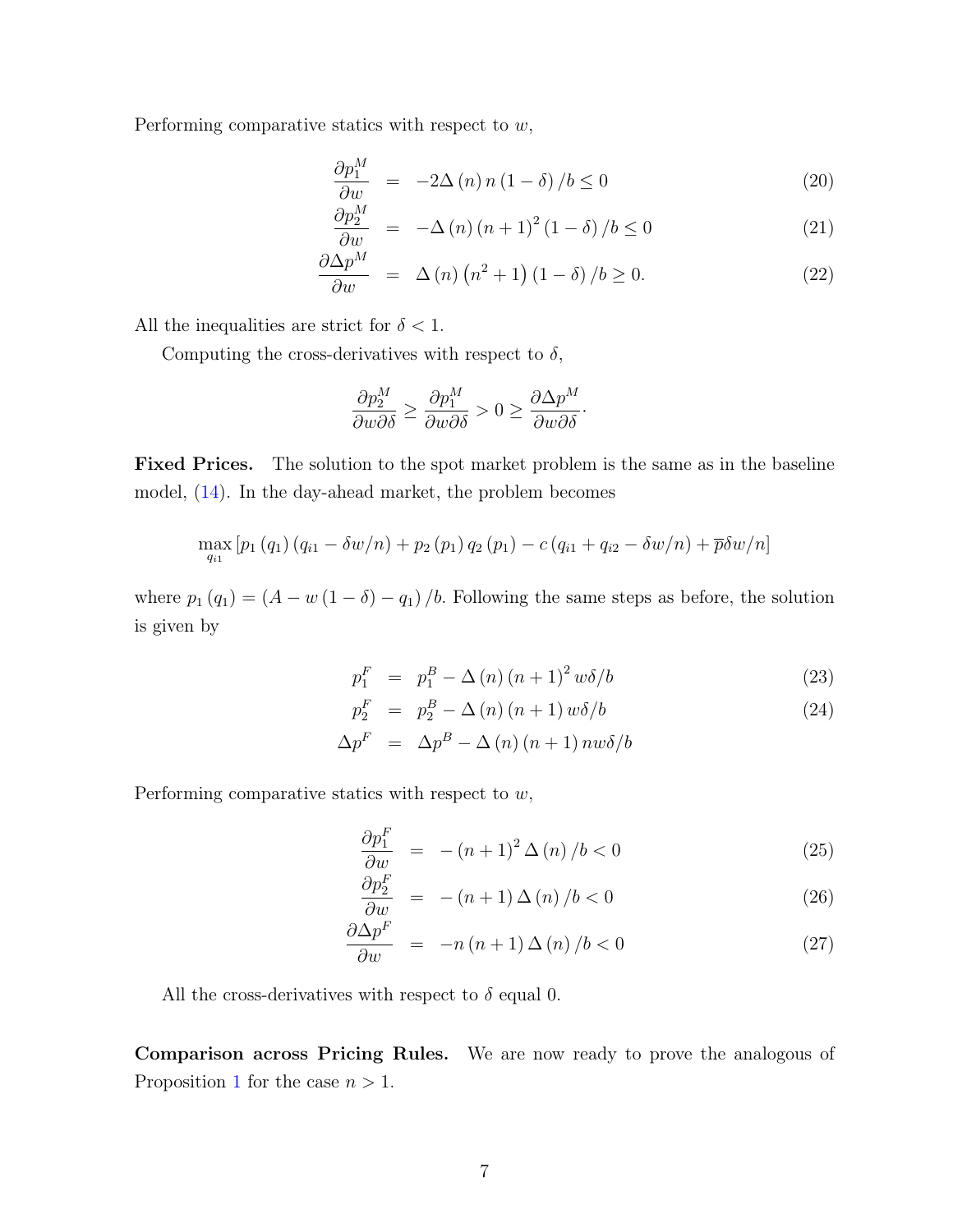(i) Comparing the expressions for  $p_1$ , [\(18\)](#page-49-0) and [\(23\)](#page-50-0):

$$
p_1^F - p_1^M = \Delta(n) \left[ \left( n^2 + 1 \right) (1 - \delta) (k - w) - \left( n + 1 \right)^2 w \delta \right] / b.
$$

Hence,  $p_1^F < p_1^M$  if and only if the term in brackets is positive. Solving for  $\delta$ ,

$$
\delta > \delta \widehat{\delta}(n) \equiv \frac{k - w}{k + \frac{2n}{n^2 + 1} w}.\tag{28}
$$

Since  $\delta\widehat{\delta}(n)$  is increasing in n, it follows that

$$
\delta\widehat{\delta}(n) \in \left[\frac{k-w}{k+w}, \frac{k-w}{k}\right].
$$

(*ii*) Comparing the expressions for  $p_2$ , [\(19\)](#page-49-0) and [\(24\)](#page-50-0):

$$
p_2^F - p_2^M = -w \frac{(n+1)}{b(k+kn^2+2nw)} (k-w) < 0.
$$

Similarly, the analogous of Proposition 2 for the case  $n > 1$  follows from the comparative statics reported above.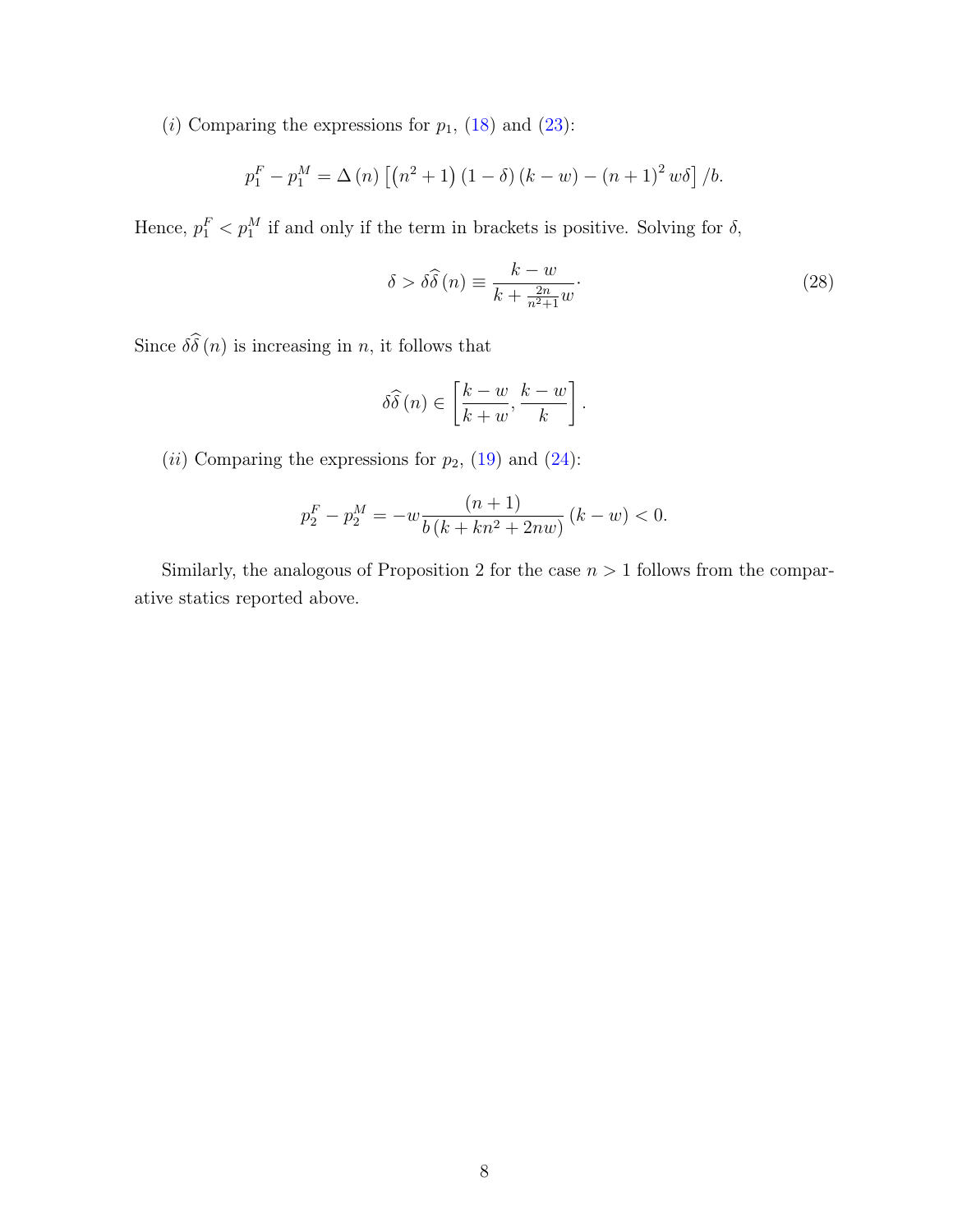# Appendix B & C: Additional Figures and Tables



Figure B.1: Overselling and Withholding by Wind Producers

Notes: This figure shows the weekly average of the day-ahead commitments relative to the final commitments of the wind producers, split in three regulatory regimes. Sample is from February 2012 to February 2015. Regime I - Market Prices is from 1 February 2012 to 31 January 2013; Regime II - Fixed Prices is from 1 February 2013 to 21 June 2014; Regime III - Market Prices is from 22 June 2014 to 31 January 2015.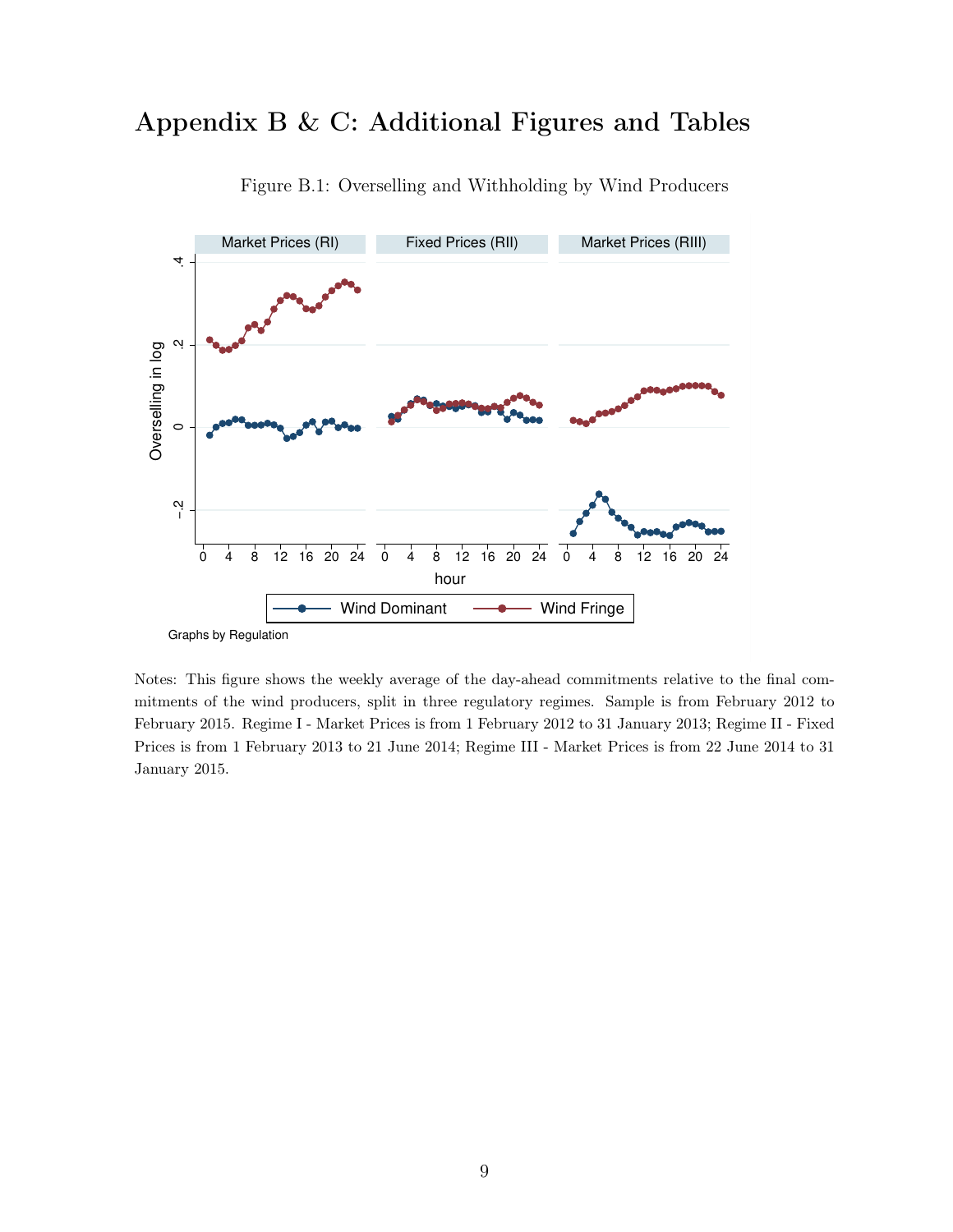

Figure B.2: Predicted and Observed Price Premium

Notes: This figure shows locally weighted linear regressions of  $\Delta \hat{p}_t$  (predicted) and  $\Delta p_t$  (observed) from February 2012 to February 2015. The weights are applied using a tricube weighting function [\(Cleveland,](#page-61-1) [1979\)](#page-61-1) with a bandwidth of 0.1. The predictions  $(\Delta \hat{p}_t)$  are done using the estimated coefficients obtained from equation in footnote [47.](#page-43-1) These  $\Delta \hat{p_t}$  are used in equation [\(13\)](#page-43-1).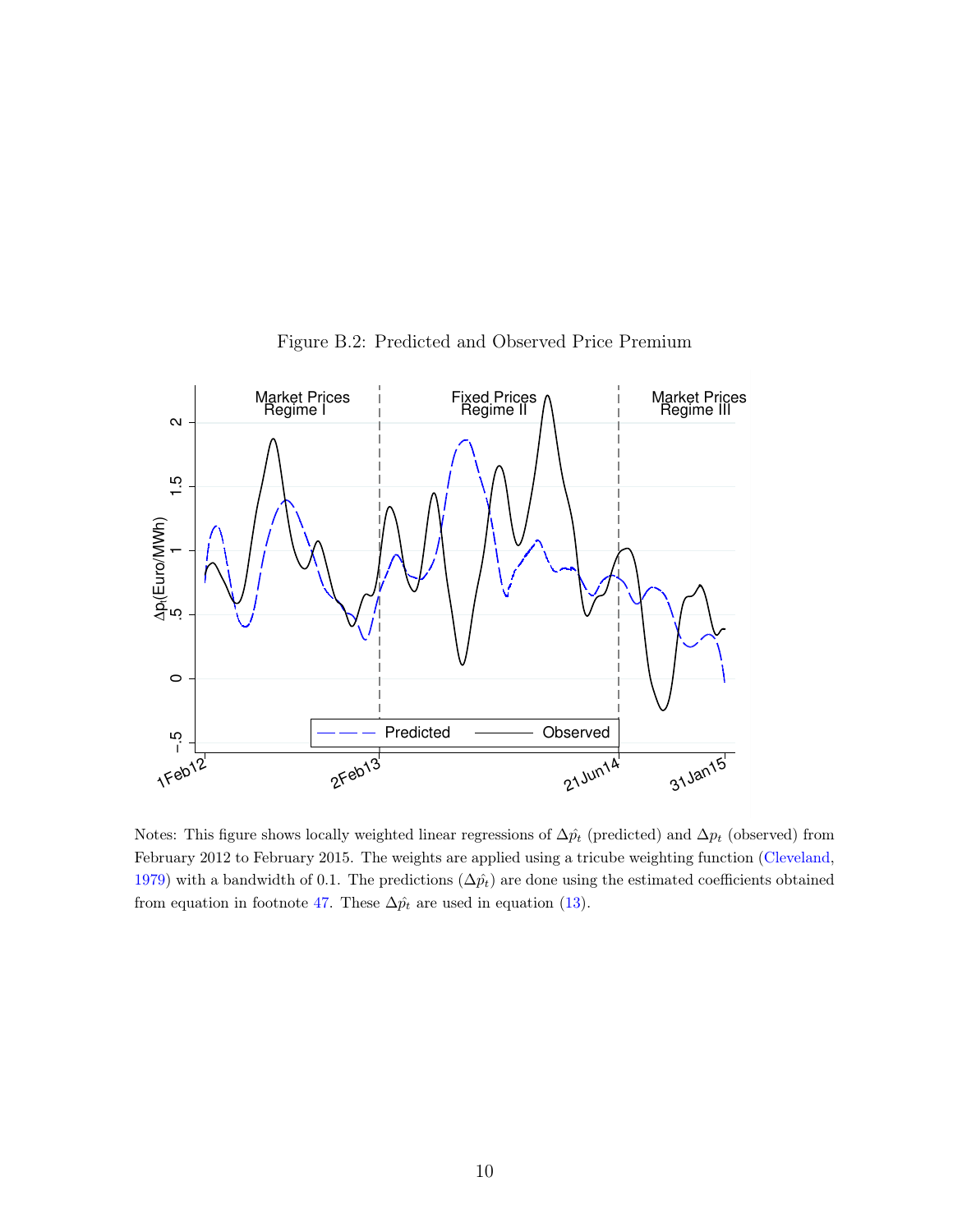

#### Figure B.3: Markup Distribution by Firm

Notes: This figure plots the markup distributions for each of the strategic firms by their pricing regimes for hours with prices above  $25$   ${\rm Euro}/{\rm MWh}.$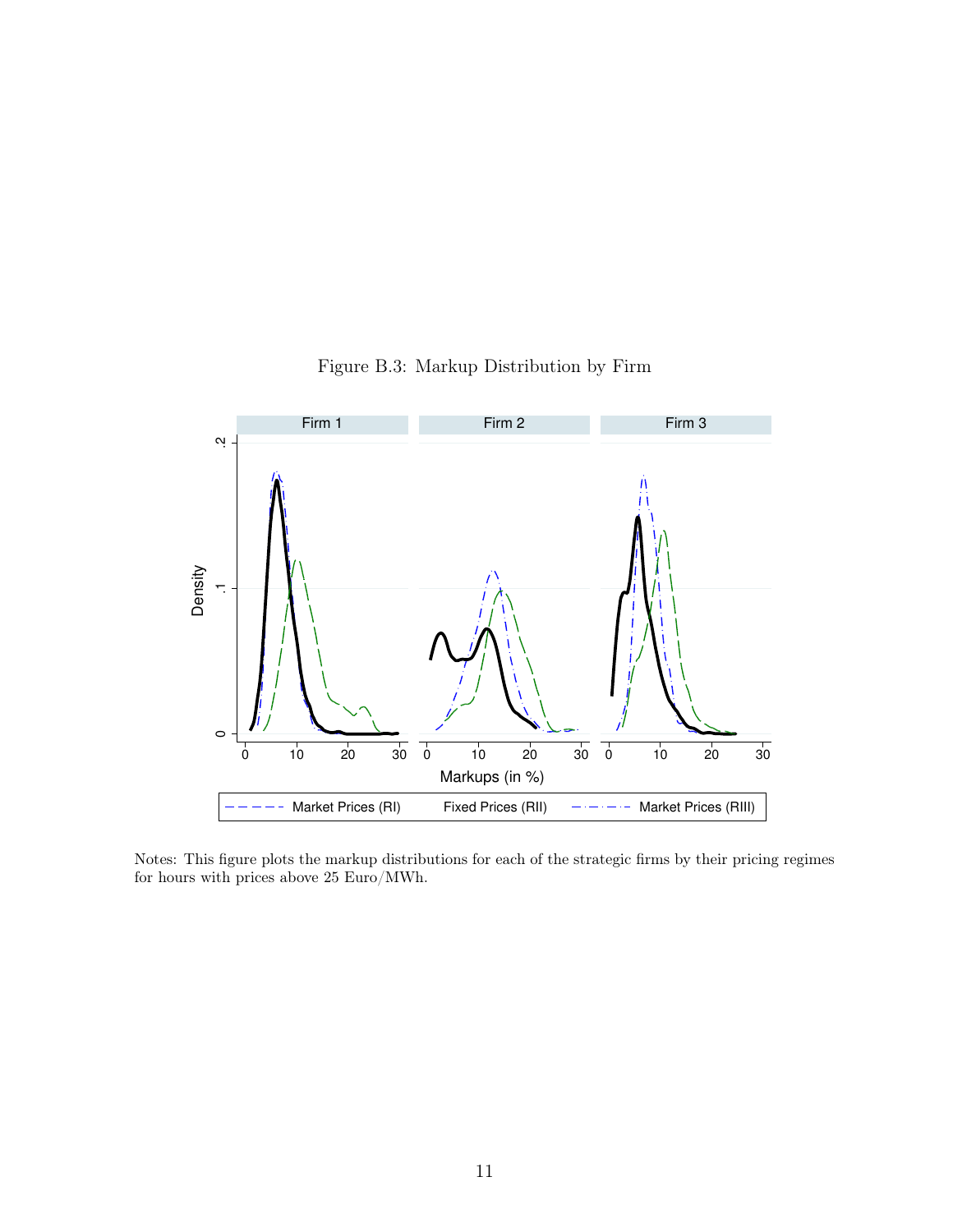

#### Figure B.4: Markup Distribution by Wind Quartiles

Notes: This figure compares markups distribution by wind forecast quartiles (low, medium, and high wind days) in three different pricing regimes for hours with prices above 25 Euro/MWh.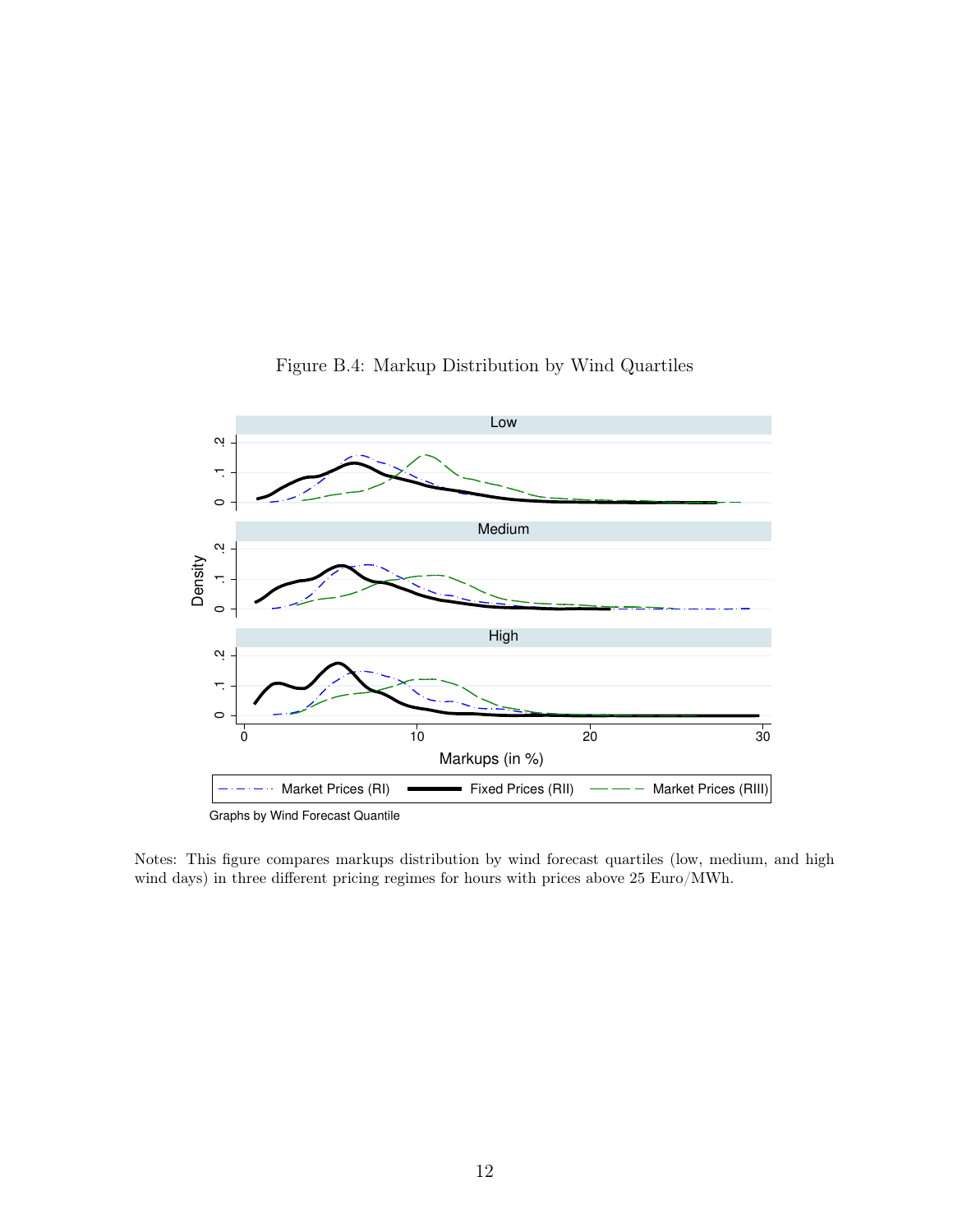

Figure B.5: Approximating the slopes of the residual demands

Notes: This figure illustrates how we use quadratic approximation to compute the local slope around the market clearing price (the horizontal line) for each of the dominant firm's residual demand curve. Here, we show each firm's the residual demand curve in October 10, 2014, 18.00.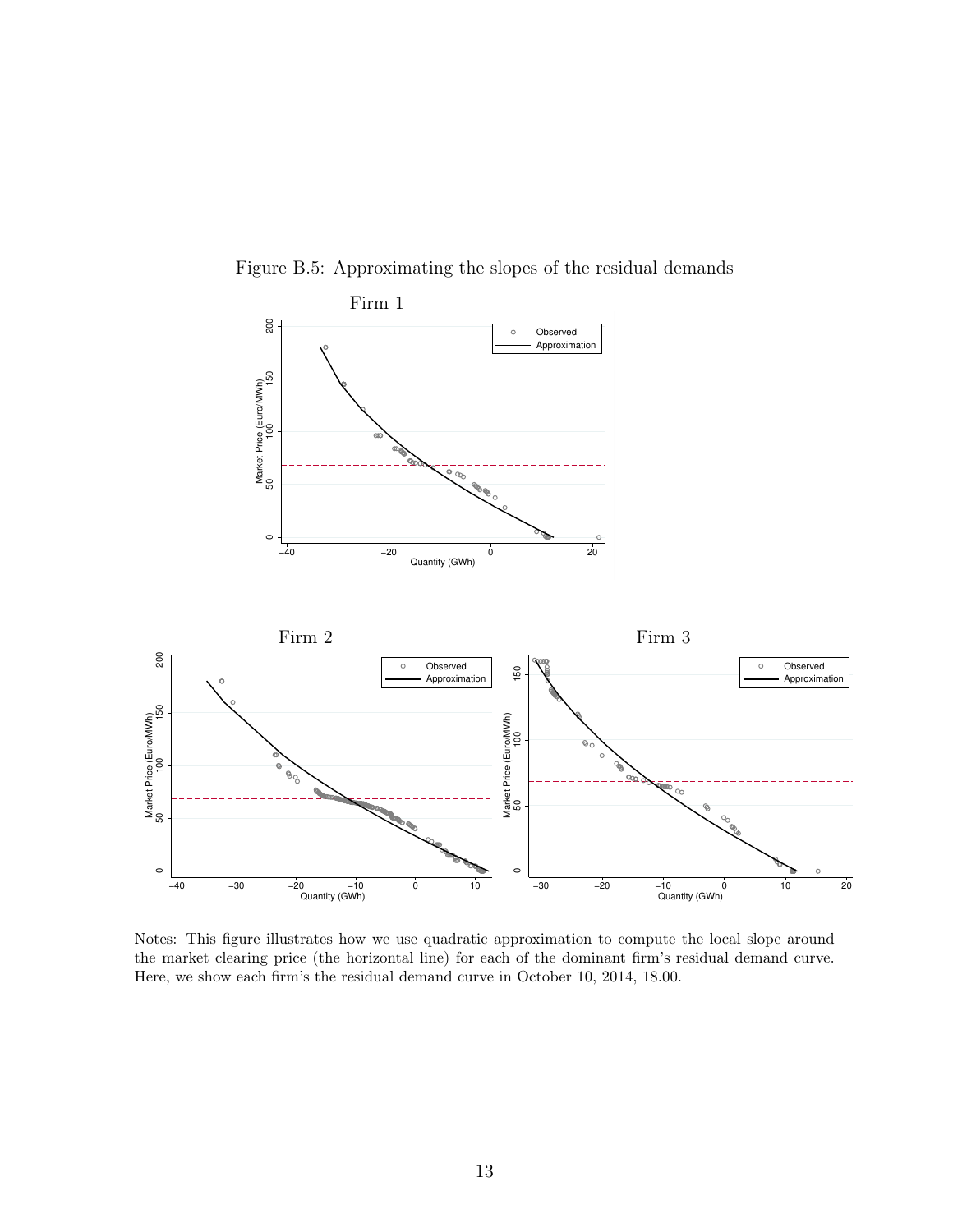|                                                 |          | 2SLS     |          |                   |  |  |
|-------------------------------------------------|----------|----------|----------|-------------------|--|--|
|                                                 | (1)      | (2)      | (3)      | $\left( 4\right)$ |  |  |
| Market Prices (RI) x $\frac{w_{it}}{DR_{it}'}$  | 6.35     | 9.31     | 9.10     | 5.54              |  |  |
| Firm-month-year                                 | (8.58)   | (9.20)   | (8.70)   | (7.43)            |  |  |
| Firm-week                                       | (7.12)   | (7.20)   | (6.98)   | (6.97)            |  |  |
| Firm-day                                        | (5.35)   | (5.50)   | (5.37)   | (5.58)            |  |  |
| Market Prices (RII) x $\frac{w_{it}}{DR_{it}}$  | $-14.24$ | $-14.54$ | $-14.92$ | $-14.26$          |  |  |
| Firm-month-year                                 | (6.43)   | (6.16)   | (6.30)   | (8.68)            |  |  |
| Firm-week                                       | (7.11)   | (7.05)   | (7.17)   | (8.24)            |  |  |
| Firm-day                                        | (7.22)   | (7.15)   | (7.24)   | (8.46)            |  |  |
| Market Prices (RIII) x $\frac{w_{it}}{DR_{it}}$ | 1.72     | 0.05     | 0.60     | 5.69              |  |  |
| Firm-month-year                                 | (6.81)   | (5.87)   | (5.56)   | (7.67)            |  |  |
| Firm-week                                       | (6.71)   | (5.98)   | (5.81)   | (8.50)            |  |  |
| Firm-day                                        | (4.04)   | (3.45)   | (3.32)   | (6.84)            |  |  |
| Linear Trends                                   | N        | Υ        | Y        | Y                 |  |  |
| Quad. Trends                                    | N        | N        | Y        | Y                 |  |  |
| Observations                                    | 19,805   | 19,805   | 19,805   | 19,805            |  |  |

Table C.1: The Forward Contract Effect with Various Clusterings

Notes: See the notes in Table [2](#page-43-1) which uses plant level clustering. Here we report three different standard errors from three alternative clusterings: firm-day, firm-month-year, and firm-week levels.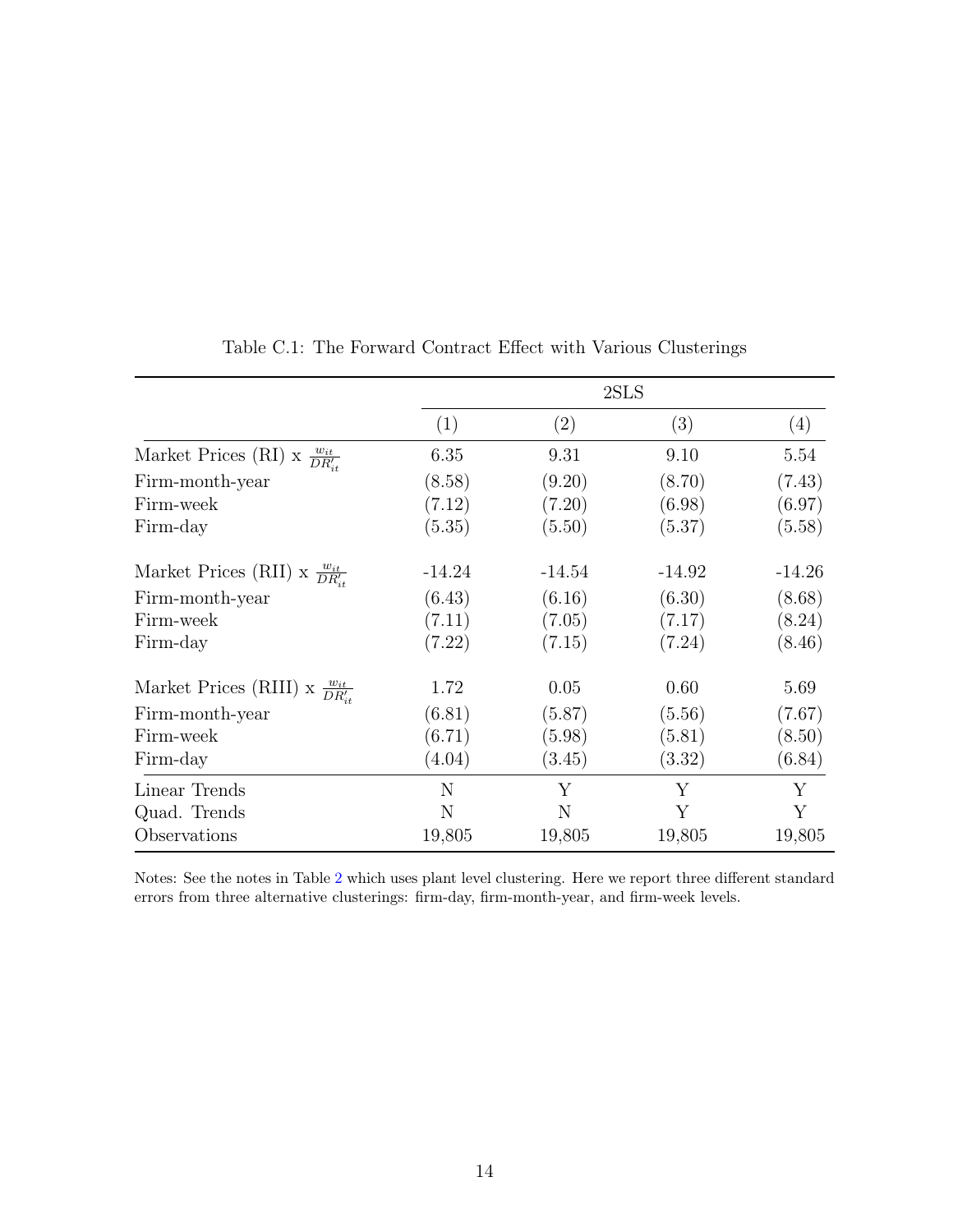|                                                      |         | 2SLS    |         |         |  |  |
|------------------------------------------------------|---------|---------|---------|---------|--|--|
|                                                      | (1)     | (2)     | (3)     | (4)     |  |  |
| Market Prices (RI) $\times \frac{w_{it}}{DR_{it}}$   | 11.9    | 12.5    | 12.4    | 18.5    |  |  |
|                                                      | (6.45)  | (6.59)  | (6.41)  | (8.79)  |  |  |
| Fixed Prices (RII) $\times \frac{w_{it}}{DR_{it}}$   | $-14.1$ | $-12.7$ | $-13.1$ | $-7.48$ |  |  |
|                                                      | (3.47)  | (2.83)  | (2.97)  | (3.48)  |  |  |
| Market Prices (RIII) $\times \frac{w_{it}}{DR_{it}}$ | 1.09    | 1.15    | 1.78    | 7.57    |  |  |
|                                                      | (3.91)  | (3.74)  | (3.43)  | (4.18)  |  |  |
| Expected spot price $(\hat{p}_{2t})$                 | 0.94    | 0.96    | 0.96    | 1.18    |  |  |
|                                                      | (0.064) | (0.067) | (0.067) | (0.10)  |  |  |
| Markup term $\left(\frac{q_{it}}{DR_{it}}\right)$    |         |         |         | 3.36    |  |  |
|                                                      |         |         |         | (0.93)  |  |  |
| Linear Trends                                        | N       | Y       | Y       | Y       |  |  |
| Quad. Trends                                         | N       | N       | Y       | Υ       |  |  |
| Observations                                         | 19,805  | 19,805  | 19,805  | 19,805  |  |  |

Table C.2: The Forward Contract Effect Accounting for Vertical Integration

Notes: This table shows the estimation results of equation [\(11\)](#page-43-1) using 2SLS. All regressions include unit, firm and quarterly dummies, time trends, while in columns (2)-(4) we add day-of-the-week dummies, hour fixed effects, and quadratic time trends are added in a cumulative fashion. We constrain the coefficient for markups from firms' total output to be one in columns (1) to (3), and we relax this by allowing the markup coefficient to vary in column (4). We limit hourly prices to be within 5 Euro/MWh range relative to the market price and exclude the outliers (bids with market prices below the 1st percentile and above the 99th percentile). We instrument our markups with wind speed, precipitation, and each of them interacted with the three pricing scheme indicators. The standard errors are clustered at the plant level.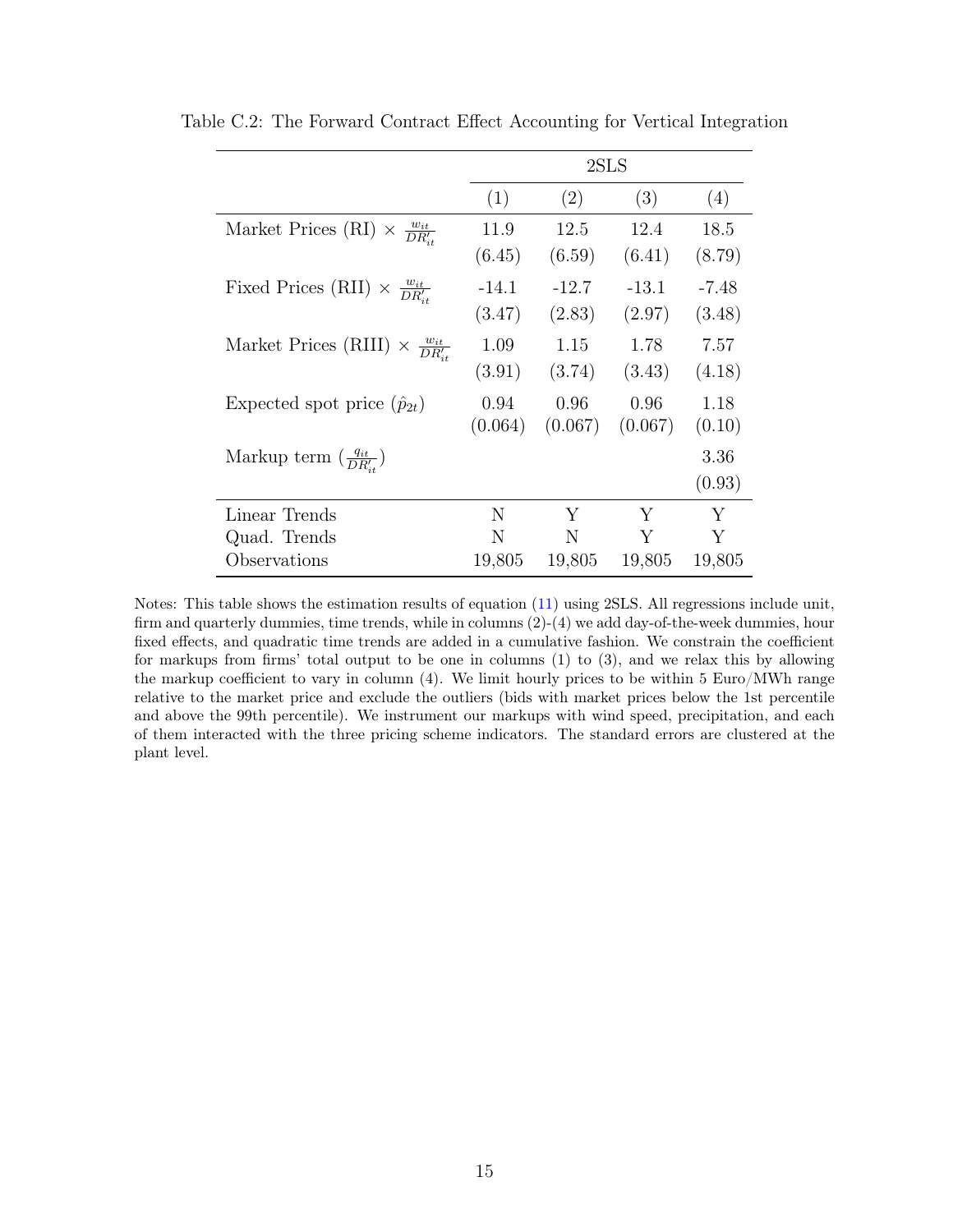<span id="page-59-0"></span>

|                        | Wind     | Non-wind<br>Renewables | Downstream<br>Suppliers |           | Diff      |
|------------------------|----------|------------------------|-------------------------|-----------|-----------|
|                        | (1)      | (2)                    | $\left( 3\right)$       | $(1)-(2)$ | $(1)-(3)$ |
| Market Prices (RI)     | 0.052    | 0.012                  | 0.046                   | $-0.061$  | $-0.018$  |
|                        | (0.000)  | (0.000)                | (0.000)                 | (0.000)   | (0.028)   |
| Fixed Prices (RII)     | $-0.002$ | $-0.003$               | 0.067                   | $-0.002$  | 0.051     |
|                        | (0.523)  | (0.001)                | (0.000)                 | (0.486)   | (0.000)   |
| Market Prices (RIII)   | 0.058    | $-0.008$               | 0.099                   | $-0.068$  | 0.016     |
|                        | (0.000)  | (0.000)                | (0.000)                 | (0.000)   | (0.127)   |
| $RI \rightarrow RII$   | $-0.055$ | $-0.015$               | 0.015                   | $-0.059$  | $-0.069$  |
|                        | (0.000)  | (0.000)                | (0.016)                 | (0.000)   | (0.000)   |
| $RII \rightarrow RIII$ | 0.053    | $-0.005$               | 0.024                   | 0.07      | 0.035     |
|                        | (0.000)  | (0.046)                | (0.004)                 | (0.000)   | (0.007)   |

Table C.3: The Response of Overselling to the Price Premium

Notes: This table reports the coefficient of  $\Delta \hat{p}_t$  from 25 different regressions similar to equation [\(13\)](#page-43-1). Columns (1)-(3) only use overselling quantity from each group on the corresponding column header. The two columns on the right compare the difference in overselling from either columns (1) and (2) or columns (1) and (3). The last two rows compare two pricing regimes, either from Regime I to II or from Regime II to III. The corresponding P-values for each coefficient are in parentheses. Pre-trend assumptions are supported by the p-values in columns  $(1)-(2)$  row  $2$  – under Regime II, wind and non-wind renewables face the same incentives to oversell – and columns  $(1)-(3)$  row 1 or row 3 – under Regime III, wind, and suppliers face the same incentives to oversell. The impact on the price response of overselling can be seen in the last two rows in columns  $(1)-(2)$  and  $(1)-(3)$ , and it is similar to numbers reported in Table [3.](#page-59-0)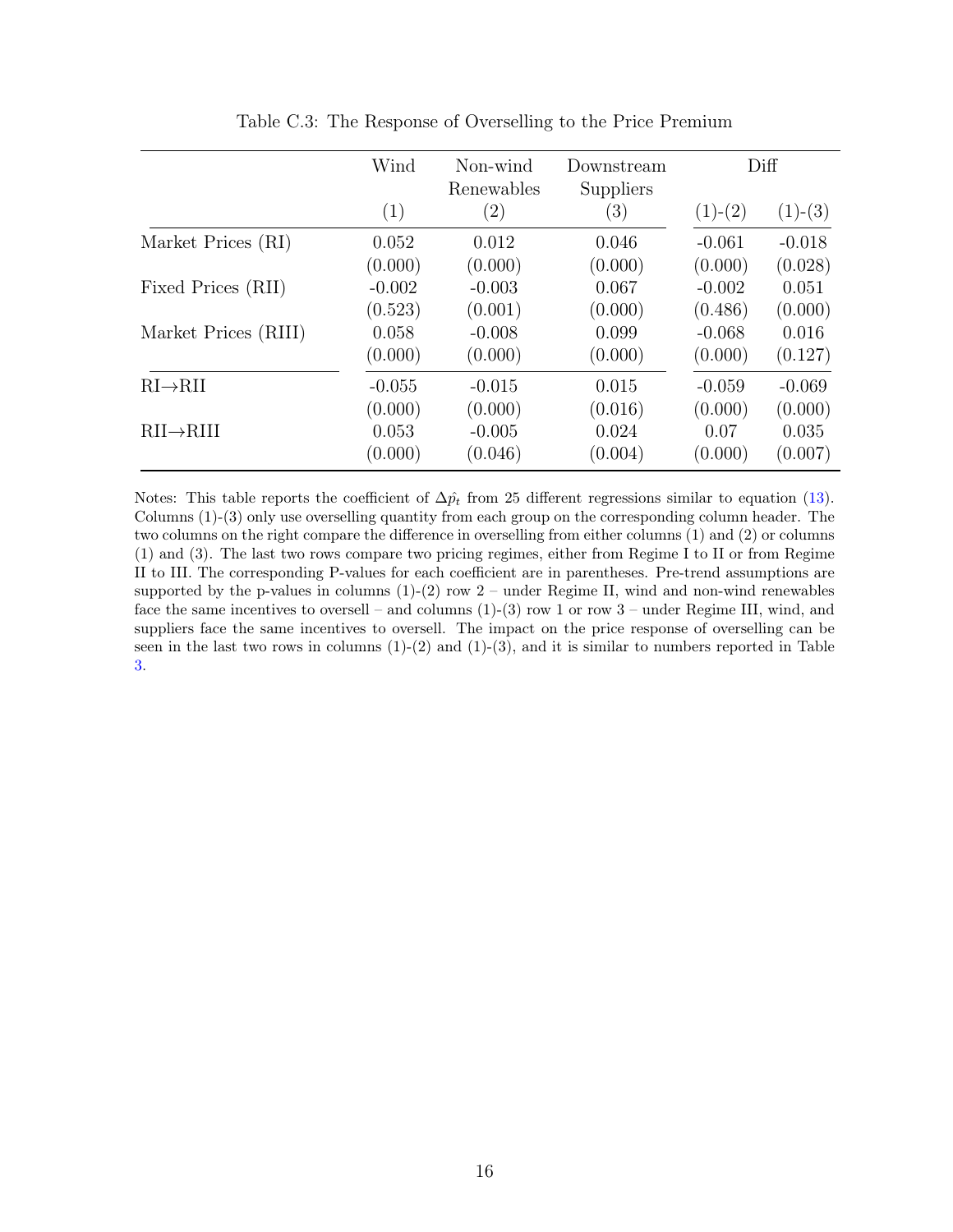|                                                     | 2SLS      |           |           |           |  |
|-----------------------------------------------------|-----------|-----------|-----------|-----------|--|
|                                                     | (1)       | (2)       | (3)       | (4)       |  |
| Slope Day-ahead Residual Demand                     | $-0.014$  | $-0.0080$ | $-0.014$  | $-0.0080$ |  |
|                                                     | (0.0058)  | (0.0061)  | (0.0062)  | (0.0066)  |  |
| Slope Intra-day Residual Demand                     | 0.091     | 0.089     | 0.091     | 0.089     |  |
|                                                     | (0.024)   | (0.024)   | (0.024)   | (0.025)   |  |
| Wind Forecast (GWh)                                 | 0.060     | 0.0029    | 0.060     | 0.0029    |  |
|                                                     | (0.046)   | (0.050)   | (0.049)   | (0.056)   |  |
| Dominant Wind Share $\left(\frac{w_{dt}}{W}\right)$ | $-0.59$   | $-0.50$   | $-0.59$   | $-0.50$   |  |
|                                                     | (0.18)    | (0.17)    | (0.18)    | (0.18)    |  |
| Market Prices (RI)                                  | $-0.46$   | $-0.52$   | $-0.46$   | $-0.52$   |  |
|                                                     | (0.16)    | (0.16)    | (0.15)    | (0.17)    |  |
| Fixed Prices (RII)                                  | $-1.16$   | $-1.01$   | $-1.16$   | $-1.01$   |  |
|                                                     | (0.21)    | (0.22)    | (0.23)    | (0.23)    |  |
| Market Prices (RI) $\times \frac{w_{dt}}{W_t}$      | 0.44      | 0.46      | 0.44      | 0.46      |  |
|                                                     | (0.21)    | (0.19)    | (0.21)    | (0.21)    |  |
| Fixed Prices (RII) $\times \frac{w_{dt}}{W_t}$      | 0.46      | 0.41      | 0.46      | 0.41      |  |
|                                                     | (0.18)    | (0.17)    | (0.16)    | (0.17)    |  |
| Demand Forecast (GWh)                               | $-0.0029$ | 0.079     | $-0.0029$ | 0.079     |  |
|                                                     | (0.017)   | (0.024)   | (0.019)   | (0.027)   |  |
| Weekend FE                                          | N         | N         | Y         | Y         |  |
| Peak Hour FE                                        | N         | Y         | N         | Y         |  |
| Observations                                        | 25334     | 25334     | 25334     | 25334     |  |

Table C.4: The Impact of Pricing Schemes on Price Differences across Markets

Notes: This table shows the coefficients from equation  $(14)$ . The slopes of the residual demands  $DR'_1$ and  $DR'_2$  are instrumented using daily average, minimum, and maximum temperature, and average temperature interacted with hourly dummies. Fixed Prices period (RII) is the reference period. We use bootstrap standard errors with 200 replications.